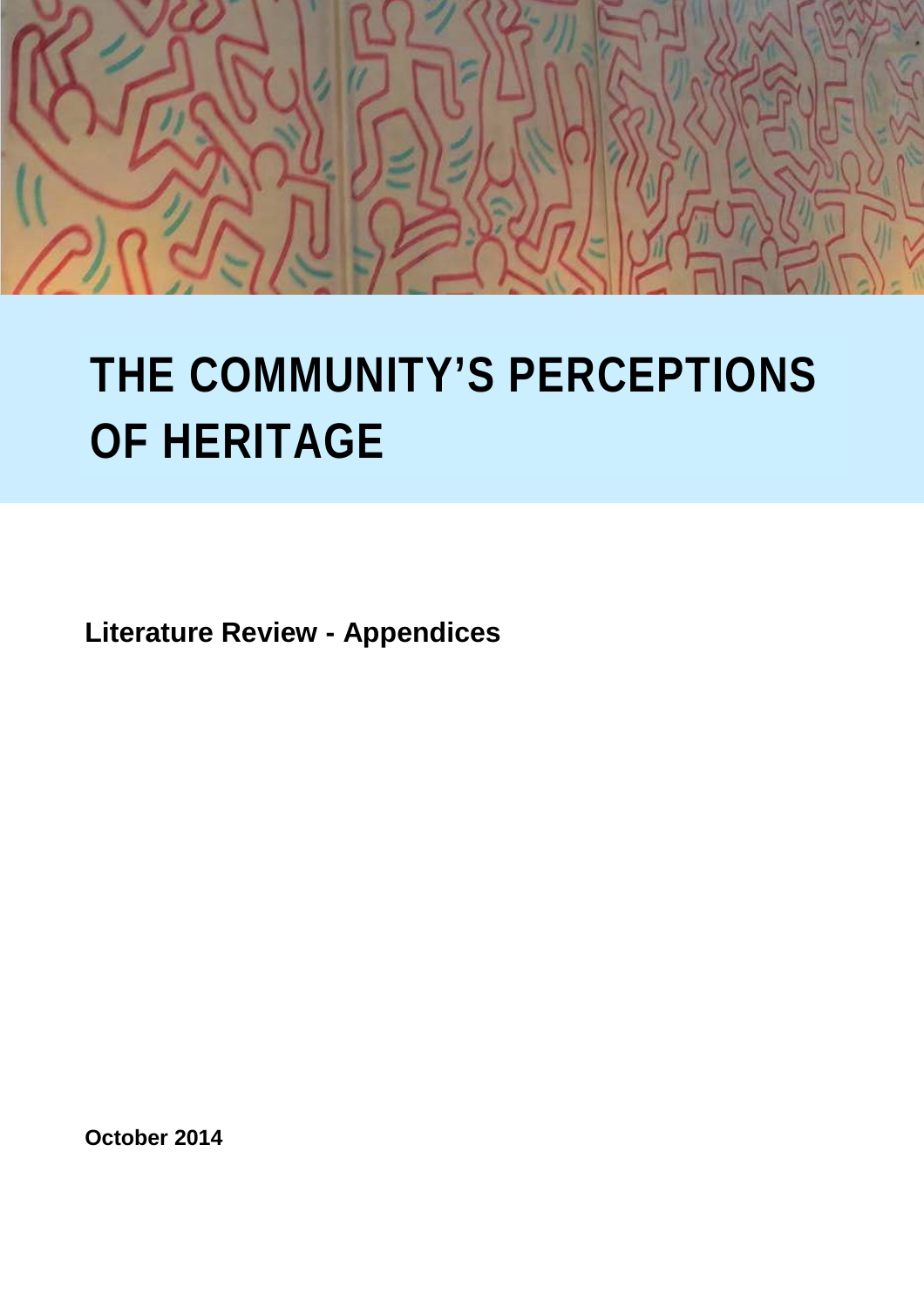# **Contents**

| Existing Heritage Council & Heritage Victoria Tools & Techniques  24                              |  |
|---------------------------------------------------------------------------------------------------|--|
|                                                                                                   |  |
|                                                                                                   |  |
| Figure 1: Quantitative Survey 2010 - Key messages: raising public involvement in heritage 10      |  |
|                                                                                                   |  |
|                                                                                                   |  |
|                                                                                                   |  |
| Figure 5: Quantitative Survey 2010 - Preferred sources of heritage information 18                 |  |
| Figure 6: Quantitative Survey 2005 - Community preferences for additional spending on heritage 21 |  |
|                                                                                                   |  |
|                                                                                                   |  |
| Table 2: Quantitative Survey 2006 - Visitation of World and National Heritage List sites 11       |  |
| Table 3: Quantitative Survey 2010 - Awareness of World and National Heritage List 11              |  |
| Table 4: Quantitative Survey 2010 - Awareness of NHL: source of information11                     |  |
| Table 5: Quantitative Survey 2010 - Activities undertaken at WHL and NHL sites  11                |  |
|                                                                                                   |  |
|                                                                                                   |  |
| Table 8: Quantitative Survey 2010 - Public attitudes to heritage in Australia 13                  |  |
| Table 9: Quantitative Survey 2006 & 2010 - Importance ranking of heritage elements 15             |  |
| Table 10: Quantitative Survey 2010 - Importance ranking of heritage elements: detailed15          |  |
|                                                                                                   |  |
| Table 12: Quantitative Survey 2006 & 2010 - Determinants of importance ratings 16                 |  |
| Table 13: Quantitative Survey 2006 - Rating of elements on the construct scales 17                |  |
| Table 14: Quantitative Survey 2010 - Attitudes towards Government involvement in heritage 18      |  |
| Table 15: Quantitative Survey 2005 - Public attitudes to historic heritage in Victoria 19         |  |
| Table 16: Quantitative Survey 2005 - Value of heritage: attribute implicit prices 20              |  |
| Table 17: Quantitative Survey 2005 - Views on adequacy of protection for historic heritage 21     |  |
| Table 18: Quantitative Survey 2005 - Priorities for historic heritage expenditure: significance21 |  |
| Table 19: Quantitative Survey 2013 - Heritage place owner views towards heritage22                |  |
| Table 20: Quantitative Survey 2013 - Heritage place owners: existing condition of property 23     |  |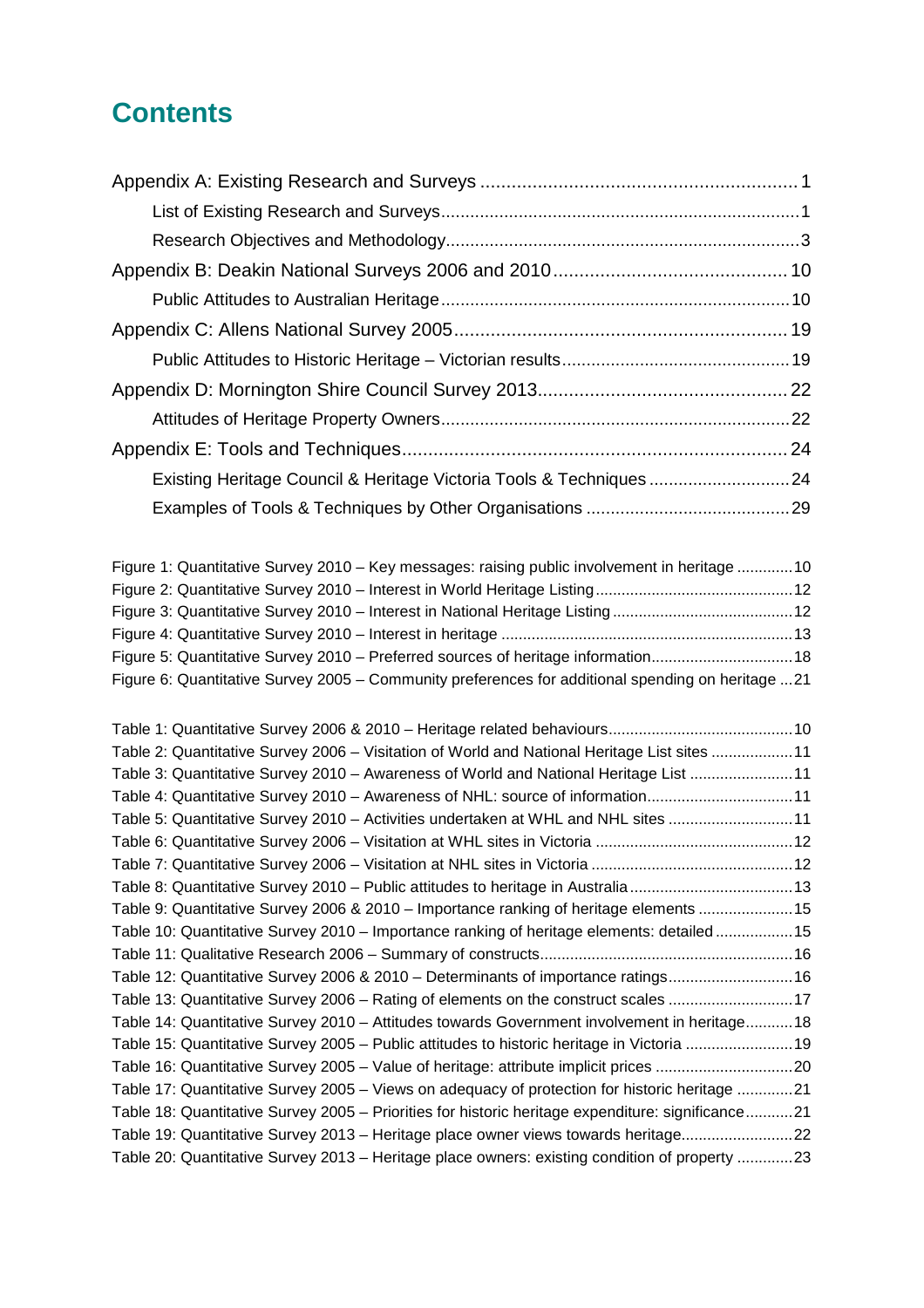# **Appendix A: Existing Research and Surveys**

## **List of Existing Research and Surveys**

<span id="page-2-1"></span><span id="page-2-0"></span>

| <b>Type</b>                  | <b>Study Area</b>       | <b>Title</b>                                                                      | <b>Undertaken by</b>                                              | <b>Date</b>         | <b>Commissioned by</b>                                                       | <b>Source</b>                                                                                                                   |
|------------------------------|-------------------------|-----------------------------------------------------------------------------------|-------------------------------------------------------------------|---------------------|------------------------------------------------------------------------------|---------------------------------------------------------------------------------------------------------------------------------|
| <b>National (Australian)</b> |                         |                                                                                   |                                                                   |                     |                                                                              |                                                                                                                                 |
| Report /<br>Survey           | Australia               | Distinctively Australian Market Research:<br><b>Quantitative Findings</b>         | <b>Colmar Brunton Social</b><br>Research                          | 2004<br>Aug         | Department of Heritage and<br>the Environment, Canberra                      | www.environment.gov.au/node/<br>22335                                                                                           |
| Report /<br>Survey           | Australia               | Valuing the Priceless: The Value of Historic<br>Heritage in Australia             | The Allen Consulting Group                                        | 2005<br>Nov         | The Heritage Chairs and<br>Officials of Australia and New<br>Zealand, Sydney | www.environment.gov.au/herita<br>ge/publications/strategy/pubs/he<br>ritage-historic.pdf                                        |
| Report /<br>Survey           | Australia               | Understanding Public Involvement with<br>Australian Heritage                      | Deakin University:<br>Dr Heath McDonald<br>Deakin Business School | 2006<br>Nov         | Department of Environment<br>and Heritage, Canberra                          | Unpublished                                                                                                                     |
| Report /<br>Survey           | Australia               | National Survey of Public Attitudes to<br>Australian Heritage                     | Deakin University:<br>Dr Heath McDonald<br>Deakin Business School | 2010<br>July        | Department of Environment,<br>Water, Heritage & the Arts,<br>Canberra        | Unpublished                                                                                                                     |
| State / Local                |                         |                                                                                   |                                                                   |                     |                                                                              |                                                                                                                                 |
| Survey                       | Victoria                | Local Government Community Satisfaction<br>Survey                                 | <b>Wallis Consulting Group</b>                                    | 1998 -<br>2011      | State Government (DPCD)<br>and local governments                             | Unpublished -<br>http://www.dpcd.vic.gov.au/local<br>government/publications-and-<br>research/data,-directories-and-<br>surveys |
| Report /<br>Survey           | Mornington<br>Peninsula | Heritage Place Owners Survey Results                                              | Mornington Peninsula Shire<br>Council                             | 2013                | Mornington Peninsula Shire<br>Council                                        | www.mornpen.vic.gov.au/Buildin<br>g_Planning/Heritage/Municipal_<br>Heritage_Strategy                                           |
| Report /<br>Survey           | <b>Ballarat</b>         | Value of Heritage to the City of Ballarat<br>survey                               | Sinclair Knight Merz/ City of<br><b>Ballarat</b>                  | 2006                | City of Ballarat                                                             | www.ballarat.vic.gov.au                                                                                                         |
| <b>International</b>         |                         |                                                                                   |                                                                   |                     |                                                                              |                                                                                                                                 |
| Report /<br>Survey           | New Zealand             | Auckland Council Historic Heritage Survey                                         | <b>Auckland Council</b>                                           | 2011<br>Dec         | <b>Auckland Council</b>                                                      | www.aucklandcouncil.govt.nz/pe<br>oplespanel                                                                                    |
| Poll                         | Canada                  | Ontario Heritage Trust - web poll of visitors<br>on questions related to heritage | <b>Ontario Heritage Trust</b>                                     | $2010 -$<br>ongoing | <b>Ontario Heritage Trust</b>                                                | www.heritagetrust.on.ca/Resour<br>ces-and-Learning/Survey-<br>results.aspx                                                      |
| Survey                       | England                 | What Does 'Heritage' Mean To You?                                                 | <b>MORI</b>                                                       | 2000                | English Heritage                                                             | Unpublished                                                                                                                     |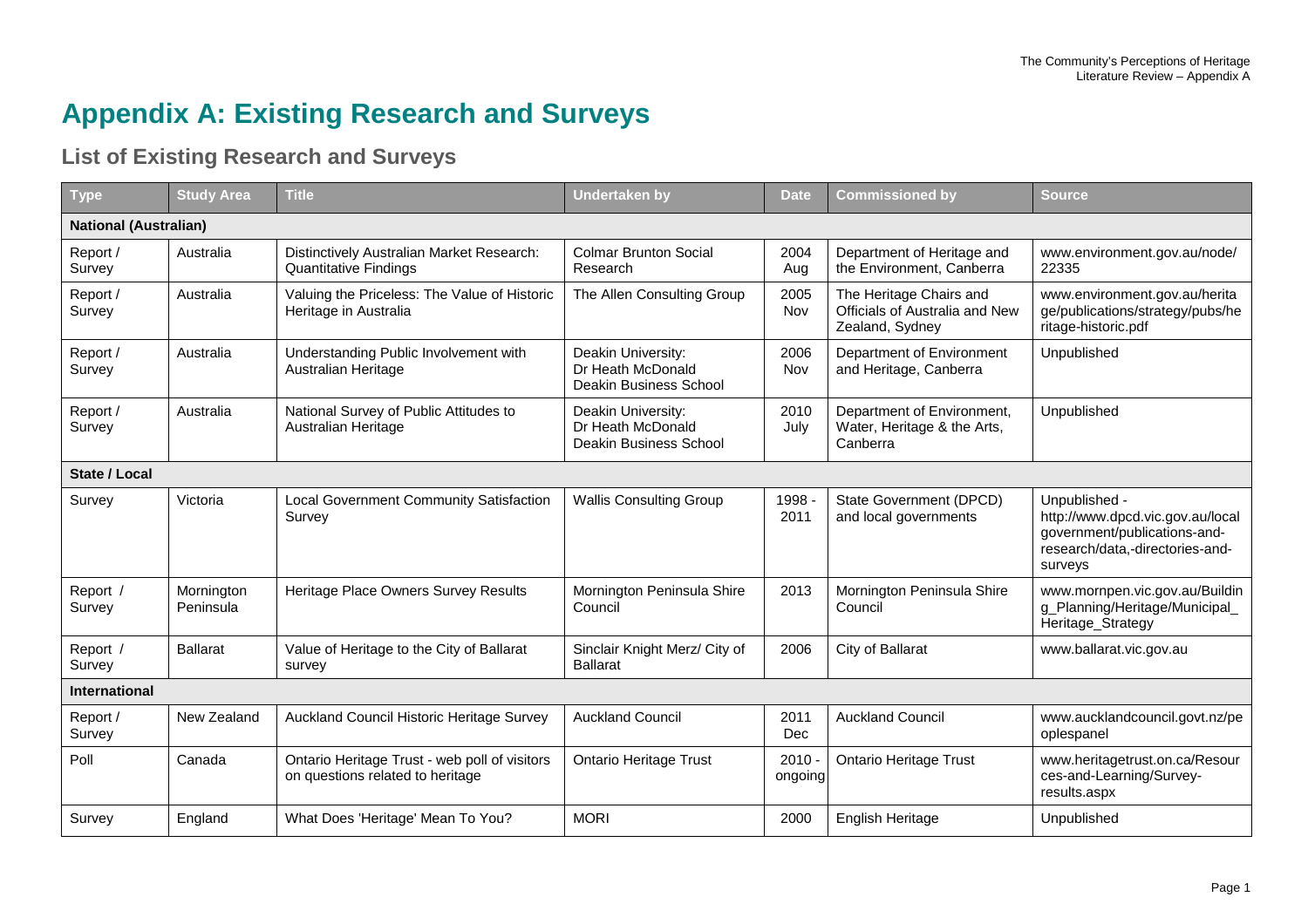| Type               | <b>Study Area</b>  | <b>Title</b>                                                                   | <b>Undertaken by</b>                                                                                          | <b>Date</b>          | <b>Commissioned by</b>                                                                                | <b>Source</b>                                            |
|--------------------|--------------------|--------------------------------------------------------------------------------|---------------------------------------------------------------------------------------------------------------|----------------------|-------------------------------------------------------------------------------------------------------|----------------------------------------------------------|
| Survey             | Liverpool          | Liverpool's Heritage                                                           | <b>MORI</b>                                                                                                   | 2001                 | English Heritage                                                                                      | Unpublished                                              |
| Survey             | London             | London's Heritage                                                              | <b>MORI</b>                                                                                                   | 2002                 | English Heritage                                                                                      | Unpublished                                              |
| Survey             | England            | Research for BBC 'Restoration' programme                                       | <b>IPSOS - RSL</b>                                                                                            | 2003                 | BBC - British Broadcasting<br>Corporation                                                             | Unpublished                                              |
| Survey /<br>Report | England            | <b>Making Heritage Count?</b>                                                  | <b>MORI</b>                                                                                                   | 2003                 | English Heritage, DCMS and<br>the Heritage Lottery Fund                                               | hc.english-heritage.org.uk/                              |
| Survey             | England            | Taking Part: the National Survey of Culture,<br>Leisure and Sport.             | <b>BMRB Research</b>                                                                                          | 2005-<br>2013        | Department of Culture Media<br>and Sport, Arts Council<br>England, English Heritage,<br>Sport England | www.gov.uk/government/collecti<br>ons/taking-part        |
| Survey             | England            | <b>History Matters</b>                                                         | Ipsos MORI                                                                                                    | 2006                 | <b>The National Trust</b>                                                                             | Unpublished                                              |
| Survey /<br>Report | England            | Survey of Heritage Television Viewing<br>2005-06                               | University of Bristol,<br><b>Television Research</b><br>Partnership, Broadcasters'<br>Audience Research Board | 2006<br>Oct          | <b>Council for British</b><br>Archaeology and English<br>Heritage                                     | hc.english-heritage.org.uk                               |
| Report /<br>Survey | England &<br>Wales | Sense of Place and Social Capital and the<br><b>Historic Built Environment</b> | Newcastle University and<br>Bradley Research &<br>Consulting                                                  | 2009                 | English Heritage                                                                                      | hc.english-heritage.org.uk                               |
| Report /<br>Survey | England            | Impact of Historic Environment<br>Regeneration                                 | <b>AMION Consulting and</b><br><b>Locum Consulting</b>                                                        | 2010                 | English Heritage                                                                                      | hc.english-heritage.org.uk                               |
| Report /<br>Survey | Ireland            | Attitudes to Heritage in Ireland                                               | Lansdowne Market Research                                                                                     | 1999<br>2004<br>2005 | The Heritage Council                                                                                  | www.heritagecouncil.ie/publicati<br>ons/market-research/ |
| Report /<br>Survey | Ireland            | Heritage Week Public Awareness and<br><b>Attitude Survey</b>                   | Millward Brown IMS                                                                                            | 2006                 | The Heritage Council                                                                                  | www.heritagecouncil.ie/publicati<br>ons/market-research/ |
| Report /<br>Survey | Ireland            | Valuing Heritage in Ireland                                                    | Keith Simpson & Associates,<br>Lansdowne Market<br>Research, Optimize                                         | 2007                 | The Heritage Council                                                                                  | www.heritagecouncil.ie/publicati<br>ons/market-research/ |
| Survey             | Scotland           | <b>Visitor Survey</b>                                                          | <b>Historic Scotland</b>                                                                                      | 2003                 | <b>Historic Scotland</b>                                                                              | Unpublished                                              |
| Report /<br>Survey | Scotland           | Natural heritage national baseline survey of<br>public attitudes               | George Street Research                                                                                        | 2005                 | Scottish Natural Heritage                                                                             | www.snh.gov.uk/publications-<br>data-and-research/       |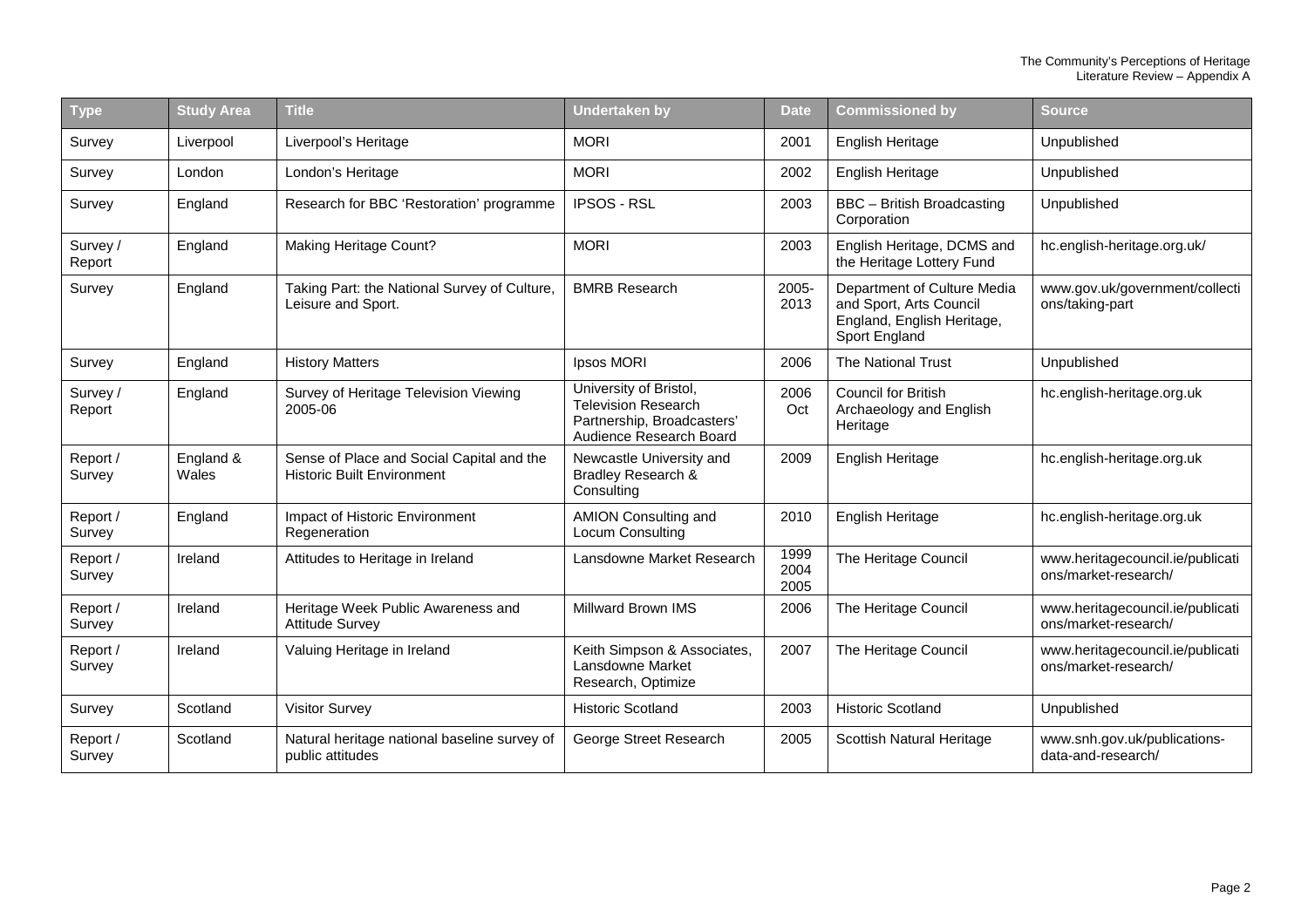## **Research Objectives and Methodology**

<span id="page-4-0"></span>

| <b>Project / Title</b>                                                                                                                                                                                                     | <b>Objectives of the Study</b>                                                                                                                                                                                                                                                                                                                                                                                                                                                                                                                                                                                                                                                                                                                                                                                                                                              | Methodology                                                                                                                                                                                                                                                                                                                                                                                                                                                                                                                                                                                                                                                                                                                                                                                                                                                                                                                                                                       | Implementation                                                                                                                                                                                                                                                                                                                                                                          |
|----------------------------------------------------------------------------------------------------------------------------------------------------------------------------------------------------------------------------|-----------------------------------------------------------------------------------------------------------------------------------------------------------------------------------------------------------------------------------------------------------------------------------------------------------------------------------------------------------------------------------------------------------------------------------------------------------------------------------------------------------------------------------------------------------------------------------------------------------------------------------------------------------------------------------------------------------------------------------------------------------------------------------------------------------------------------------------------------------------------------|-----------------------------------------------------------------------------------------------------------------------------------------------------------------------------------------------------------------------------------------------------------------------------------------------------------------------------------------------------------------------------------------------------------------------------------------------------------------------------------------------------------------------------------------------------------------------------------------------------------------------------------------------------------------------------------------------------------------------------------------------------------------------------------------------------------------------------------------------------------------------------------------------------------------------------------------------------------------------------------|-----------------------------------------------------------------------------------------------------------------------------------------------------------------------------------------------------------------------------------------------------------------------------------------------------------------------------------------------------------------------------------------|
| <b>National (Australian)</b>                                                                                                                                                                                               |                                                                                                                                                                                                                                                                                                                                                                                                                                                                                                                                                                                                                                                                                                                                                                                                                                                                             |                                                                                                                                                                                                                                                                                                                                                                                                                                                                                                                                                                                                                                                                                                                                                                                                                                                                                                                                                                                   |                                                                                                                                                                                                                                                                                                                                                                                         |
| <b>Distinctively</b><br><b>Australian Market</b><br>Research                                                                                                                                                               | The research was commissioned by the Australian<br>Government relating to the Distinctively Australian<br>initiative.                                                                                                                                                                                                                                                                                                                                                                                                                                                                                                                                                                                                                                                                                                                                                       | The design of the research was based on 13 focus<br>groups followed by a Computer Assisted Telephone<br>Interview (CATI) survey of 1,206 people.                                                                                                                                                                                                                                                                                                                                                                                                                                                                                                                                                                                                                                                                                                                                                                                                                                  | The findings can be used to provide a<br>baseline measure to track changing<br>attitudes to heritage over time.                                                                                                                                                                                                                                                                         |
| 2004<br>Department of the<br>Environment and<br>Heritage<br>Prepared by:<br><b>Colmar Brunton Social</b><br>Research                                                                                                       | The objectives were to obtain a measure of:<br>The number of people across Australia who<br>$\bullet$<br>express an interest in the concept of heritage.<br>The number of people who would consider<br>$\bullet$<br>nominating a place to the National Heritage List;<br>The number of people who would consider taking<br>$\bullet$<br>up a heritage grant; and to<br>Profile these groups by a range of demographics<br>and level of involvement in heritage activities.<br>There were also some specific research objectives in<br>relation to Indigenous heritage.                                                                                                                                                                                                                                                                                                      | The research was conducted between 22 June and<br>13 August 2014.                                                                                                                                                                                                                                                                                                                                                                                                                                                                                                                                                                                                                                                                                                                                                                                                                                                                                                                 |                                                                                                                                                                                                                                                                                                                                                                                         |
| <b>Valuing the Priceless:</b><br>the Value of Historic<br><b>Heritage in Australia</b><br>2005<br>Heritage Chairs and<br><b>Officials of Australia</b><br>and New Zealand<br>Prepared by:<br>The Allen Consulting<br>Group | The research was commissioned to inform debate<br>about the value of 'historic' heritage conservation in<br>Australia. This study sought to address criticisms of<br>past studies which tended to focus on economic<br>activity as a proxy for value.<br>The objectives were to:<br>Quantify the values that people attach to a<br>$\bullet$<br>number of attributes of protection afforded to<br>historic heritage places, using 'choice modelling'.<br>Identify people's views on a number of matters,<br>which would in turn point to some elements of<br>social capital affected by historic heritage place<br>protection.<br>The research technique of 'choice modelling' was used<br>to explore the degree to which people were willing to<br>financially support greater historic heritage protection<br>and which conservation outcomes they particularly<br>value. | An online survey undertaken in September 2005 of a<br>broadly representative sample of 2,024 Australians.<br>The survey was preceded by a pilot study and<br>focus groups in Perth, Sydney and Dubbo to<br>develop the attributes and values for the choice<br>modeling questionnaire.<br>A national sample was drawn from an online<br>panel (AC Neilson's "Your Voice" panel) with<br>93.000 members.<br>The survey introduction explained that the<br>survey focus was 'historic heritage places' and<br>what types of places this includes.<br>The 'choice modelling' questions presented<br>respondents with expected outcomes<br>associated with the status quo system of<br>heritage management and funding. This served<br>as a benchmark against which alternative<br>options were evaluated involving different levels<br>of heritage protection. The issue of 'how much'<br>is accompanied by questions about 'what type'<br>of heritage protection should be pursued. | The survey analysis was provided at<br>national, state, and metropolitan/regional<br>levels for questions on public attitudes to<br>heritage.<br>Survey questions on 'attitudes to heritage'<br>were based on a sample from the 2003<br>MORI survey for English Heritage 'Making<br>Heritage Count?' This allowed the authors<br>to make an international comparison of the<br>results. |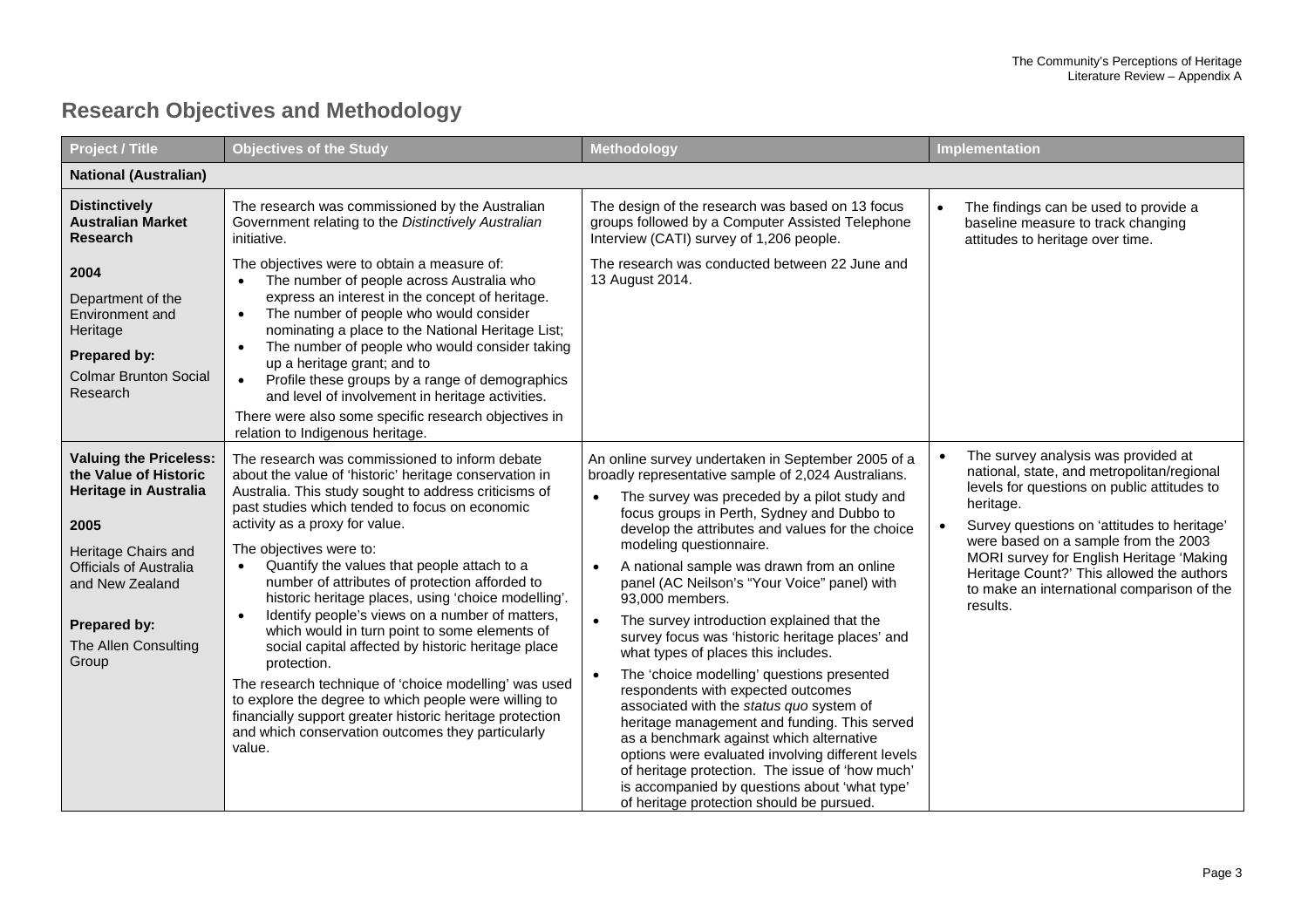| <b>Project / Title</b>                                                                                                                                                                                                                                                                                       | <b>Objectives of the Study</b>                                                                                                                                                                                                                                                                                                                                                                                                                                                                                                                                                                                                                                                                                                                                                                                                                                                                                                                                                                                                                                                                                                                                                                                                                                                                                                                                                                                                                                                                                                                                                             | Methodology                                                                                                                                                                                                                                                                                                                                                                                                                                                                                                                                                                                                                                                                                                                                                                                                                                                                                                                                                                                                                                                                                                                                                                                                                                                                                                                                                                                                                                                                                                                                                                                                                                             | Implementation                                                                                                                                                                                                                                                                                                                                                                                                                                                                                                                                                                                                                                                                                                                                                                                                                                                                                                                                                                                                                                                                                                                                                                                                                  |
|--------------------------------------------------------------------------------------------------------------------------------------------------------------------------------------------------------------------------------------------------------------------------------------------------------------|--------------------------------------------------------------------------------------------------------------------------------------------------------------------------------------------------------------------------------------------------------------------------------------------------------------------------------------------------------------------------------------------------------------------------------------------------------------------------------------------------------------------------------------------------------------------------------------------------------------------------------------------------------------------------------------------------------------------------------------------------------------------------------------------------------------------------------------------------------------------------------------------------------------------------------------------------------------------------------------------------------------------------------------------------------------------------------------------------------------------------------------------------------------------------------------------------------------------------------------------------------------------------------------------------------------------------------------------------------------------------------------------------------------------------------------------------------------------------------------------------------------------------------------------------------------------------------------------|---------------------------------------------------------------------------------------------------------------------------------------------------------------------------------------------------------------------------------------------------------------------------------------------------------------------------------------------------------------------------------------------------------------------------------------------------------------------------------------------------------------------------------------------------------------------------------------------------------------------------------------------------------------------------------------------------------------------------------------------------------------------------------------------------------------------------------------------------------------------------------------------------------------------------------------------------------------------------------------------------------------------------------------------------------------------------------------------------------------------------------------------------------------------------------------------------------------------------------------------------------------------------------------------------------------------------------------------------------------------------------------------------------------------------------------------------------------------------------------------------------------------------------------------------------------------------------------------------------------------------------------------------------|---------------------------------------------------------------------------------------------------------------------------------------------------------------------------------------------------------------------------------------------------------------------------------------------------------------------------------------------------------------------------------------------------------------------------------------------------------------------------------------------------------------------------------------------------------------------------------------------------------------------------------------------------------------------------------------------------------------------------------------------------------------------------------------------------------------------------------------------------------------------------------------------------------------------------------------------------------------------------------------------------------------------------------------------------------------------------------------------------------------------------------------------------------------------------------------------------------------------------------|
| <b>Understanding Public</b><br>Involvement with<br><b>Australian Heritage</b><br>2006<br>Qualitative Research<br>(Focus Groups and<br>Interviews)<br>Department of<br>Environment and<br>Heritage (DEH)<br>Undertaken by:<br>Prof. Heath McDonald,<br><b>Deakin Business</b><br>School, Deakin<br>University | This research examined the factors that lead people to<br>develop an interest in heritage and subsequently<br>engage in heritage-related activities. This knowledge<br>allows more efficient and effective promotion of<br>heritage.<br>The aim was to address the questions:<br>What do people define as Australia's heritage.<br>$\bullet$<br>How do they value it.<br>$\bullet$<br>How can the population be segmented based on<br>$\bullet$<br>their attitudes to heritage to allow more efficient<br>marketing efforts.<br>The research involved two related phases:<br>Study 1: Qualitative studies<br>$\bullet$<br>Study 2: A national survey of heritage attitudes<br>$\bullet$<br>and behaviours (refer to separate summary<br>below)<br>The mixed-method approach was employed as a<br>means of gaining both an in-depth understanding of the<br>range of relevant attitudes and behaviours, and then to<br>quantify the extent to which they are held or<br>undertaken across the population.<br>This research builds on previous research by the<br>Department of Environment and Heritage that sought to<br>understand the factors that influence public interest and<br>involvement in heritage. It had been recognised that<br>there was a wide variation in interest and involvement<br>levels within the population. It had also been found that<br>different aspects of the heritage 'product' can appeal to<br>different people. That is, the same behaviours can be<br>undertaken by different people (e.g. visiting a listed<br>location) for very different reasons. | The qualitative research techniques of focus groups,<br>in-depth interviewing and Repertory Grid Analysis<br>(RGA) were used to gain a sense of how people<br>defined heritage, their overall interest in the subject<br>and the breadth of heritage activities undertaken.<br>Recruitment of participants was by a specialist<br>$\bullet$<br>organisation with random selection from the<br>published telephone directory for metropolitan<br>Melbourne, using screening questions.<br>Seven (7) focus groups were arranged to cover a<br>cross section of age groups and ethnicities.<br>The first three groups were divided along broad<br>age lines (under 25, 25 to 45, and 46 years and<br>older) to improve group cohesion and investigate<br>any relationship between attitudes and age.<br>Each discussion included an RGA exercise<br>aimed at identifying how people define heritage<br>and what procedures they use when determining<br>what is, and what its not, a heritage item or<br>activity.<br>Twelve (12) in-depth interviews were then<br>conducted to further develop and clarify the<br>findings of the initial RGA exercise.<br>Later, four focus groups with the three main<br>ethnic groups of Australian migrants<br>(Vietnamese, Italian and Arabic) and Indigenous<br>Australians were arranged to test the universality<br>of the RGA findings and the initial group results.<br>The findings of this RGA work then formed the<br>basis of the quantitative study.<br>For further details of the methodology see:<br>Understanding Public Involvement with Australian<br>Heritage, Final Research Report, November 2006. | To avoid repeating past work, and to<br>address limitations in other similar studies,<br>the research was conducted away from<br>heritage places and allowed respondents<br>to define heritage themselves.<br>Focus groups were arranged to cover a<br>cross section of age groups and ethnicities.<br>This design was an attempt to address the<br>exclusion of young people, indigenous<br>groups and newer migrants, which was an<br>issue noted in past research.<br>The researchers identify Repertory Grid<br>$\bullet$<br>Analysis as the most appropriate technique<br>for determining how people define a<br>construct, because it identifies their<br>thought processes by asking them to<br>distinguish things that are similar from a<br>range of options, and then asking them to<br>explain why they view them that way.<br>With the personal nature of heritage<br>$\bullet$<br>confirmed though the research, a mixed-<br>method and mixed-model approach to<br>heritage consumption work is seen as a<br>necessity by the researchers. This was<br>seen as critical in interpreting the results of<br>the national survey particularly where a<br>number of findings, at first, appeared<br>counter-intuitive. |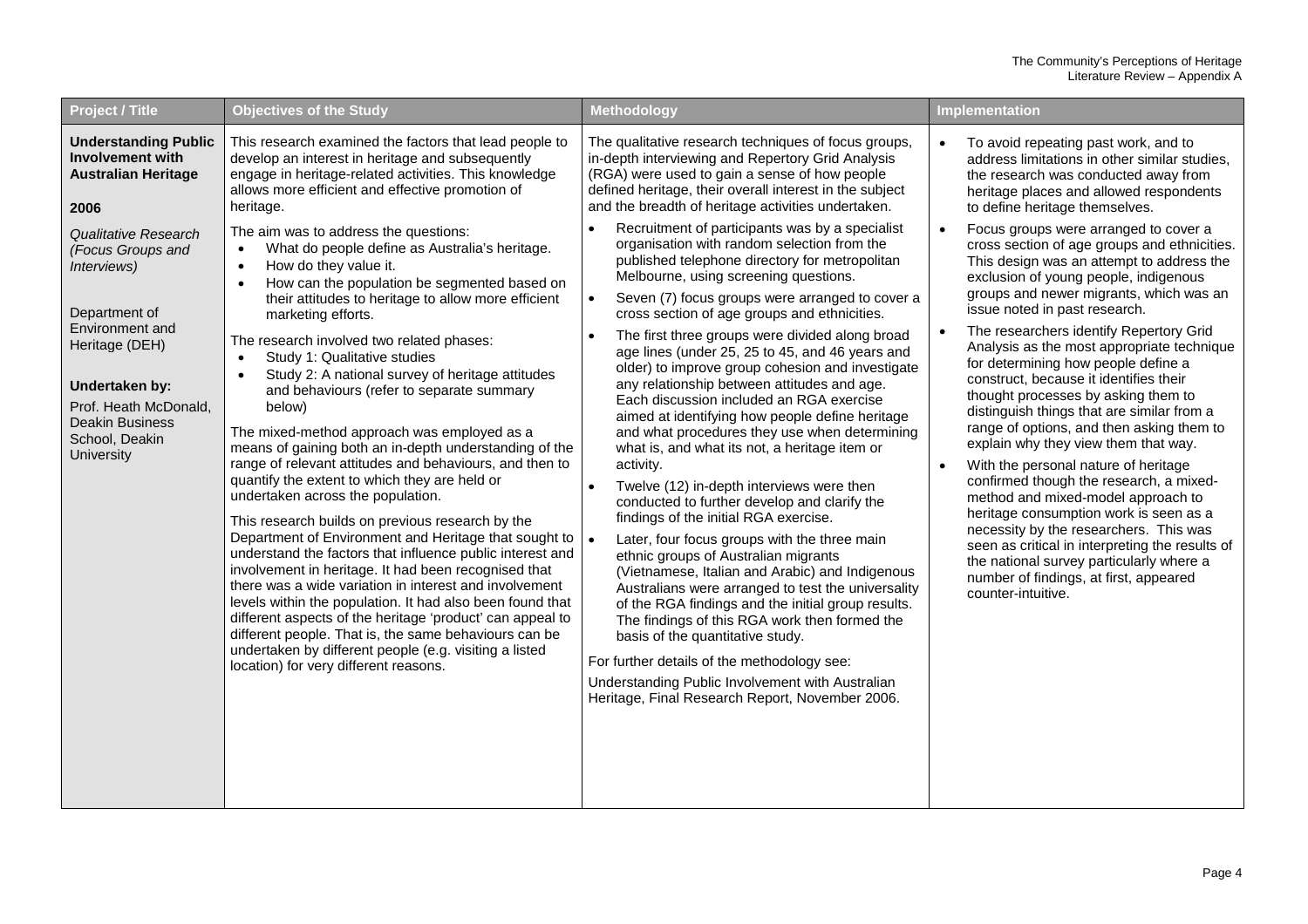| Project / Title                                                                                                                                                                                                                                                                              | <b>Objectives of the Study</b>                                                                                                                                                                                                                                                                                                                                                                                                                                                                                                                                                                                                                                                                                                                                                                                                                                                                                                                                                                                                                                                                                                                                      | Methodology                                                                                                                                                                                                                                                                                                                                                                                                                                                                                                                                                                                                                                                                                                                                                                                                                                                                                                                                                                                                                                                                                                                                         | Implementation                                                                                                                                                                                                                                                                                                                                                                                                                                                                                                                                                                                     |
|----------------------------------------------------------------------------------------------------------------------------------------------------------------------------------------------------------------------------------------------------------------------------------------------|---------------------------------------------------------------------------------------------------------------------------------------------------------------------------------------------------------------------------------------------------------------------------------------------------------------------------------------------------------------------------------------------------------------------------------------------------------------------------------------------------------------------------------------------------------------------------------------------------------------------------------------------------------------------------------------------------------------------------------------------------------------------------------------------------------------------------------------------------------------------------------------------------------------------------------------------------------------------------------------------------------------------------------------------------------------------------------------------------------------------------------------------------------------------|-----------------------------------------------------------------------------------------------------------------------------------------------------------------------------------------------------------------------------------------------------------------------------------------------------------------------------------------------------------------------------------------------------------------------------------------------------------------------------------------------------------------------------------------------------------------------------------------------------------------------------------------------------------------------------------------------------------------------------------------------------------------------------------------------------------------------------------------------------------------------------------------------------------------------------------------------------------------------------------------------------------------------------------------------------------------------------------------------------------------------------------------------------|----------------------------------------------------------------------------------------------------------------------------------------------------------------------------------------------------------------------------------------------------------------------------------------------------------------------------------------------------------------------------------------------------------------------------------------------------------------------------------------------------------------------------------------------------------------------------------------------------|
| <b>Understanding Public</b><br><b>Involvement with</b><br><b>Australian Heritage</b><br>2006<br>Quantitative (Survey)<br>Research<br>Department of<br>Environment and<br>Heritage (DEH)<br>Undertaken by:<br>Prof. Heath McDonald,<br><b>Deakin Business</b><br>School, Deakin<br>University | This research followed on directly from the qualitative<br>research work, described above.<br>In exploring the participant's views on what constituted<br>Australia's heritage in the qualitative research work, a<br>wide range of elements were proposed. These<br>elements, however, were not valued equally by<br>participants, and the research proposed a number of<br>factors that people use to assess the heritage value of<br>an object.<br>In the quantitative survey research, these ideas were<br>tested. It sought to quantify the extent to which the<br>range of relevant attitudes and behaviours are held and<br>undertaken across the Australian population.<br>The research had three main objectives:<br>To determine which elements of Australia's<br>$\bullet$<br>heritage are seen as being the most important to<br>protect.<br>To understand how people assess different<br>heritage elements, and identify the factors that are<br>most influential in shaping people's assessments.<br>To assess and understand people's reaction to<br>various messages which seek to communicate the<br>importance and value of Australia's heritage. | An online survey of a nationally representative<br>sample of over 3,200 Australians.<br>A national sample was drawn from an online<br>panel (TNS's "Emailcash" panel) with over<br>350,000 members, broadly representative of the<br>Australian population.<br>$\bullet$<br>A sample of 10,000 members was selected<br>randomly on the basis of representing the<br>Australian population on demographic variables<br>(e.g. age, income and ethnicity) and geographic<br>variables (e.g. urban versus rural dwellers).<br>An initial pilot sample of 3,000 randomly selected<br>members resulted in 1,156 responses being<br>received (38.5 per cent). The pilot confirmed the<br>panel's suitability and the research instrument.<br>After adding a small number of additional<br>questions, the survey was then completed by a<br>further 2,068 panel members (referred to as<br>'Wave 2') from the remaining random sample of<br>7,000. Data was collected over four consecutive<br>days in October 2006.<br>The total sample for most questions was 3,224<br>$\bullet$<br>respondents (35 per cent). Average completion<br>time was 20 minutes. | Use of a large online panel was seen as<br>the most cost-efficient and effective way to<br>reach a large number of Australians. The<br>researchers noted that past studies have<br>validated the suitability of online surveying<br>for work such as this.<br>The demographic profile of respondents<br>$\bullet$<br>showed it was successful in gaining the<br>views of a cross section of Australians.<br>Groups that were often not included in past<br>heritage research, such as Indigenous<br>Australians and migrants, were<br>represented in numbers that reflect the<br>national average. |
| <b>National Survey of</b><br><b>Public Attitudes to</b><br><b>Australian Heritage</b><br>2010<br>Quantitative (Survey)<br>Research<br>Department of<br>Environment, Water,<br>Heritage & the Arts                                                                                            | The Australian Government repeated and expanded<br>the 2006 quantitative study in May 2010 with a national<br>online survey of over 2,000 Australians to track any<br>changes to attitudes over time.                                                                                                                                                                                                                                                                                                                                                                                                                                                                                                                                                                                                                                                                                                                                                                                                                                                                                                                                                               | An online survey undertaken in May 2010 of a<br>nationally representative sample of 2,011 Australians.<br>Respondents were drawn from the online panels<br>of two large national panel providers (TNS/Pure<br>Profile) and cross-checked to ensure no<br>duplication occurred. The panels are maintained<br>to ensure that they are both representative of the<br>population in demographic terms, and to ensure<br>respondents are not over-surveyed.<br>The sample was chosen to reflect the Australian<br>national population on the key demographics<br>such as age, ethnicity and occupation.<br>The response rate was 39 per cent.                                                                                                                                                                                                                                                                                                                                                                                                                                                                                                            | Survey repeated and expanded to track<br>changes in attitudes over time.<br>Some questions in the 2006 survey related<br>to visitation of World Heritage List and<br>National Heritage List sites were not<br>included in the 2010 survey.<br>Analysis of 2010 results doesn't include<br>comparative ratings of heritage elements<br>(means) against factors (constructs)<br>influencing the degree of importance to<br>protect and preserve a heritage item.                                                                                                                                     |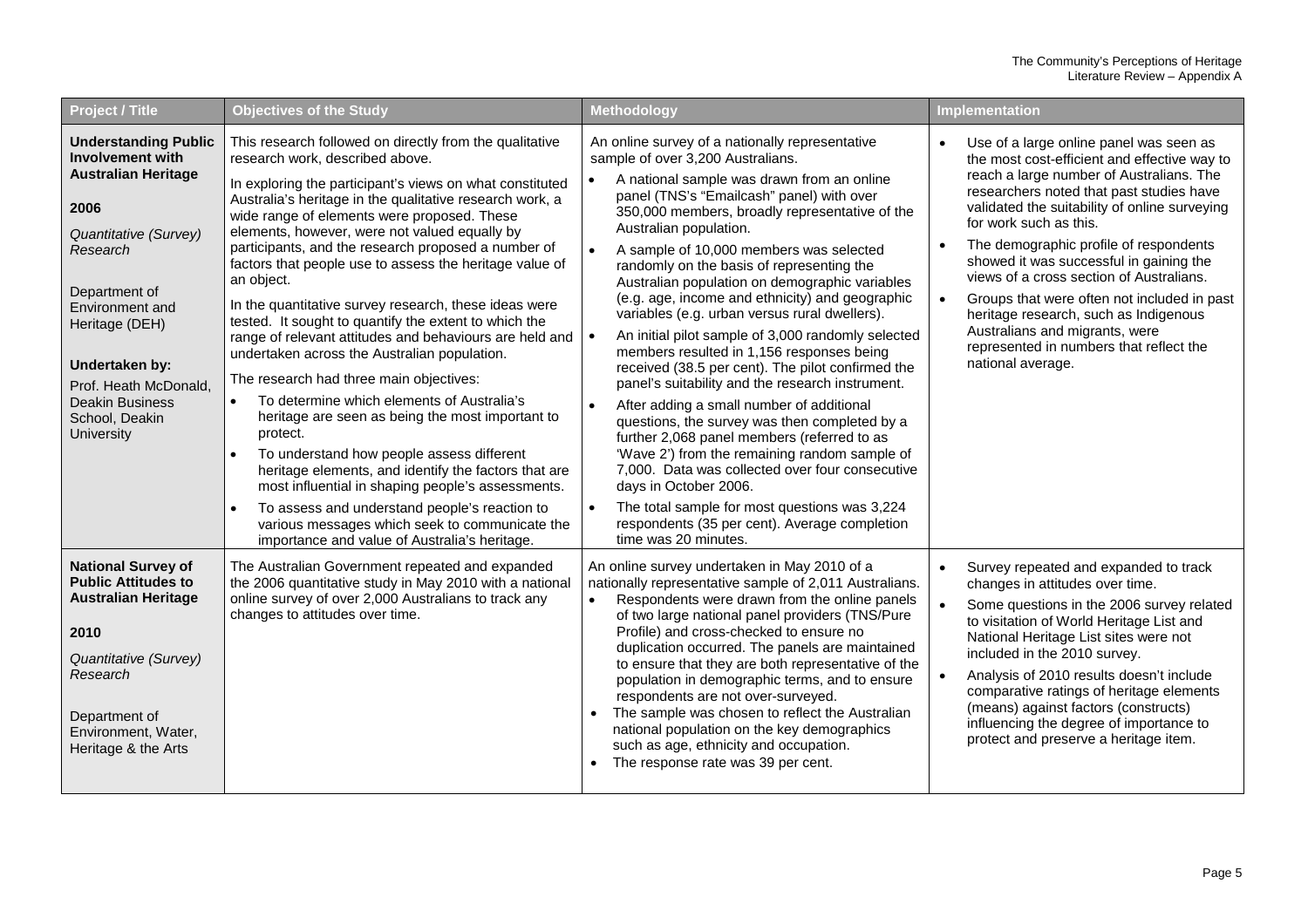| <b>Project / Title</b>                                                                                                                                                                                       | <b>Objectives of the Study</b>                                                                                                                                                                                                                                                                                                                                                                                                                                                                                                                                                                                                                                                                                                                                                                        | Methodology                                                                                                                                                                                                                                                                                                                                                                                                                                                                                                                                                           | Implementation                                                                                                                                                                                                                                                                                                                                                                                                                                                                                                                                                         |
|--------------------------------------------------------------------------------------------------------------------------------------------------------------------------------------------------------------|-------------------------------------------------------------------------------------------------------------------------------------------------------------------------------------------------------------------------------------------------------------------------------------------------------------------------------------------------------------------------------------------------------------------------------------------------------------------------------------------------------------------------------------------------------------------------------------------------------------------------------------------------------------------------------------------------------------------------------------------------------------------------------------------------------|-----------------------------------------------------------------------------------------------------------------------------------------------------------------------------------------------------------------------------------------------------------------------------------------------------------------------------------------------------------------------------------------------------------------------------------------------------------------------------------------------------------------------------------------------------------------------|------------------------------------------------------------------------------------------------------------------------------------------------------------------------------------------------------------------------------------------------------------------------------------------------------------------------------------------------------------------------------------------------------------------------------------------------------------------------------------------------------------------------------------------------------------------------|
| State / Local                                                                                                                                                                                                |                                                                                                                                                                                                                                                                                                                                                                                                                                                                                                                                                                                                                                                                                                                                                                                                       |                                                                                                                                                                                                                                                                                                                                                                                                                                                                                                                                                                       |                                                                                                                                                                                                                                                                                                                                                                                                                                                                                                                                                                        |
| <b>Local Government</b><br><b>Community</b><br><b>Satisfaction Survey</b><br>1998 - ongoing<br>Victorian State<br>Government and local<br>governments<br>Undertaken by:<br><b>Wallis Consulting</b><br>Group | The objective of this survey is to provide an overview<br>of how communities in Victoria view the performance<br>of Councils. The survey has been conducted each year<br>since 1998. The questions refer to key areas of service<br>delivery. Key survey topics include:<br>Town planning policy and approvals, including<br>heritage and environmental issues.<br>Economic development, including arts, cultural<br>$\bullet$<br>facilities, events and festivals.<br>In the 2011 survey standard responses were available<br>to explain why improvements are needed, including:<br>Too little regulation in heritage areas/knocking<br>down old houses.<br>Too much regulation in heritage areas.<br>$\bullet$<br>Ugly/inappropriate design/development/out of<br>$\bullet$<br>character with area. | Computer Assisted Telephone Interviewing (CATI)<br>conducted annually of over 20,000 Victorians.<br>Each year, all Victorian Councils are invited to<br>participate in this survey. In 2011, 77 of<br>Victoria's 79 Councils took part in the study.<br>The 'standard' sample size for the project is now<br>400 (previously 350) interviews per local<br>government area, but a few Councils choose to<br>boost their sample to permit smaller area<br>analysis of their results. The total number of<br>interviews completed across Victoria in 2011<br>was 28,337. | An existing State Government survey which<br>provides an opportunity to obtain feedback<br>from residents in a timely and cost-effective<br>manner.<br>This survey enables trends in community<br>satisfaction to be monitored and areas for<br>both celebration and improvement to be<br>highlighted.<br>The findings could be used to provide a<br>baseline measure of the public's perception<br>of planning controls and the protection of<br>heritage, by local government area. For<br>example, the 2011 survey question<br>included topics related to heritage. |
| <b>Heritage Place</b><br><b>Owners Survey</b><br>2013<br>Mornington Peninsula<br><b>Shire Council</b>                                                                                                        | The survey was conducted in response to submissions<br>received to the Mornington Peninsula Heritage Review<br>(exhibited in mid 2012) which proposed a number of<br>new heritage listings in the Shire. The survey response<br>was used to help frame the new Municipal Heritage<br>Strategy.<br>Key survey topics were:<br>Awareness of and attitudes to heritage.<br>$\bullet$<br>Management of heritage places.<br>$\bullet$<br>Assistance to property owners.                                                                                                                                                                                                                                                                                                                                    | In April 2013, the Council surveyed over 450 owners<br>of heritage overlay properties. The survey generated<br>more than 150 responses.<br>Details of the methodology are not published.                                                                                                                                                                                                                                                                                                                                                                              | The Council believes this is the first time<br>$\bullet$<br>that any Victorian municipality has<br>surveyed the views of its heritage place<br>owners.<br>The survey response is valuable in<br>identifying awareness of and attitudes to<br>planning controls, issues associated with<br>owning heritage properties, and views on<br>assistance provided by government.                                                                                                                                                                                               |
| <b>Ballarat Value of</b><br><b>Heritage Survey</b><br>2006<br>City of Ballarat<br><b>Reported by:</b><br>Sinclair Knight Merz                                                                                | As part of a study into the economic, social and<br>cultural benefits of heritage to the City of Ballarat, the<br>City undertook a survey of Ballarat residents and<br>visitors on their perceptions of the value of heritage in<br>the City. The survey was derived from the 2005<br>national survey by The Allen Consulting Group.<br>Part of the impetus for this study was the World<br>Conference of the League of Historic Cities which was<br>hosted by Ballarat in 2006.                                                                                                                                                                                                                                                                                                                      | A random survey mailout with 142 responses.<br>The survey questions were broadly based on<br>those in the 2005 Allen Consulting Group<br>survey. The survey was altered to be specific to<br>the Ballarat area, and gave background<br>information on the importance of local heritage<br>including examples of national, state, and locally<br>significant places in the Ballarat region.<br>The survey consisted of a random mailout to<br>$\bullet$<br>400 households. 142 responses were received<br>from persons aged 18 and over.                               | Respondents weren't representative of the<br>City of Ballarat population on key indicators<br>including age and educational attainment.<br>The study notes this will have influenced<br>the results towards favouring heritage.<br>The additional background information on<br>the importance of local heritage will likely<br>have influenced the results.<br>As the survey methodology differs from the<br>$\bullet$<br>2005 Allen Consulting Group survey the<br>results cannot be directly compared.                                                               |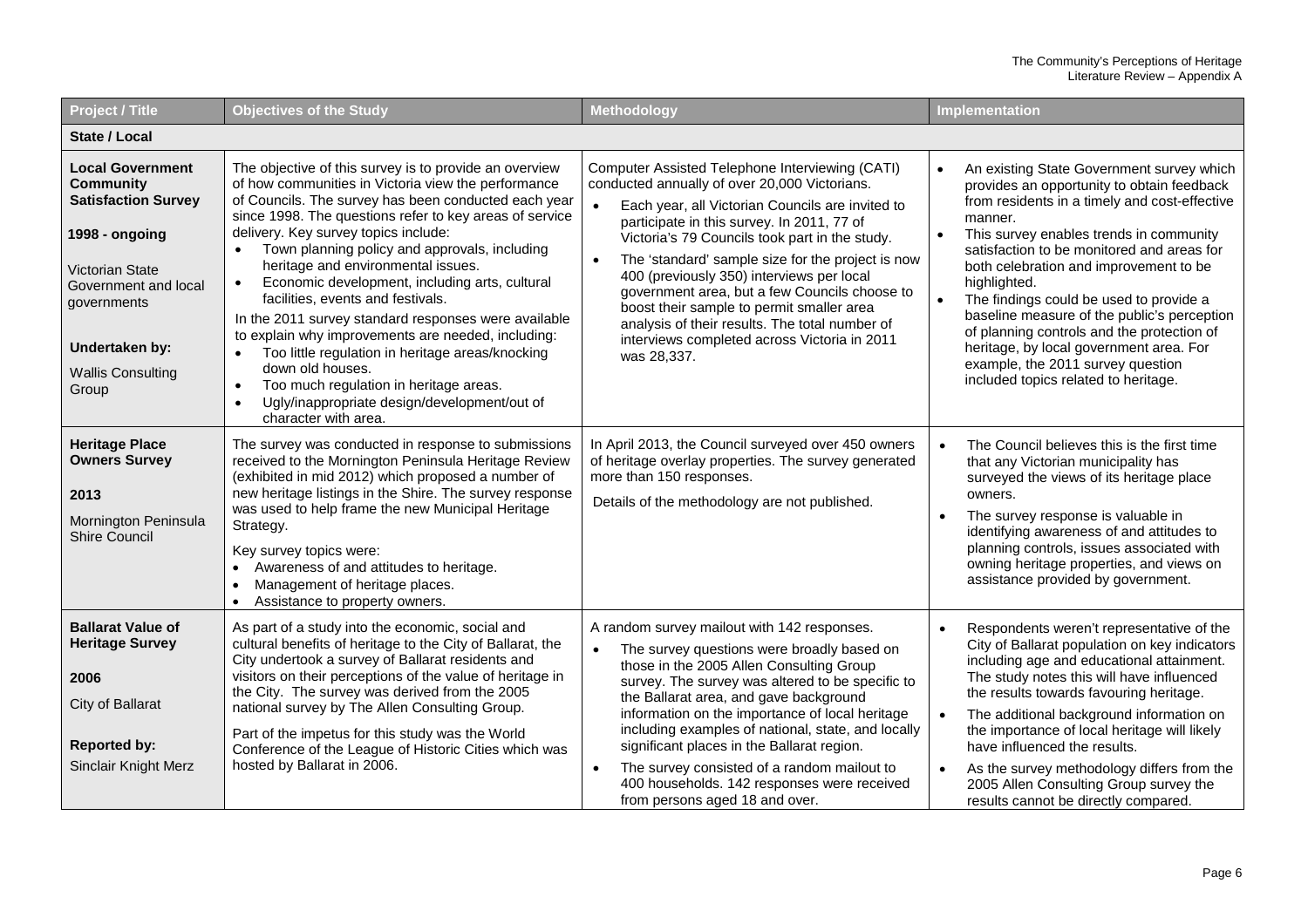#### The Community's Perceptions of Heritage Literature Review – Appendix A

| <b>Project / Title</b>                                                                                                                   | <b>Objectives of the Study</b>                                                                                                                                                                                                                                                                                                                                                                                                                                                                                                                                                                                                  | Methodology                                                                                                                                                                                                                                                                                                                                                                                                                                                                                                                                                                                                      | Implementation                                                                                                                                                                                                                                                                                                                                                                                                                                                 |
|------------------------------------------------------------------------------------------------------------------------------------------|---------------------------------------------------------------------------------------------------------------------------------------------------------------------------------------------------------------------------------------------------------------------------------------------------------------------------------------------------------------------------------------------------------------------------------------------------------------------------------------------------------------------------------------------------------------------------------------------------------------------------------|------------------------------------------------------------------------------------------------------------------------------------------------------------------------------------------------------------------------------------------------------------------------------------------------------------------------------------------------------------------------------------------------------------------------------------------------------------------------------------------------------------------------------------------------------------------------------------------------------------------|----------------------------------------------------------------------------------------------------------------------------------------------------------------------------------------------------------------------------------------------------------------------------------------------------------------------------------------------------------------------------------------------------------------------------------------------------------------|
| <b>International</b>                                                                                                                     |                                                                                                                                                                                                                                                                                                                                                                                                                                                                                                                                                                                                                                 |                                                                                                                                                                                                                                                                                                                                                                                                                                                                                                                                                                                                                  |                                                                                                                                                                                                                                                                                                                                                                                                                                                                |
| <b>Auckland Historic</b><br><b>Heritage Survey</b><br>2011<br><b>Auckland Council</b>                                                    | The objective of the Auckland Historic Heritage survey<br>was to involve the local population in guiding the<br>development of a new plan for the management of<br>historic heritage in the region. The survey was prior to<br>development of a draft plan.<br>Key survey topics were:<br>Understanding of historic heritage, including ways<br>to improve it.<br>Protection of historic heritage.<br>$\bullet$<br>Caring for historic heritage, and the role of<br>different groups.<br>Visits to historic heritage places and activities.<br>$\bullet$<br>Priorities for historic heritage initiatives.<br>$\bullet$          | An online survey undertaken in October 2001 by<br>1,963 members of the Auckland People's Panel.<br>Panellists are recruited to be 'average'<br>members of the public. At the time of the survey<br>it was not representative of the population in<br>areas including age and ethnicity.<br>The survey was sent to all People Panel<br>$\bullet$<br>members (6,737) and had 1,943 responses. On<br>average, the survey took 11 minutes to<br>complete. The seven questions had a<br>quantitative component and also allowed<br>participants to give reasons in an open-ended<br>response.                         | Participation in the People's Panel is<br>$\bullet$<br>voluntary. As such, the demographic and<br>geographic distribution of panellists<br>responding may not reflect the general<br>population.<br>The survey response is valuable from a<br>$\bullet$<br>large-scale consultation and engagement<br>perspective.                                                                                                                                             |
| <b>What does 'Heritage'</b><br>mean to you?<br>2000<br><b>English Heritage</b><br>Undertaken by:<br><b>MORI</b>                          | In 2000 English Heritage was asked to co-ordinate an<br>important and wide-ranging review of all policies<br>relating to the historic environment in England. As part<br>of the review process they commissioned MORI to<br>undertake some research into the public's attitudes<br>towards the built environment.<br>The objectives were to gather information about:<br>General perceptions/attitudes towards the<br>$\bullet$<br>concept of heritage and what it means to people.<br>People's participation in heritage activities.<br>$\bullet$<br>Attitudes towards heritage among people of ethnic<br>minority background. | The research involved four approaches:<br>Omnibus survey research of residents in<br>$\bullet$<br>England.<br>A face to face quantitative survey of residents in<br>$\bullet$<br>England.<br>A series of three focus groups, with Black and<br>$\bullet$<br>Minority Ethnic groups (BMEs) in London,<br>Birmingham and Leicester.<br>Analysis of data contained in MORI's<br>$\bullet$<br>Socioconsult Monitor.                                                                                                                                                                                                  | The survey provides a baseline measure<br>$\bullet$<br>against which changing attitudes to<br>heritage have been tracked over time.<br>Inclusion of questions related to what<br>$\bullet$<br>heritage means to people, the importance<br>of heritage, and how it can be made more<br>accessible, is useful in making many<br>management decisions.                                                                                                            |
| <b>Making Heritage</b><br>Count?<br>2003<br>English Heritage,<br>DCMS, and the<br>Heritage Lottery Fund<br>Undertaken by:<br><b>MORI</b> | This research was commissioned by English Heritage<br>to build on earlier research and explore ways in which<br>the sector can broaden access to heritage and the<br>historic environment. This relates to broader strategic<br>commitments by Government to open up institutions to<br>the wider community, to promote lifelong learning and<br>social cohesion.<br>The research objectives were to:<br>Improve and further understanding of who is<br>participating in the historic environment and how<br>to better engage with excluded ethnic and socially<br>deprived groups.                                             | The research was split into three strands which<br>examined associations with heritage, how people<br>experienced it and whether they want to be more<br>engaged, specifically at a local level.<br>Omnibus 'headline' study - questions were<br>$\bullet$<br>placed on the MORI Omnibus, the regular MORI<br>survey among the general public. A nationally<br>representative quota sample of 1,649 adults<br>(aged over 15) was interviewed in England in<br>190 different sampling points. Interviews were<br>conducted face to face, in respondents' homes,<br>using Computer Assisted Personal Interviewing. | The omnibus 'headline' survey was<br>$\bullet$<br>representative of the population and<br>provided key tracking of questions on<br>awareness of, attitudes to and participation<br>in heritage.<br>The detailed face to face quantitative study<br>$\bullet$<br>in three case study areas investigated<br>definitions of heritage, its meaning to<br>people, barriers to access and reasons<br>behind this. It allowed regional differences<br>to be examined. |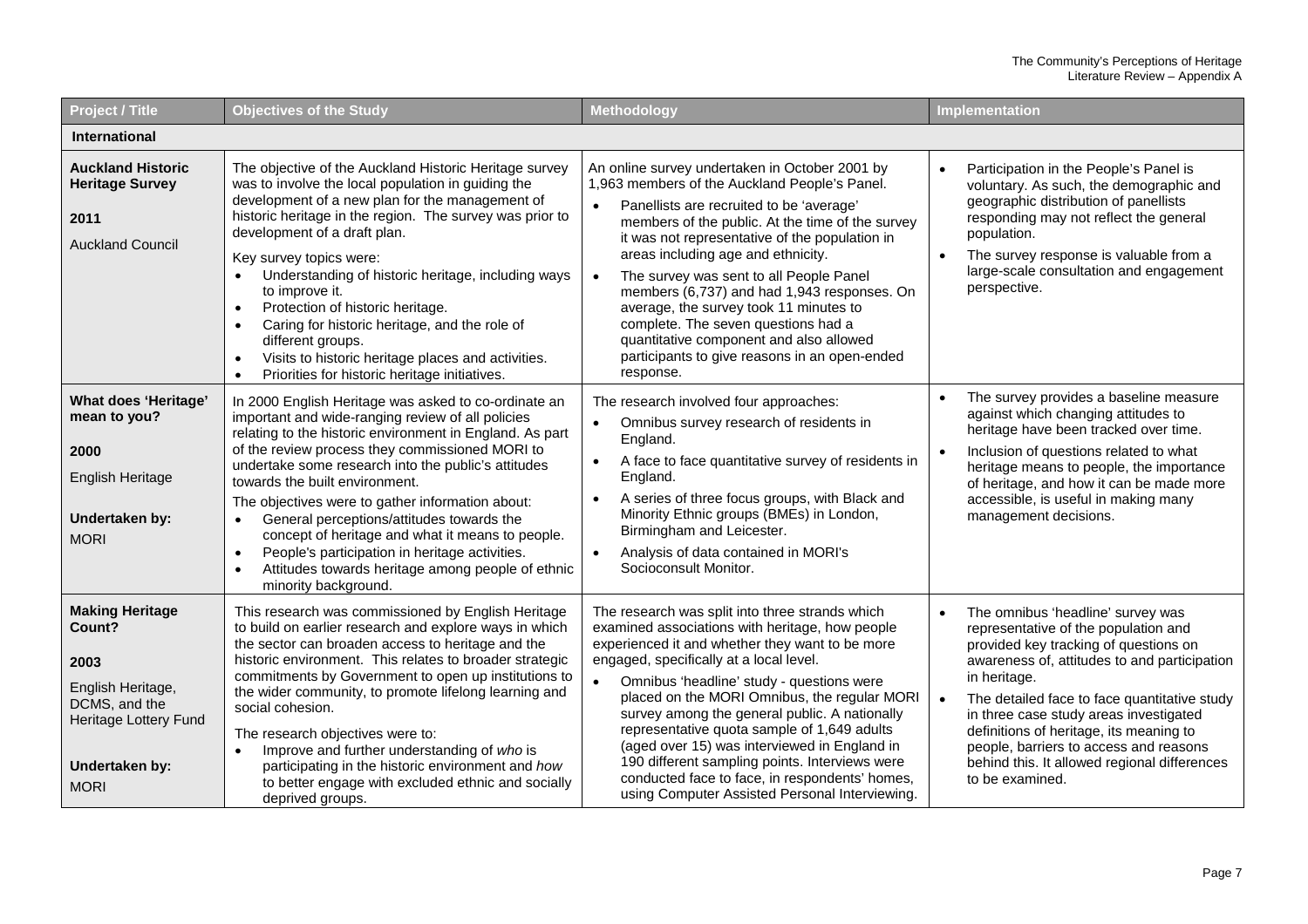| Project / Title                                                                                                                          | <b>Objectives of the Study</b>                                                                                                                                                                                                                                                                                                                                                                                                                                                                                                                                                                                                                                                                                                                                                                                                                                                                                                                                                                           | Methodology                                                                                                                                                                                                                                                                                                                                                                                                                                                                                                                                                                                                                                                                                                                                                                                                                                                                                                                                                                                                                                                                                                                                                  | Implementation                                                                                                                                                                                                                                                                                                                                                                                                                                                                                                                                                                                                                                                                                                                                                                                                                                                                                                                        |
|------------------------------------------------------------------------------------------------------------------------------------------|----------------------------------------------------------------------------------------------------------------------------------------------------------------------------------------------------------------------------------------------------------------------------------------------------------------------------------------------------------------------------------------------------------------------------------------------------------------------------------------------------------------------------------------------------------------------------------------------------------------------------------------------------------------------------------------------------------------------------------------------------------------------------------------------------------------------------------------------------------------------------------------------------------------------------------------------------------------------------------------------------------|--------------------------------------------------------------------------------------------------------------------------------------------------------------------------------------------------------------------------------------------------------------------------------------------------------------------------------------------------------------------------------------------------------------------------------------------------------------------------------------------------------------------------------------------------------------------------------------------------------------------------------------------------------------------------------------------------------------------------------------------------------------------------------------------------------------------------------------------------------------------------------------------------------------------------------------------------------------------------------------------------------------------------------------------------------------------------------------------------------------------------------------------------------------|---------------------------------------------------------------------------------------------------------------------------------------------------------------------------------------------------------------------------------------------------------------------------------------------------------------------------------------------------------------------------------------------------------------------------------------------------------------------------------------------------------------------------------------------------------------------------------------------------------------------------------------------------------------------------------------------------------------------------------------------------------------------------------------------------------------------------------------------------------------------------------------------------------------------------------------|
|                                                                                                                                          | Establish a benchmark for the participation by the<br>priority groups on which to measure future<br>progress over the years.<br>Help evaluate the role of the historic environment<br>$\bullet$<br>in achieving social and economic objectives.<br>Key survey topics were:<br><b>Omnibus Survey</b><br>Awareness of, attitudes to and participation in<br>heritage.<br><b>Detailed Quantitative Survey</b><br>Definitions of heritage, its meaning to people,<br>barriers to access and reasons behind this.<br>Qualitative Focus Groups<br>Perceptions of heritage and historic environment.<br>$\bullet$<br>Meaning of heritage in people's lives.<br>'Participation' in heritage with reference to local<br>$\bullet$<br>sites.<br>Relationship between heritage and identity<br>$\bullet$<br>(personal/local/national).<br>Role of local heritage.<br>$\bullet$<br>The role of heritage in education.<br>Barriers to participation and reasons behind this.<br>Opportunities to increase engagement. | A detailed quantitative study - focused on a<br>selection of three 'case study' areas - Cornwall,<br>West London and Bradford with personal face-<br>to-face interviews in home among the English<br>public as a whole. Quota samples were set for<br>age, sex, class, working status, household<br>tenure and ethnicity within each case study area<br>and representative samples of adults aged 16+<br>were interviewed in Bradford (513) Cornwall<br>(517) and London (501). The data was weighted<br>to be representative of each of the three areas.<br>A series of six (6) qualitative focus groups with<br>excluded ethnic and socially deprived groups -<br>two in each of the three case study areas.<br>Respondents were recruited to specific quotas<br>(such as class, income, ethnicity and religion).<br>Participants were given a disposable camera, in<br>advance of the focus groups, and were asked to<br>take a roll of photographs of their local<br>environment - things that matter to them<br>personally. The films were developed in<br>advance and used as stimulus material to help<br>respondents engage better with the subject. | The use of focus groups helped to obtain a<br>more in-depth understanding of people's<br>attitudes, and what can be done to<br>encourage more interaction with heritage<br>among excluded groups. It also enabled a<br>focus on key sub-groups of interest e.g.<br>local characteristics or ethnicity by class,<br>family types, etc. Focus groups encourage<br>cross-fertilisation of ideas, to use different<br>stimulus materials, and to interact more<br>closely with participants.<br>The value of qualitative research is that it<br>allows insight into attitudes and the<br>reasons for these, which can not be probed<br>in as much depth with a structured<br>questionnaire. However, it must be<br>remembered that qualitative research is<br>designed to be illustrative rather than<br>statistically representative. It is also<br>important to bear in mind that we are<br>dealing with perceptions rather than facts. |
| <b>Attitudes to Heritage</b><br>in Ireland<br>1999, 2004, 2005<br>The Heritage Council<br>Undertaken by:<br>Lansdowne Market<br>Research | The primary objective of the research was to establish<br>a baseline of heritage awareness in Ireland and to<br>provide an indication of the current level of<br>understanding of heritage and related issues among<br>the general public.<br>Key survey topics were:<br>Awareness and understanding of heritage.<br>Main issues in relation to heritage.<br>$\bullet$<br>Importance of heritage in Ireland.<br>$\bullet$<br>Awareness of bodies responsible for heritage at<br>national and local level.<br>Attitudes to current means of protecting heritage.<br>$\bullet$<br>Sources of information on heritage.<br>Incidence of involvement in heritage conservation.                                                                                                                                                                                                                                                                                                                                | The research was split into two stages:<br>A qualitative stage - to explore in-depth attitudes,<br>perceptions, and overall understanding of<br>heritage in its broadest context.<br>A quantitative survey - data was collected<br>through the Lansdowne Market Research<br>Omnibus survey. A representative sample of<br>1,400 Irish adults (aged 15 and over),<br>representing the population both geographically<br>and demographically were interviewed at 70<br>sampling points spread nationwide. Interviews<br>were conducted face to face, in respondents<br>homes.                                                                                                                                                                                                                                                                                                                                                                                                                                                                                                                                                                                  | The research was designed in a way to<br>allow the exercise to be repeated in the<br>future to monitor changes in awareness<br>and understanding of heritage and the<br>strength of attitudes and perceptions of<br>national heritage.                                                                                                                                                                                                                                                                                                                                                                                                                                                                                                                                                                                                                                                                                                |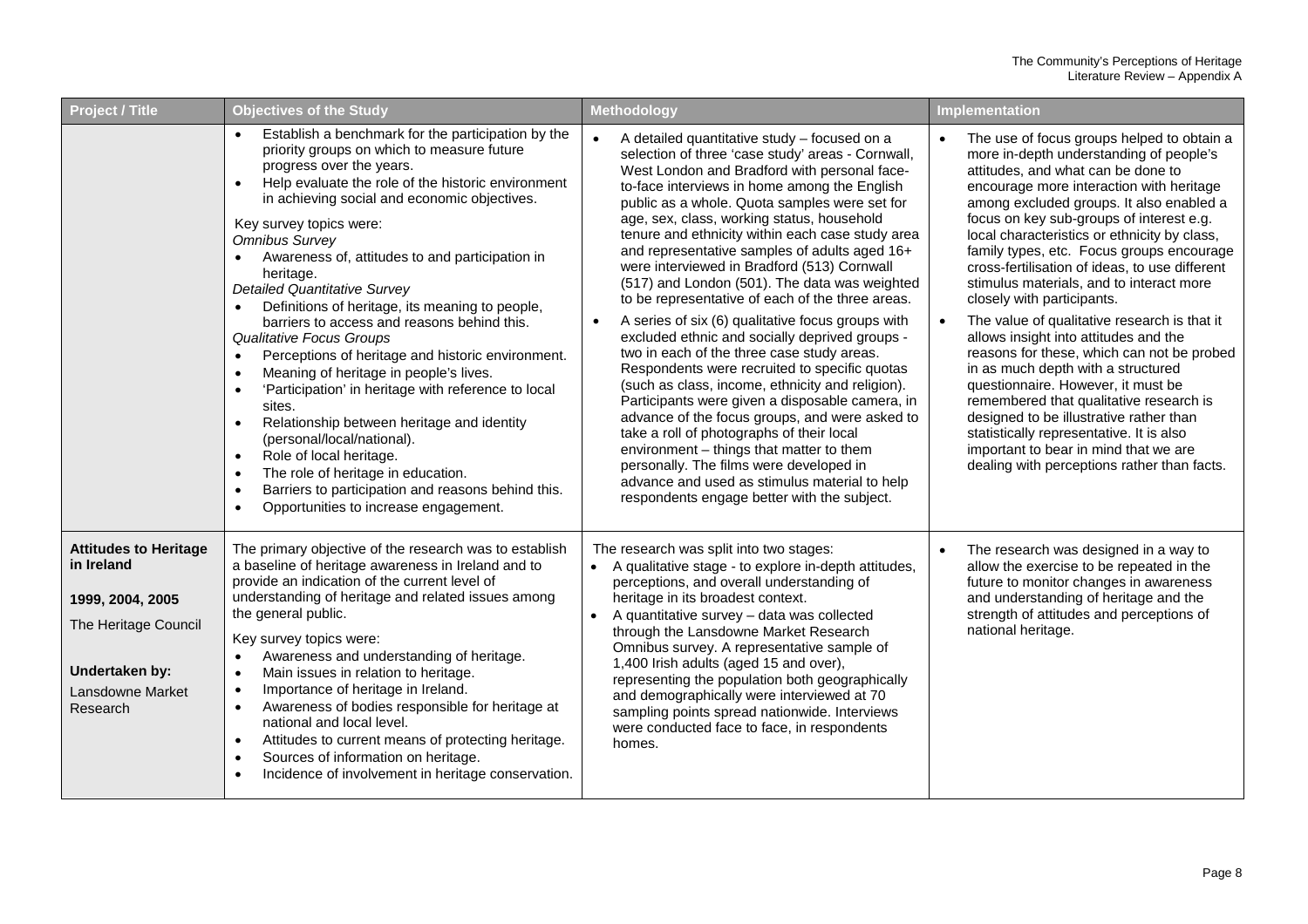| Project / Title                                                                                                                                                        | <b>Objectives of the Study</b>                                                                                                                                                                                                                                                                                                                                                                                                                                                                                                                                                                                                                                                                                                                                                                                                                                                                                                                                                                                                                                                                                                                                                                                                                                                                                                                                                                                                                                                                                                                               | Methodology                                                                                                                                                                                                                                                                                                                                                                                                                                                                                                                                                                                                                                                                                                                                                                                                                                                                                                                                                                                                                                                                                                                                                                                                                                                                                                                                                                                                                                                                                     | <b>Implementation</b>                                                                                                                                                                                                                                                                                                                                                                                                                                                                                                                                                                                                                                                                                                                                                                                                                                                                                                                                                                                                                          |
|------------------------------------------------------------------------------------------------------------------------------------------------------------------------|--------------------------------------------------------------------------------------------------------------------------------------------------------------------------------------------------------------------------------------------------------------------------------------------------------------------------------------------------------------------------------------------------------------------------------------------------------------------------------------------------------------------------------------------------------------------------------------------------------------------------------------------------------------------------------------------------------------------------------------------------------------------------------------------------------------------------------------------------------------------------------------------------------------------------------------------------------------------------------------------------------------------------------------------------------------------------------------------------------------------------------------------------------------------------------------------------------------------------------------------------------------------------------------------------------------------------------------------------------------------------------------------------------------------------------------------------------------------------------------------------------------------------------------------------------------|-------------------------------------------------------------------------------------------------------------------------------------------------------------------------------------------------------------------------------------------------------------------------------------------------------------------------------------------------------------------------------------------------------------------------------------------------------------------------------------------------------------------------------------------------------------------------------------------------------------------------------------------------------------------------------------------------------------------------------------------------------------------------------------------------------------------------------------------------------------------------------------------------------------------------------------------------------------------------------------------------------------------------------------------------------------------------------------------------------------------------------------------------------------------------------------------------------------------------------------------------------------------------------------------------------------------------------------------------------------------------------------------------------------------------------------------------------------------------------------------------|------------------------------------------------------------------------------------------------------------------------------------------------------------------------------------------------------------------------------------------------------------------------------------------------------------------------------------------------------------------------------------------------------------------------------------------------------------------------------------------------------------------------------------------------------------------------------------------------------------------------------------------------------------------------------------------------------------------------------------------------------------------------------------------------------------------------------------------------------------------------------------------------------------------------------------------------------------------------------------------------------------------------------------------------|
| Valuing Heritage in<br><b>Ireland</b><br>2007<br>The Heritage Council<br>Undertaken by:<br>Lansdowne Market<br>Research, Optimise<br>and Keith Simpson &<br>Associates | This research was commissioned by the Heritage<br>Council to assess the economic value placed on built<br>and natural heritage by the general public, in order to<br>inform the Council's future policy advice to government<br>and forthcoming plans and projects. The survey also<br>repeated and expanded the previous survey questions<br>on the general public's attitudes to heritage.<br>The objectives of the research were to:<br>Explore the overall attitudes, opinions and<br>experiences of the Irish public regarding heritage<br>and heritage protection.<br>Determine the aspects of heritage upon which the<br>$\bullet$<br>public places most value, particularly in the<br>context of current general public spending.<br>Establish the extent to which the public is willing<br>to pay (in the form of a proposed notional<br>taxation) for extra heritage protection or provision.<br>Establish the contributing factors towards the<br>$\bullet$<br>valuation of heritage, in terms of socio-economic<br>background, attitudes, information and personal<br>values.<br>Key survey topics were:<br><b>Qualitative Focus Groups</b><br>Definition and awareness of heritage.<br>$\bullet$<br>The value of protecting heritage.<br>$\bullet$<br>Heritage preservation and setting the balance.<br>$\bullet$<br>Priorities for the protection of heritage.<br>$\bullet$<br>Means of protecting heritage.<br>$\bullet$<br>Bodies / agencies with responsibility for heritage.<br>$\bullet$<br>Funding for heritage protection.<br>$\bullet$ | The research was split into two stages:<br>A series of eight (8) qualitative focus groups -<br>arranged to cover a cross section of age groups,<br>life stages and locations in the Republic of<br>Ireland. Findings from this first phase were<br>considered when designing the questionnaire for<br>the subsequent quantitative survey.<br>A quantitative survey was undertaken between<br>March and April 2006 of a nationally<br>representative sample of 1,008 adults (aged<br>15+). The study was quota controlled to be<br>representative of key demographics and took<br>place at 100 randomly selected sampling points,<br>throughout the Republic of Ireland.<br>A visual information card was used to explain the<br>wide range of aspects of the built and natural<br>environment included within the definition of<br>"heritage".<br>The survey was preceded by an initial pilot study<br>conducted to establish the price parameters for<br>the Contingent Valuation section of the main<br>stage survey. The Contingent Valuation method<br>was used to ascertain "willingness to pay",<br>including the value of particular types of heritage<br>and the amount of additional money that people<br>would be willing to pay for protection and/or<br>improvement.<br>A specific analysis package, Max Diff analysis,<br>was used in the design in terms of "trading off"<br>and prioritising spend on heritage against other<br>public spending. The pilot questionnaire results | This study tracked over time, an emerging<br>trend of increased awareness of, and<br>improved attitudes towards, heritage and<br>heritage protection.<br>The study sought to find out more about<br>the depth of heritage interest including<br>consumption of heritage-related<br>newspaper articles and TV programmes,<br>and to find out how much heritage<br>engagement existed by asking various<br>questions about visiting heritage sites,<br>frequency of visits and the reasons for<br>visiting those sites.<br>The research design considered it<br>important that respondents think about<br>their responses within the context of a<br>comprehensive definition of heritage. For<br>this study, each respondent was shown an<br>image card below explaining what was<br>meant by heritage.<br>The research report indicates that the<br>methodology uses tried and tested<br>methods and follows standard norms. The<br>study team included an expert recognised<br>for his experience of the Contingent<br>Valuation methodology. |
|                                                                                                                                                                        | Factors influencing engagement with heritage.<br>$\bullet$<br>Quantitative Survey<br>Interest in heritage.<br>$\bullet$<br>Consumption of heritage issues in the media.<br>$\bullet$<br>Heritage engagement - proximity and frequency.<br>$\bullet$<br>Attitudes towards heritage protection.<br>Priorities for government expenditure.<br>Willingness to pay: the valuation of heritage.                                                                                                                                                                                                                                                                                                                                                                                                                                                                                                                                                                                                                                                                                                                                                                                                                                                                                                                                                                                                                                                                                                                                                                    | indicated that the packages of options to be<br>considered under a 'choice conjoint design'<br>required a significantly greater amount of time to<br>consider than the time allowed for the interview.<br>On this basis, the alternative Max Diff analysis<br>approach was considered more appropriate.<br>For further details of the methodology refer to the full<br>report.                                                                                                                                                                                                                                                                                                                                                                                                                                                                                                                                                                                                                                                                                                                                                                                                                                                                                                                                                                                                                                                                                                                  |                                                                                                                                                                                                                                                                                                                                                                                                                                                                                                                                                                                                                                                                                                                                                                                                                                                                                                                                                                                                                                                |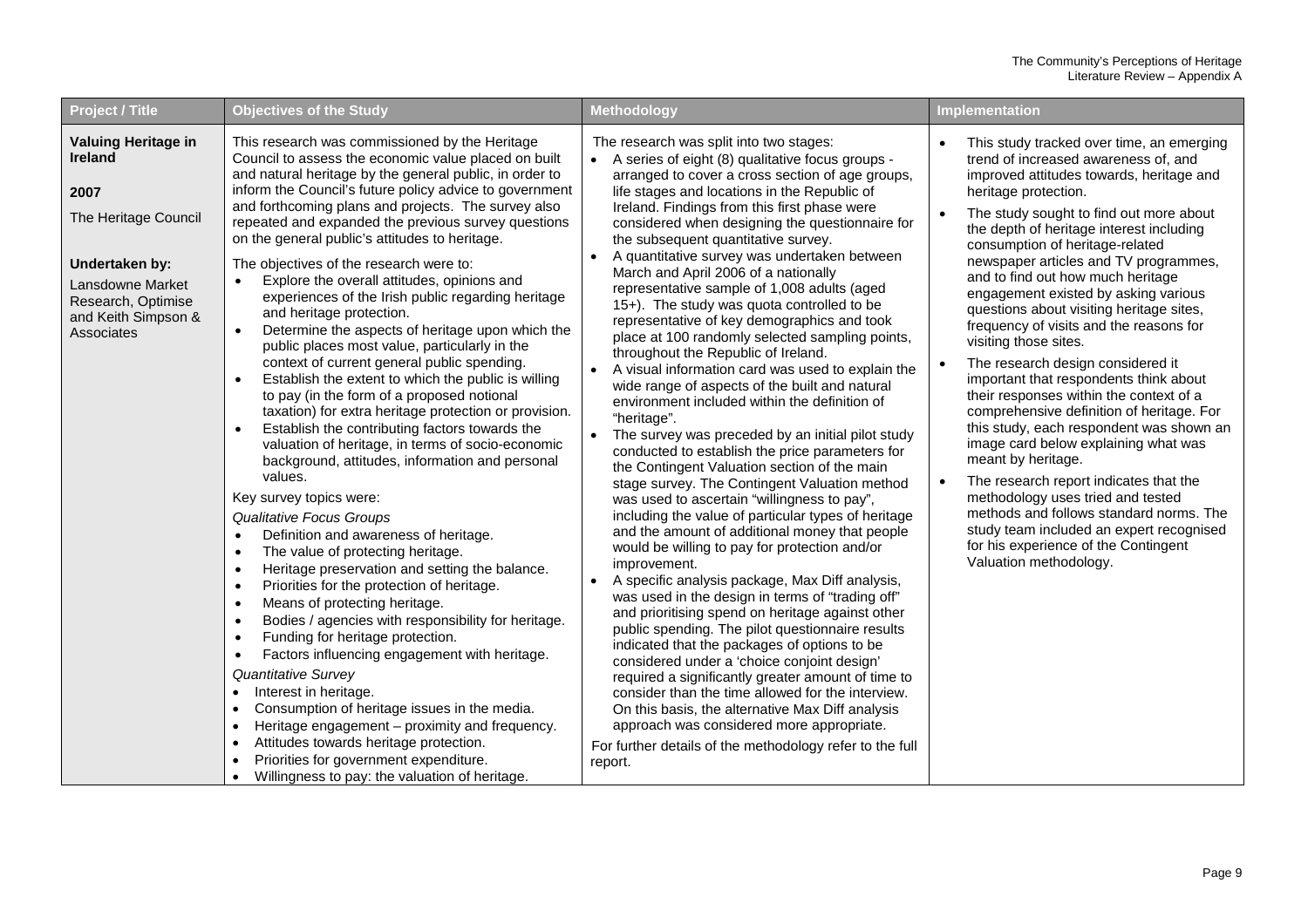# <span id="page-11-0"></span>**Appendix B: Deakin National Surveys 2006 and 2010**

### <span id="page-11-1"></span>**Public Attitudes to Australian Heritage**

Note: Any shading within the tables has been added for the purpose of this report to highlight key results.

#### <span id="page-11-2"></span>**Figure 1: Quantitative Survey 2010 – Key messages: raising public involvement in heritage**[1](#page-11-4)

Communication messages aimed at raising public involvement in heritage were tested in the Deakin surveys. In both 2006 and 2010 the most preferred phrase was 'Heritage is about understanding both the good and bad in our past and what it means for our present and future'.

Which of the following statements most closely matches your view of Australia's Heritage? *Response to 2010 national survey*



#### <span id="page-11-3"></span>**Table 1: Quantitative Survey 2006 & 2010 – Heritage related behaviours**[2](#page-11-5)

How often have you engaged in the following activities in the past 12 months? *Response to 2010 and 2006 national survey. The responses below are not Victoria specific.*

| <b>Heritage-related activities</b>                        | <b>Survey</b><br>Year | Not at all<br>in the past<br>vear | Once in<br>the past<br>year | $2 - 5$ times<br>in the past<br>vear | $6 - 12$<br>times in<br>the past<br>year | More than<br>12 times<br>in the<br>past year |
|-----------------------------------------------------------|-----------------------|-----------------------------------|-----------------------------|--------------------------------------|------------------------------------------|----------------------------------------------|
|                                                           |                       |                                   |                             | $\frac{9}{6}$                        |                                          |                                              |
| Visited an Australian Heritage                            | 2010                  | 52.7                              | 28.4                        | 15.1                                 | 1.8                                      | 2                                            |
| Site                                                      | 2006                  | 33.9                              | 35.9                        | 25                                   | 4.1                                      | 3                                            |
| Watched a TV show related to                              | 2010                  | 40                                | 23.7                        | 28.4                                 | 5.1                                      | 2.7                                          |
| Australia's Heritage                                      | 2006                  | 9.4                               | 20                          | 40.1                                 | 18.8                                     | 11.7                                         |
| Read a Book or Article related to<br>Australia's Heritage | 2010                  | 60.2                              | 19.6                        | 15.4                                 | 3.3                                      | 1.5                                          |
|                                                           | 2006                  | 29.7                              | 27                          | 29.8                                 | 9.1                                      | 4.4                                          |
| Attended a Cultural Festival or                           | 2010                  | 59                                | 23.6                        | 15.2                                 | 1.5                                      | 0.7                                          |
| Event                                                     | 2006                  | 39.1                              | 32.5                        | 22.1                                 | 4.7                                      | 1.6                                          |
| Taken a tourist holiday within                            | 2010                  | 51.8                              | 27.8                        | 18.4                                 | 0.9                                      | 1.1                                          |
| Australia                                                 | 2006                  | 34.6                              | 34.8                        | 25.7                                 | 3.3                                      | 1.7                                          |
| Played an active role in the                              | 2010                  | 90.3                              | 4.9                         | 2.7                                  | 0.9                                      | 1.1                                          |
| heritage protection or<br>preservation of something       | 2006                  | 72.7                              | 15.8                        | 7.6                                  | 2                                        | 1.9                                          |
| Volunteered at a heritage place                           | 2010                  | 92.9                              | 3                           | 2.2                                  | 0.9                                      | 1.0                                          |
| or event                                                  | 2006                  |                                   |                             | Question not included                |                                          |                                              |
| Donated money to a heritage-                              | 2010                  | 75.3                              | 17                          | 6.6                                  | 0.6                                      | 0.5                                          |
| related cause                                             | 2006                  |                                   |                             | Question not included                |                                          |                                              |

<span id="page-11-5"></span><span id="page-11-4"></span><sup>&</sup>lt;sup>1</sup> Source: McDonald, H. (2010a) [unpublished]<br><sup>2</sup> Source: McDonald, H (2011a) and McDonald, H (2011b). The 2006 survey results are based on the Final Research Report (November 2006) and reported in McDonald (2011b). The 2007 results presented in the 2010 national survey report vary slightly.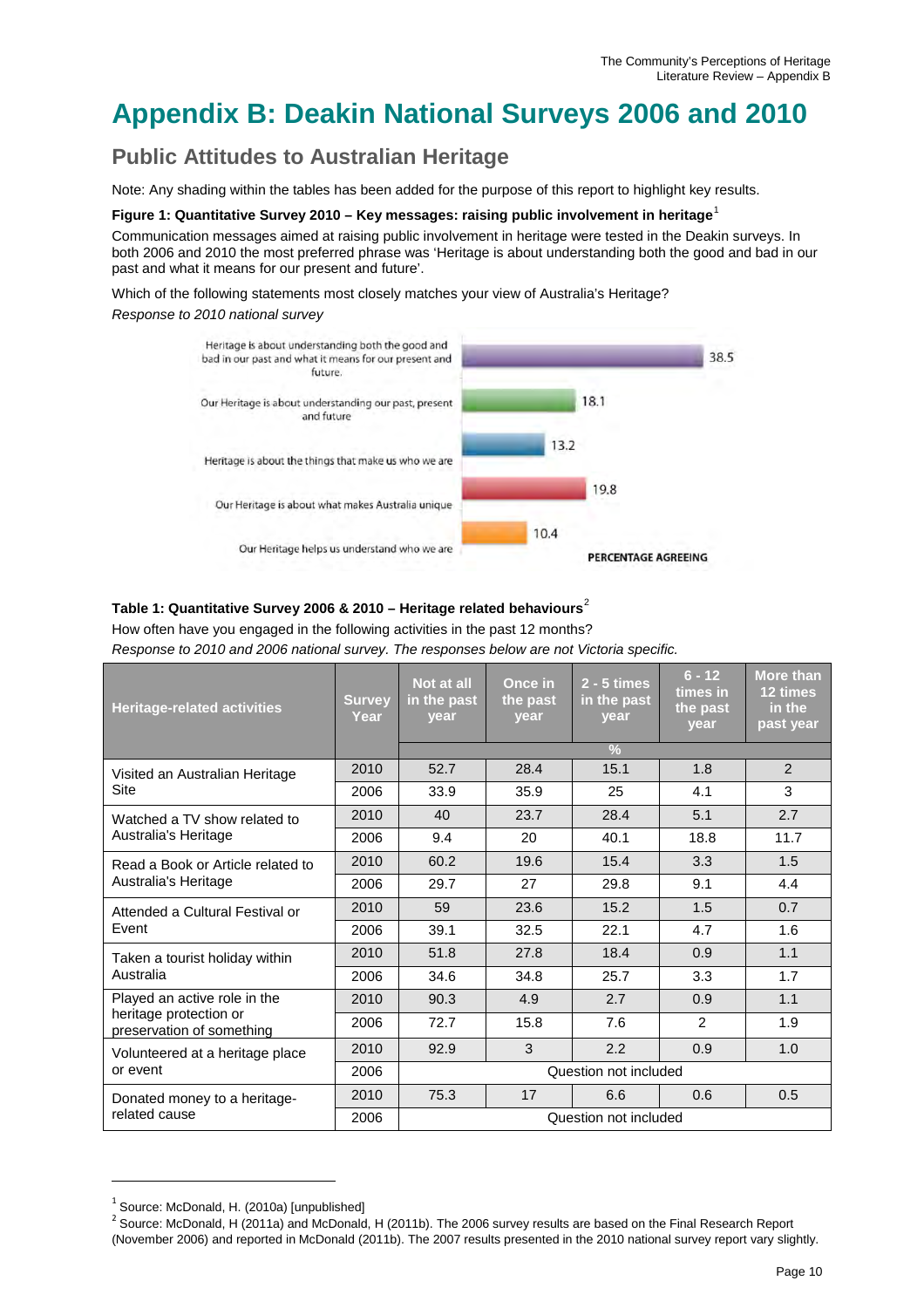#### <span id="page-12-0"></span>**Table 2: Quantitative Survey 2006 – Visitation of World and National Heritage List sites[3](#page-12-4)**

Thinking about the most recent of these places you visited, what was the primary purpose of your visit? *This question was asked in 2006 national survey. The responses below are not Victoria specific.*

| Primary purpose for most recent         |       | <b>National Heritage List</b> | <b>World Heritage List</b> |      |  |
|-----------------------------------------|-------|-------------------------------|----------------------------|------|--|
| visit to a NHL or WHL site              |       |                               |                            |      |  |
| To visit a heritage site and learn more | 178   | 10                            | 337                        | 17.4 |  |
| General tourism                         | 1.304 | 73.3                          | 1,151                      | 59.3 |  |
| Showing an overseas/interstate visitor  | 118   | 6.6                           | 203                        | 10.5 |  |
| An event on at that location            | 126   | 7.1                           | 182                        | 9.4  |  |
| Other (please specify)                  | 54    |                               | 69                         | 3.6  |  |
| Total                                   | 1.780 | 100                           | 1.942                      | 100  |  |

#### <span id="page-12-1"></span>**Table 3: Quantitative Survey 2010 – Awareness of World and National Heritage List[4](#page-12-5)**

*This question was asked in 2010 national survey. The responses below are not Victoria specific.*

| <b>Awareness of World Heritage List and</b><br>National Heritage List | <b>National</b><br><b>Heritage List</b> | <b>World Heritage</b><br><b>List</b> |
|-----------------------------------------------------------------------|-----------------------------------------|--------------------------------------|
|                                                                       | У.                                      | ν.                                   |
| I haven't heard of it at all                                          | 11                                      | 24                                   |
| I've heard of it, but I'm not sure what it is                         | 50                                      | 45                                   |
| I've heard of it and I know what it is                                | 39                                      | 31                                   |

#### <span id="page-12-2"></span>**Table 4: Quantitative Survey 2010 – Awareness of NHL: source of information[5](#page-12-6)**

*This question was asked in 2010 national survey only.*

| Source of Information (have heard)          | ℅    |
|---------------------------------------------|------|
| Can't remember                              | 40.2 |
| From television or other media reports      | 36.6 |
| From friends of relatives discussing it     | 8.7  |
| From some activity in our local area        | 7.8  |
| From material present at a site you visited | 6.6  |

#### <span id="page-12-3"></span>**Table 5: Quantitative Survey 2010 – Activities undertaken at WHL and NHL sites[6](#page-12-7)**

On your most recent visit to a heritage place, which of the following do you recall seeing or doing? *This question was asked in 2010 national survey only.*

| <b>Activity</b>                                                       | <b>Yes</b><br>$\frac{0}{2}$ | <b>No</b><br>ΤУ. |
|-----------------------------------------------------------------------|-----------------------------|------------------|
| Reading brochures related to the place                                | 69.3                        | 30.7             |
| Seeing educational material relating to the significance of the place | 65.6                        | 34.4             |
| Seeing or purchasing souvenirs                                        | 49.2                        | 50.8             |
| Reading signage identifying the place as being on the NHL or WHL      | 47.3                        | 52.7             |
| Participating in a guided tour                                        | 38.4                        | 61.6             |

<span id="page-12-5"></span><span id="page-12-4"></span><sup>&</sup>lt;sup>3</sup> Source: McDonald, H. (2011b)<br>
<sup>4</sup> Source: McDonald, H. (2010a) [unpublished]<br>
<sup>5</sup> Source: McDonald, H. (2010a) [unpublished]<br>
<sup>6</sup> Source: McDonald, H. (2010a) [unpublished]

<span id="page-12-7"></span><span id="page-12-6"></span>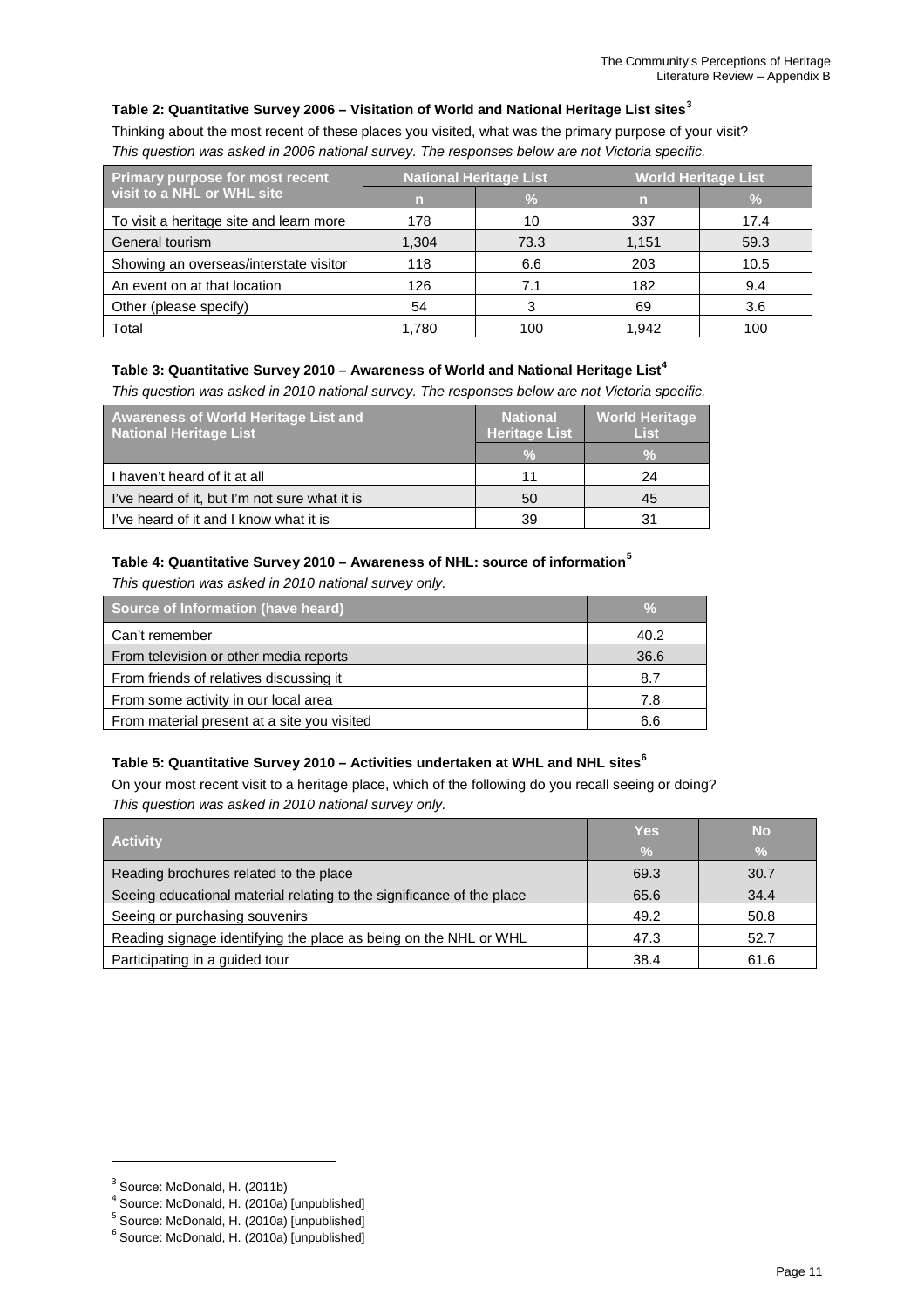#### <span id="page-13-2"></span>**Table 6: Quantitative Survey 2006 – Visitation at WHL sites in Victoria[7](#page-13-4)**

The following places are all on the World Heritage List. Have you visited any of these places?

*This question was asked in 2006 national survey. Only sites in Victoria are displayed in the table below.* 

| National Heritage List Sites in Victoria      | Count<br>$(n = )$ | respondents who<br>had visited |
|-----------------------------------------------|-------------------|--------------------------------|
| Royal Exhibition Building and Carlton Gardens | 586               | 28.3                           |

#### <span id="page-13-0"></span>**Figure 2: Quantitative Survey 2010 – Interest in World Heritage Listing[8](#page-13-5)**

Does the fact that something is listed on the World Heritage List make it more or less interesting for you? *Response to 2010 national survey*



#### <span id="page-13-3"></span>**Table 7: Quantitative Survey 2006 – Visitation at NHL sites in Victoria[9](#page-13-6)**

The following places are all on the National Heritage List. Have you visited any of these places? *This question was asked in 2006 national survey. Only sites in Victoria are displayed in the table below.* 

| <b>National Heritage List Sites in Victoria</b>                   | <b>Count</b><br>$(n =)$ | $\frac{0}{2}$<br>respondents who<br>had visited |
|-------------------------------------------------------------------|-------------------------|-------------------------------------------------|
| Budj Bim National Heritage Landscape - Tyrendarra Area            | 33                      | 1.6                                             |
| Budj Bim National Heritage Landscape - Mt Eccles Lake Condah Area | 43                      | 2.1                                             |
| Royal Exhibition Building National Historic Place                 | 516                     | 25                                              |
| Eureka Stockade Gardens                                           | 609                     | 29.4                                            |
| Castlemaine Diggings National Heritage Park                       | 232                     | 11.2                                            |
| Glenrowan Heritage Precinct                                       | 441                     | 21.3                                            |
| Newman College                                                    | 65                      | 3.1                                             |
| Sidney Myer Music Bowl                                            | 624                     | 30.2                                            |
| ICI Buildings (former) / Orica House                              | 138                     | 6.7                                             |
| <b>HMVS Cerberus</b>                                              | 298                     | 14.4                                            |
| Melbourne Cricket Ground                                          | 840                     | 40.6                                            |
| Point Nepean Defence Sites and Quarantine Station Area            | 241                     | 11.7                                            |
| Rippon Lea House and gardens                                      | 335                     | 16.2                                            |

<span id="page-13-1"></span>**Figure 3: Quantitative Survey 2010 – Interest in National Heritage Listing[10](#page-13-7)**

Does the fact that something is listed on the National Heritage List make it more or less interesting for you? *Response to 2010 national survey*

<span id="page-13-5"></span><span id="page-13-4"></span><sup>&</sup>lt;sup>7</sup> Source: McDonald, H. (2006) [unpublished]<br>
<sup>8</sup> Source: McDonald, H. (2010a) [unpublished]<br>
<sup>9</sup> Source: McDonald, H. (2006) [unpublished]<br>
<sup>10</sup> Source: McDonald, H. (2010a) [unpublished]

<span id="page-13-6"></span>

<span id="page-13-7"></span>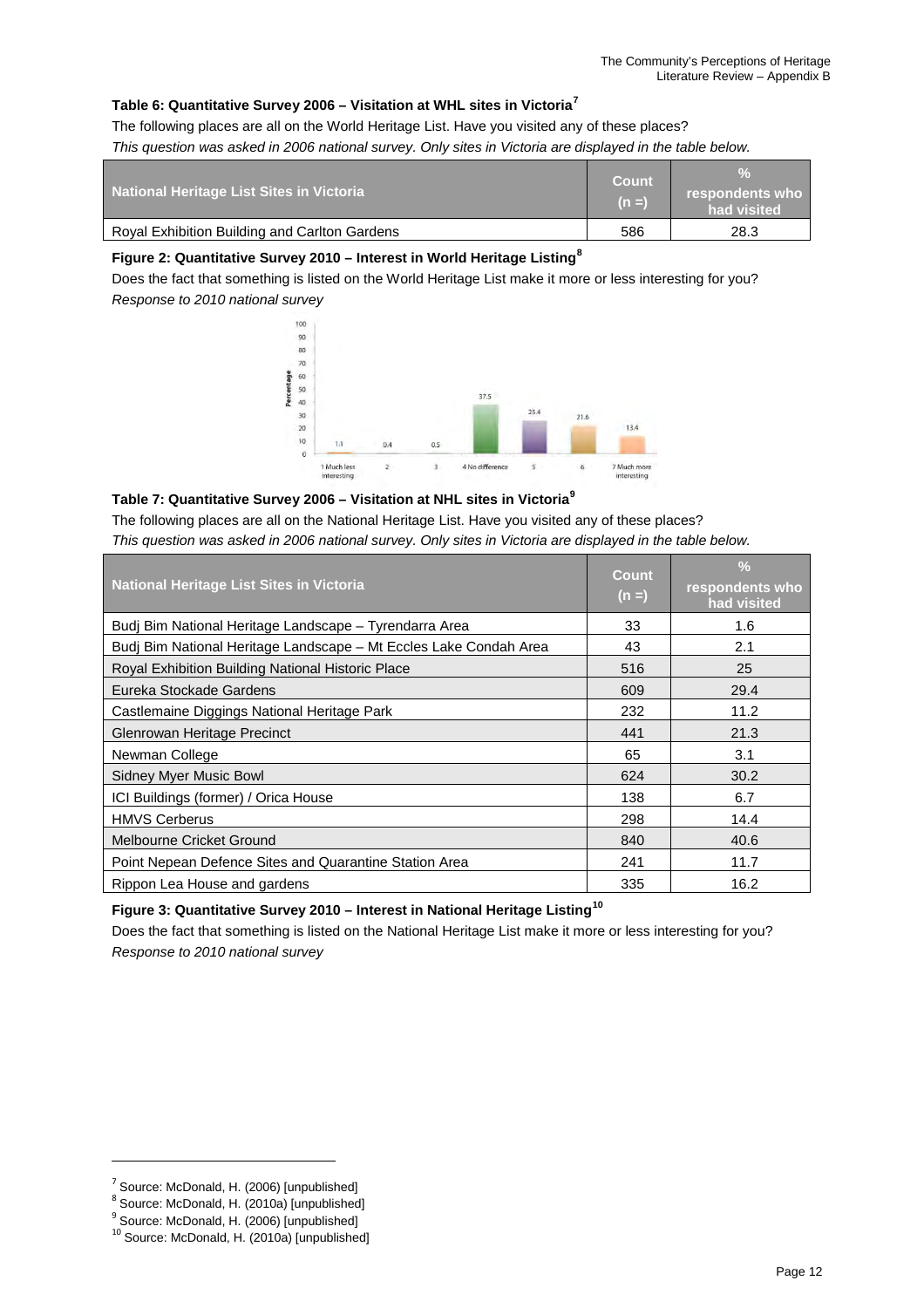

#### <span id="page-14-0"></span>**Figure 4: Quantitative Survey 2010 – Interest in heritage**[11](#page-14-2)

To what extent are you interested in the following activities? *Response to 2010 national survey*



#### <span id="page-14-1"></span>**Table 8: Quantitative Survey 2010 – Public attitudes to heritage in Australia**[12](#page-14-3)

Please look at the following statements and indicate the extent to which you agree with them?

*Response to 2010 national survey. Sub-headings in the table have been added for the purpose of this report.*

|                                                                                                            | и    | $\overline{2}$                                    | 3              | 4                                             | 5    | 6    | 7    | <b>Mean</b> |  |  |  |  |
|------------------------------------------------------------------------------------------------------------|------|---------------------------------------------------|----------------|-----------------------------------------------|------|------|------|-------------|--|--|--|--|
| <b>Public Attitudes to Heritage</b>                                                                        |      | <b>Strongly Disagree</b><br><b>Strongly Agree</b> |                |                                               |      |      |      |             |  |  |  |  |
|                                                                                                            |      | $\frac{0}{0}$                                     |                |                                               |      |      |      |             |  |  |  |  |
| <b>General Attitudes to Heritage</b>                                                                       |      |                                                   |                |                                               |      |      |      |             |  |  |  |  |
| The most important parts of our<br>heritage are the aspects that are                                       |      |                                                   |                | Data not published                            |      |      |      | 4.89        |  |  |  |  |
| unique to Australia<br>Individual's heritage is important to                                               |      |                                                   |                |                                               |      |      |      |             |  |  |  |  |
| Australia's heritage                                                                                       | 1.2  | 2.6                                               | 5.6            | 19.6                                          | 24.1 | 23   | 23.8 | 4.85        |  |  |  |  |
| What makes Australia's heritage<br>unique is its rich diversity                                            | 2.1  | 3.3                                               | $\overline{7}$ | 22.3                                          | 23.1 | 21.8 | 20.4 | 5.08        |  |  |  |  |
|                                                                                                            |      |                                                   |                | General Attitudes towards heritage protection |      |      |      |             |  |  |  |  |
| It is important to protect our national<br>heritage for future generations                                 | 1    | 1.1                                               | 2.3            | 11.8                                          | 16.1 | 23.7 | 43.9 | 5.87        |  |  |  |  |
| Only things that are important to all<br>Australians should be protected                                   | 18.9 | 16                                                | 15.9           | 21.6                                          | 12.3 | 7.3  | 8.1  | 3.47        |  |  |  |  |
|                                                                                                            |      |                                                   |                | Changes to and use of heritage places         |      |      |      |             |  |  |  |  |
| If a place is heritage protected it<br>shouldn't change at all or be used                                  | 11   | 14.1                                              | 16.2           | 23                                            | 15.5 | 11.3 | 9    | 3.88        |  |  |  |  |
| If a place is heritage protected it can<br>still be used and can have small<br>changes without damaging it | 4.6  | 3.6                                               | 5.9            | 14.4                                          | 20.2 | 28.4 | 23   | 5.19        |  |  |  |  |
|                                                                                                            |      |                                                   |                | Responsibility for heritage protection        |      |      |      |             |  |  |  |  |
| Protecting our heritage is the<br>government's responsibility and not the<br>peoples'                      | 18.5 | 15.9                                              | 17             | 25.6                                          | 11.1 | 5.2  | 6.7  | 3.37        |  |  |  |  |
| Every Australian should be able to                                                                         | 1.8  | 3.5                                               | 6.4            | 20.4                                          | 21.8 | 21.7 | 24.3 | 5.19        |  |  |  |  |

<span id="page-14-3"></span>

<span id="page-14-2"></span><sup>&</sup>lt;sup>11</sup> Source: McDonald, H. (2010a) [unpublished].<br><sup>12</sup> Source: McDonald, H. (2010a) [unpublished]. The data in this table is based on graphs in the report.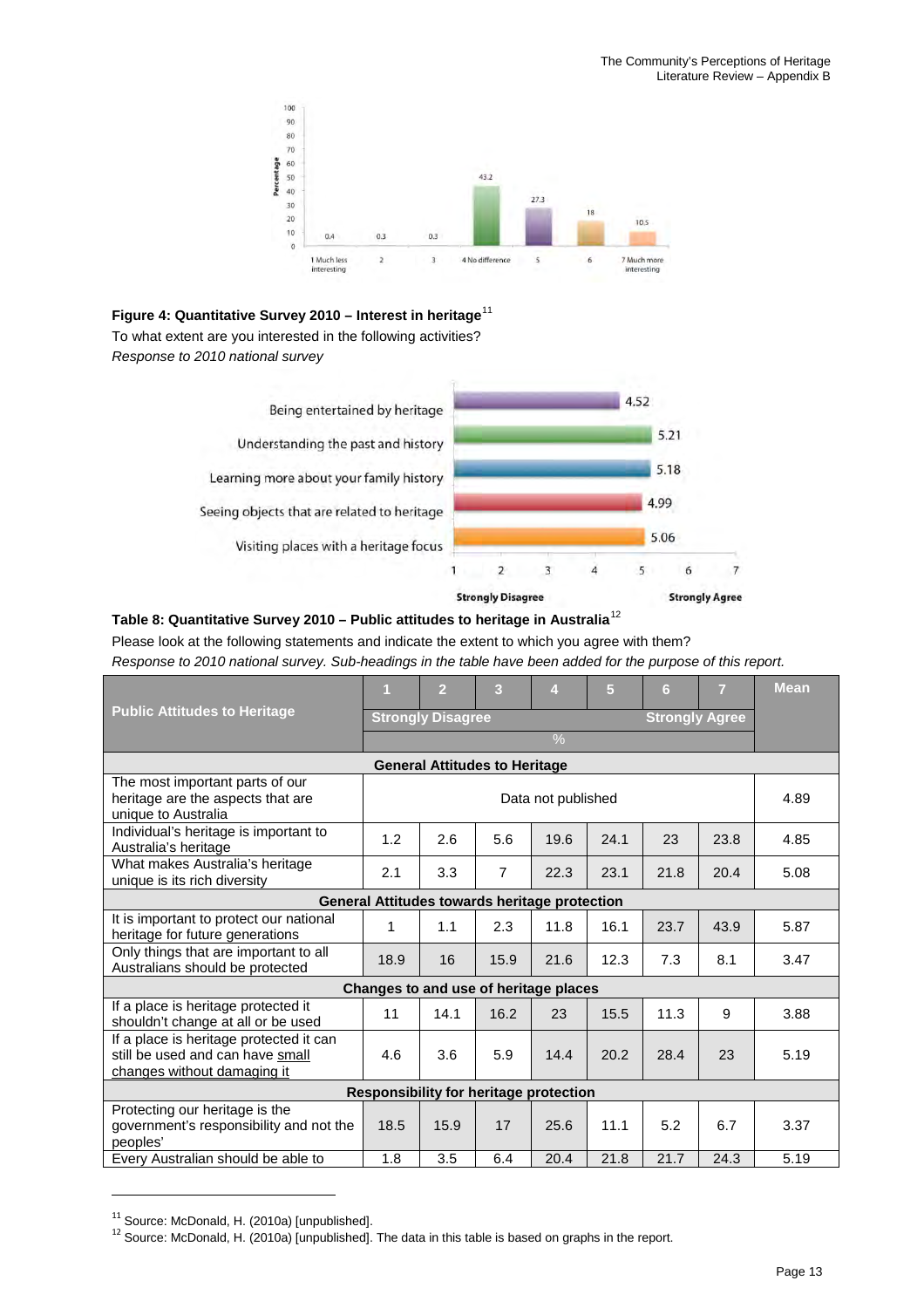| <b>Public Attitudes to Heritage</b>                                                                     |     | 5   | D   |      |      |    |      | <b>Mean</b> |  |  |  |  |
|---------------------------------------------------------------------------------------------------------|-----|-----|-----|------|------|----|------|-------------|--|--|--|--|
| protect the parts of their heritage that<br>are important to them                                       |     |     |     |      |      |    |      |             |  |  |  |  |
| <b>Education and information</b>                                                                        |     |     |     |      |      |    |      |             |  |  |  |  |
| We all need to be able to understand<br>how Australia's heritage is relevant to<br>today and the future | 1.2 | 2.6 | 5.6 | 19.6 | 24.1 | 23 | 23.8 | 5.27        |  |  |  |  |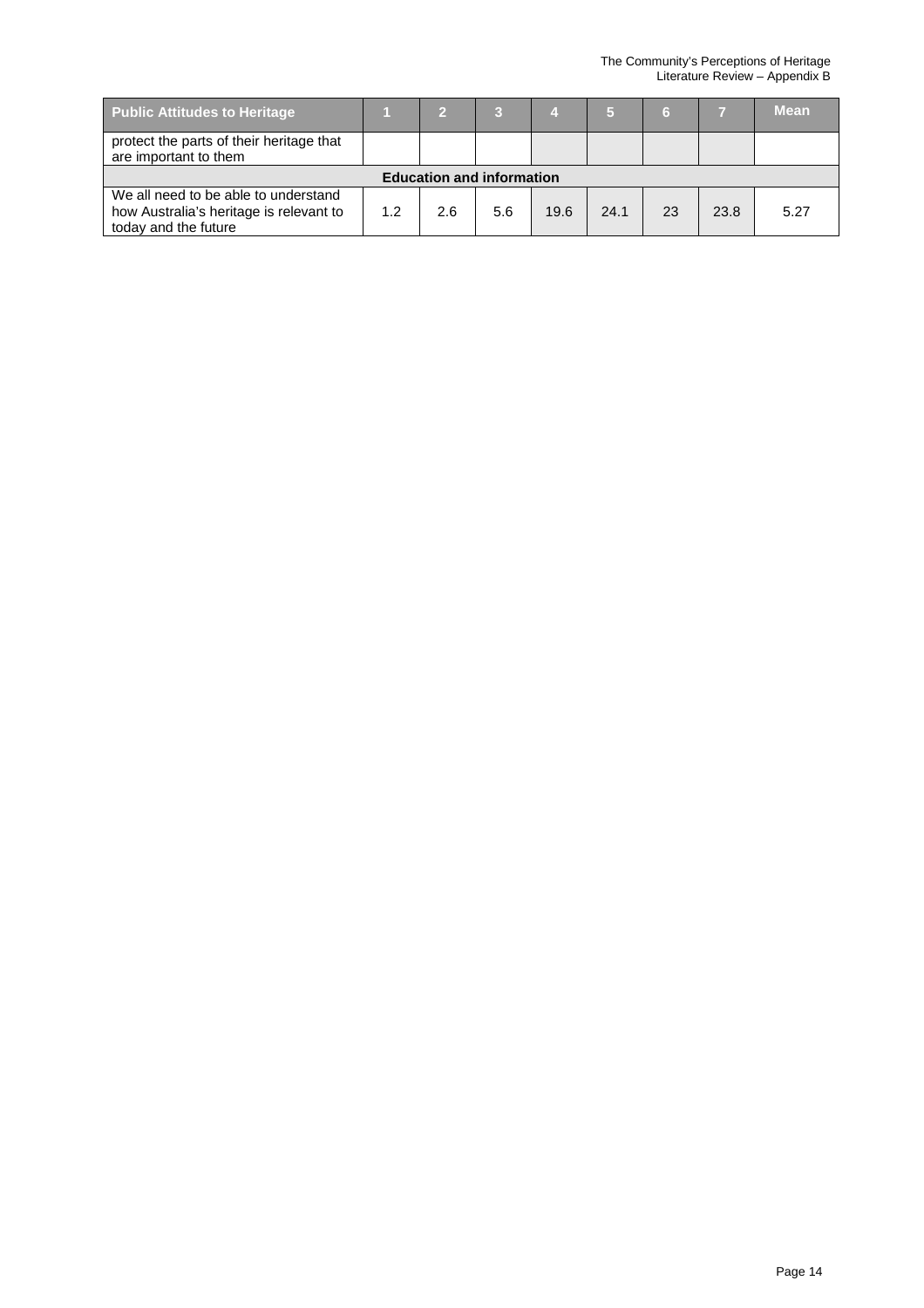#### <span id="page-16-0"></span>**Table 9: Quantitative Survey 2006 & 2010 – Importance ranking of heritage elements[13](#page-16-2)**

How important is it to you, that each of the following are protected and preserved as part of Australia's Heritage? *Response to 2006 & 2010 national survey. .*

| <b>Heritage Element</b>                | 2010<br>Importance<br><b>Rating</b><br>$(1-7)$ | 2010<br><b>Relative</b><br><b>Rank</b> | 2006<br>Importance<br>Rating<br>$(1-7)$ | 2006<br><b>Relative</b><br><b>Rank</b> | <b>Change in</b><br>Ranking<br>2006-<br>2010 | <b>Change in</b><br><b>Importance</b><br><b>Rating</b><br>2006-2010 |
|----------------------------------------|------------------------------------------------|----------------------------------------|-----------------------------------------|----------------------------------------|----------------------------------------------|---------------------------------------------------------------------|
| Native animals                         | 6.39                                           | 1                                      | 6.48                                    | 4                                      | $+3$                                         | $-0.09$                                                             |
| Natural icons/ landmarks               | 6.32                                           | 2                                      | 6.6                                     | 1                                      | $-1$                                         | $-0.28$                                                             |
| Nature reserves                        | 6.26                                           | 3                                      | 6.57                                    | 2                                      | $+1$                                         | $-0.31$                                                             |
| Historic architecture                  | 5.9                                            | $\overline{4}$                         | 5.72                                    | $\overline{7}$                         | $+3$                                         | 0.18                                                                |
| Major waterways                        | 5.72                                           | 5                                      | 6.55                                    | 3                                      | $-2$                                         | $-0.83$                                                             |
| Australian military history            | 5.66                                           | 6                                      | 5.57                                    | 10                                     | $+4$                                         | 0.09                                                                |
| Indigenous Aboriginal<br>culture       | 5.57                                           | $\overline{7}$                         | 5.47                                    | 12                                     | $+5$                                         | 0.1                                                                 |
| Australian inventiveness               | 5.49                                           | 8                                      | 5.75                                    | 5                                      | $-3$                                         | $-0.26$                                                             |
| Australian art and cultural<br>works   | 5.48                                           | 9                                      | 5.37                                    | 13                                     | $+4$                                         | 0.11                                                                |
| Man-made landmarks/icons               | 5.28                                           | 10                                     | 5.73                                    | 6                                      | $-4$                                         | $-0.45$                                                             |
| Celebrations/festivals/events          | 5.19                                           | 11                                     | 5.71                                    | 8                                      | $-3$                                         | $-0.52$                                                             |
| Early white/ Anglo Saxon<br>settlement | 5.15                                           | 12                                     | 5.61                                    | 9                                      | $-3$                                         | $-0.46$                                                             |
| Sporting traditions                    | 4.86                                           | 13                                     | 5.19                                    | 14                                     | $+1$                                         | $-0.33$                                                             |
| Australian personalities               | 4.72                                           | 14                                     | 5.48                                    | 11                                     | $-3$                                         | $-0.76$                                                             |
| Immigration/ multiculturalism          | 4.69                                           | 15                                     | 4.89                                    | 15                                     | 0                                            | $-0.2$                                                              |

#### <span id="page-16-1"></span>**Table 10: Quantitative Survey 2010 – Importance ranking of heritage elements: detailed[14](#page-16-3)**

How important is it to you, that each of the following are protected and preserved as part of our heritage? *Response to 2010 national survey Note: \* I don't consider this to be part of Australia's heritage*

| <b>Public Attitudes to</b>             | $\overline{\mathbf{1}}$ | 3<br>5<br>$\overline{7}$<br>$\overline{2}$<br>$\overline{4}$<br>6 |     |      |      |                       |      | <b>Mean</b>                   | Not part<br>of Aus |
|----------------------------------------|-------------------------|-------------------------------------------------------------------|-----|------|------|-----------------------|------|-------------------------------|--------------------|
| <b>Heritage</b>                        |                         | Not important at all                                              |     |      |      | <b>Very important</b> |      | <b>Scale</b><br><b>Rating</b> | heritage           |
| Native animals                         | 0.9                     | 0.5                                                               | 1.6 | 5.2  | 8    | 13.7                  | 67.3 | 6.39                          | 2.8                |
| Natural icons / landmarks              | 1                       | 0.5                                                               | 1.3 | 5.7  | 9.3  | 17.6                  | 62.8 | 6.32                          | 1.8                |
| Nature reserves                        | 1.1                     | 0.7                                                               | 1.7 | 6.3  | 9.4  | 17.2                  | 61.1 | 6.26                          | 2.5                |
| Historic architecture                  | 1.1                     | 1.3                                                               | 3.4 | 10.1 | 14.7 | 22.3                  | 45.7 | 5.9                           | 1.3                |
| Major waterways                        | 1.7                     | 2.2                                                               | 4   | 13.4 | 13.3 | 16.3                  | 42.7 | 5.72                          | 6.5                |
| Australian military history            | 2.3                     | 1.9                                                               | 5.5 | 11.7 | 15.8 | 19.9                  | 41.1 | 5.66                          | 1.9                |
| Indigenous Aboriginal culture          | 4                       | 3.1                                                               | 4.8 | 12.4 | 13.9 | 16.5                  | 43.1 | 5.57                          | 2.2                |
| Australian inventiveness               | 1.8                     | 2.1                                                               | 4.2 | 15   | 19.4 | 21.2                  | 31   | 5.49                          | 5.3                |
| Australian art and cultural<br>works   | 2.6                     | 2.9                                                               | 5.6 | 13.9 | 17.2 | 20.5                  | 35.3 | 5.48                          | 1.9                |
| Man-made landmarks/icons               | 1.9                     | 2.3                                                               | 6.4 | 17.1 | 22.8 | 21.8                  | 24.8 | 5.28                          | 2.9                |
| Celebrations/festivals/events          | 2.2                     | 2.6                                                               | 7.4 | 17.8 | 22.4 | 20.2                  | 23.5 | 5.19                          | 4                  |
| Early white/ Anglo Saxon<br>settlement | 2.9                     | 4.6                                                               | 8.6 | 17.9 | 16.3 | 19.1                  | 28.1 | 5.15                          | 2.6                |
| Sporting traditions                    | 5                       | 5.5                                                               | 9.5 | 17.8 | 18.7 | 17.7                  | 20.9 | 4.86                          | 4.9                |
| Australian personalities               | 3.6                     | 5.9                                                               | 11  | 21.6 | 18.5 | 14.3                  | 17.7 | 4.72                          | 7.4                |
| Immigration/ multiculturalism          | 6.1                     | 5.8                                                               | 8.9 | 19.9 | 17.9 | 14.2                  | 18.5 | 4.69                          | 8.7                |

<span id="page-16-2"></span><sup>&</sup>lt;sup>13</sup> Source: McDonald, H. (2011a). The survey data was collected in October 2006 and some further analysis undertaken in 2007.

<span id="page-16-3"></span>Published papers refer to the 2007 date.<br><sup>14</sup> Source: McDonald, H. (2010a) [unpublished]. The data in this table based on from graphs in the report.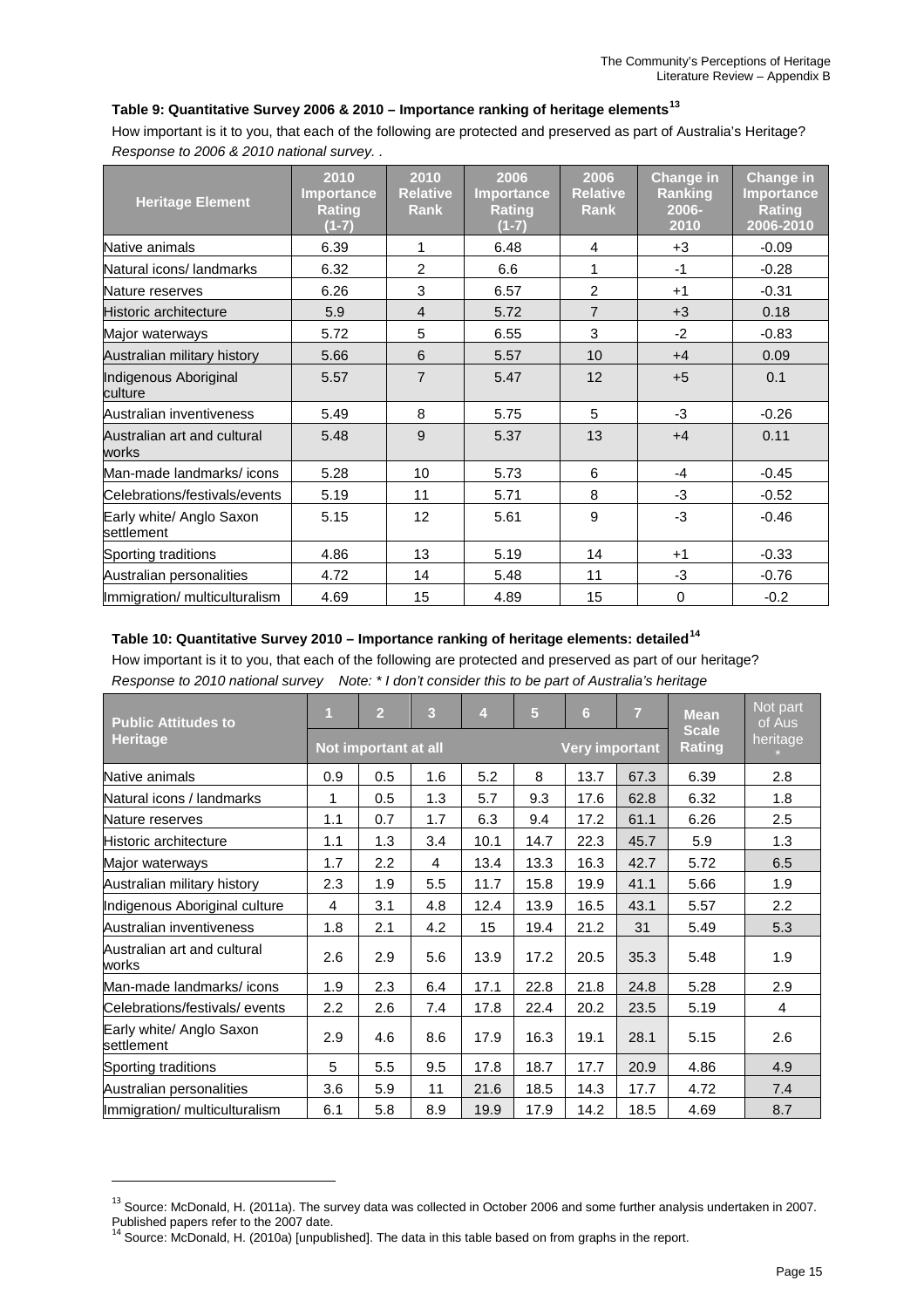#### <span id="page-17-0"></span>**Table 11: Qualitative Research 2006 – Summary of constructs[15](#page-17-2)**

*Note: The constructs used in the survey questionnaire are bolded*

Over 150 constructs were elicited from the focus group discussions and interviews. These were subject to content and factor analysis to identify underlying similarities. The process resulted in five broad areas, with a varying number of constructs selected to best reflect each area.

|                     | <b>Represents the Past</b>         | <b>Represents our future</b>         |  |  |  |  |
|---------------------|------------------------------------|--------------------------------------|--|--|--|--|
|                     | Always existed                     | Part of development                  |  |  |  |  |
|                     | <b>Unchanged</b>                   | <b>Changed over time</b>             |  |  |  |  |
| Permanence          | Fleeting                           | Perpetual                            |  |  |  |  |
|                     | Transient                          | Persistent                           |  |  |  |  |
|                     | Ongoing                            | Temporal                             |  |  |  |  |
|                     | Finite                             | Unlimited                            |  |  |  |  |
|                     | Very old                           | <b>Modern</b>                        |  |  |  |  |
|                     | Important to certain groups        | Important to all Australians         |  |  |  |  |
|                     | <b>Important only to Australia</b> | Important to the world               |  |  |  |  |
|                     | Built our national identity        | Gives global recognition             |  |  |  |  |
| Locus of Importance | I can associate with it            | I cannot associate with it           |  |  |  |  |
|                     | Important only to a few            | <b>Important to all Australians</b>  |  |  |  |  |
|                     |                                    |                                      |  |  |  |  |
|                     | <b>Relates to me directly</b>      | Has no personal relevance to me      |  |  |  |  |
|                     | <b>Unique to Australia</b>         | Found in other places                |  |  |  |  |
| Origin              | Indigenous                         | Non-indigenous                       |  |  |  |  |
| <b>Type</b>         | Activities                         | Things                               |  |  |  |  |
|                     | People                             | <b>Objects</b>                       |  |  |  |  |
|                     | Man-made                           | <b>Naturally occurring</b>           |  |  |  |  |
|                     | Can be directly experienced today  | Cannot be directly experienced today |  |  |  |  |
| Vulnerability       | Irreplaceable                      | Can be recreated                     |  |  |  |  |
|                     | Fragile                            | <b>Robust</b>                        |  |  |  |  |
|                     | Rare                               | Common                               |  |  |  |  |
|                     | Vulnerable                         | <b>Protected</b>                     |  |  |  |  |
|                     | Needs financial support            | Can support itself                   |  |  |  |  |

#### <span id="page-17-1"></span>**Table 12: Quantitative Survey 2006 & 2010 – Determinants of importance ratings[16](#page-17-3)**

Factors influencing the degree of importance to protect and preserve a heritage item

Through regression analysis a model was built that shows the partial contribution of each variable to the overall importance rating. All of the 13 rated constructs were included in the initial stepwise analysis. Some of the constructs were found to have a significant impact on the overall importance ranking. The differences between 2006 and 2010 reflect differences in the importance of those factors to people at that point in time.

*Note: In the 2012 essay, a simplified model was presented which cut the lowest contributing factors to tell a clearer story.*

|                              | <b>Contribution to overall ranking</b> |                     |             |  |  |  |  |  |  |
|------------------------------|----------------------------------------|---------------------|-------------|--|--|--|--|--|--|
| <b>Construct</b>             | 2011<br>essay                          | 2007-10<br>overview | 2006 report |  |  |  |  |  |  |
| Irreplaceable                | 38%                                    | 33.9%               | 18%         |  |  |  |  |  |  |
| Relates to me directly       | 19%                                    | 18.6%               | 16%         |  |  |  |  |  |  |
| Represents our future        | 17%                                    | 17.1%               | 6%          |  |  |  |  |  |  |
| Important to all Australians | 15%                                    | 14.9%               | 30%         |  |  |  |  |  |  |
| Unique to Australia          | 4%                                     |                     | 10%         |  |  |  |  |  |  |
| Vulnerable                   | 4%                                     | 3.8%                | n/a         |  |  |  |  |  |  |
| Naturally occurring          |                                        | 4.4%                | 7%          |  |  |  |  |  |  |
| Important to the World       |                                        | 4.3%                | 6%          |  |  |  |  |  |  |
| Rare                         |                                        | 3%                  | 7%          |  |  |  |  |  |  |

*Model specifications: Stepwise Regression Analysis*

 $1r = .62$ ,  $r^2 = .39$  n = 3224,<br>  $2r = .66$ ,  $r^2 = .44$ 

<span id="page-17-3"></span>

<span id="page-17-2"></span><sup>&</sup>lt;sup>15</sup> Source: McDonald, H. (2007).<br><sup>16</sup> Source: McDonald, H. (2011a), McDonald, H. (2010b) [unpublished], McDonald, H. (2006) [unpublished].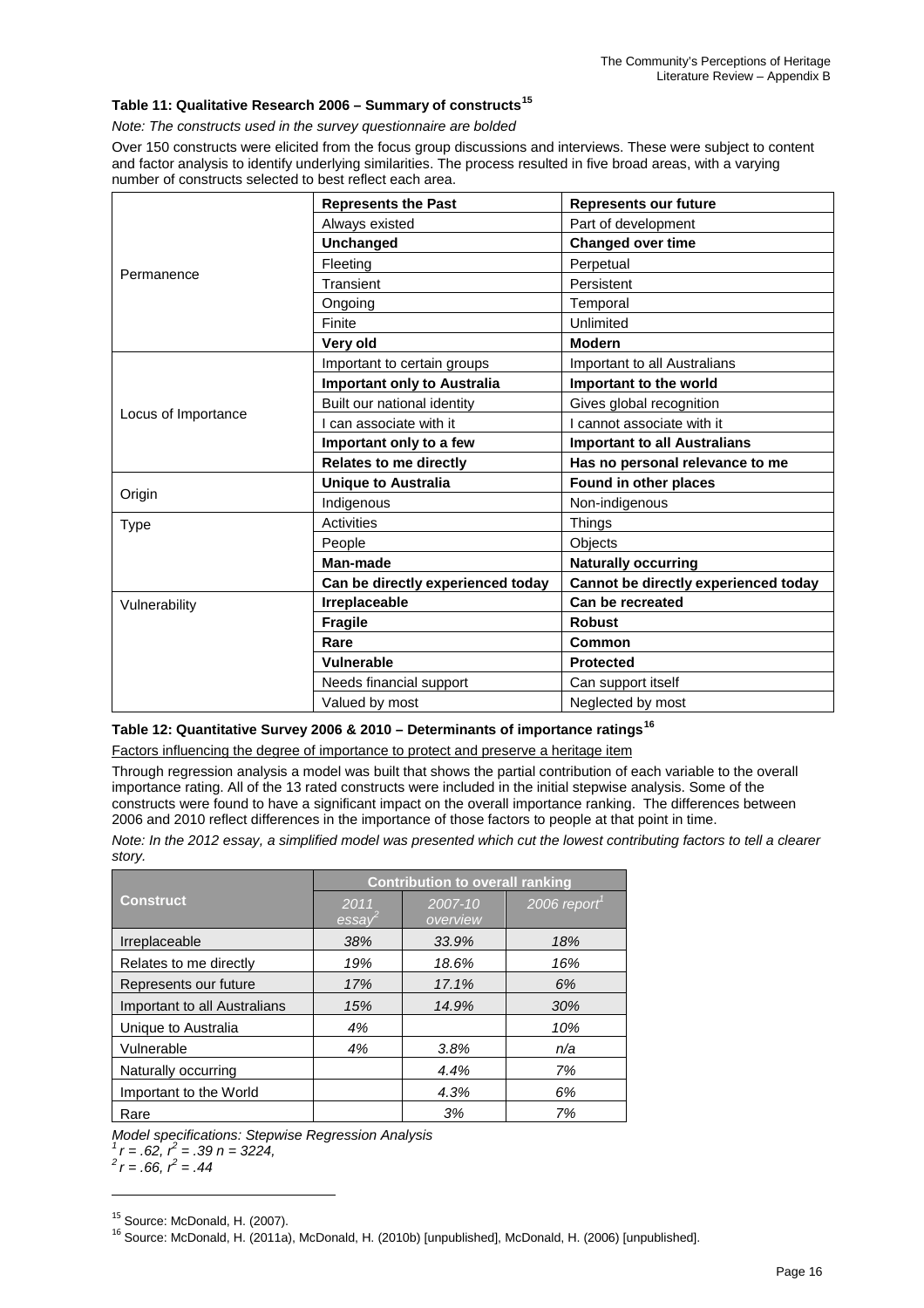### <span id="page-18-0"></span>**Table 13: Quantitative Survey 2006 – Rating of elements on the construct scales**[17](#page-18-1)

*Note: Similar analysis from the 2010 national survey is not available. The shading in the table has been added for the purpose of this literature review. It has been applied to the six constructs found to have a significant impact on the overall importance ranking.* 

- *The bottom five elements on each construct are shaded black,*
- *The top five elements are shown on a white background,*
- *The middle five are shaded grey.*

| Comparative ratings of<br>heritage elements (means)                                         | Natural icons/ landmarks | Major Waterways | Reserves<br>Nature I | Native Fauna | Historic architecture | Saxon settlement<br>Early White/Anglo | Australian inventiveness | Manmade Landmarks/ icons | Celebrations /festivals /events | Australian military history | Indigenous /Aboriginal culture | Australian art and cultural works | personalities<br>Australian | Sporting traditions | mmigration/ multiculturalism |
|---------------------------------------------------------------------------------------------|--------------------------|-----------------|----------------------|--------------|-----------------------|---------------------------------------|--------------------------|--------------------------|---------------------------------|-----------------------------|--------------------------------|-----------------------------------|-----------------------------|---------------------|------------------------------|
| n                                                                                           | 904                      | 930             | 925                  | 3,224        | 943                   | 903                                   | 925                      | 928                      | 936                             | 958                         | 861                            | 935                               | 911                         | 897                 | 941                          |
| Represents our past (1) -<br>Represents our future (7)                                      | 4.6                      | 5.4             | 4.8                  | 4.3          | 2.3                   | 2.0                                   | 4.8                      | 4.5                      | 4.8                             | 2.4                         | 2.4                            | 3.6                               | 2.8                         | 4.7                 | 5.1                          |
| Very old $(1)$ -<br>Modern (7)                                                              | 2.7                      | 2.9             | 2.5                  | 3.3          | 2.3                   | 2.0                                   | 4.6                      | 4.8                      | 4.7                             | 2.7                         | 2.0                            | 3.8                               | 3.2                         | 4.6                 | 4.7                          |
| Rare $(1)$ –<br>Common (7)                                                                  | 2.5                      | 3.4             | 2.8                  | 3.8          | 2.7                   | 2.4                                   | 4.4                      | 3.8                      | 4.8                             | 3.1                         | 2.5                            | 3.7                               | 3.4                         | 5.3                 | 5.1                          |
| Important only to Australia<br>$(1) -$<br>Important to the world (7)                        | 5.6                      | 4.3             | 5.6                  | 4.9          | 4.1                   | 4.3                                   | 5.4                      | 4.5                      | 3.5                             | 4.1                         | 4.5                            | 4.6                               | 3.7                         | 4.8                 | 5.1                          |
| Relates to me directly $(1)$ -<br>Has no personal relevance<br>to me (7)                    | 3.3                      | 2.9             | 3.1                  | 3.7          | 4.1                   | 4.0                                   | 3.7                      | 4.1                      | 3.4                             | 4.0                         | 4.5                            | 4.1                               | 4.3                         | 4.1                 | 3.8                          |
| Important only to a few (1)<br>- Important to all<br>Australians (7)                        | 6.0                      | 6.1             | 5.9                  | 5.6          | 4.9                   | 5.1                                   | 5.5                      | 5.5                      | 5.5                             | 5.3                         | 5.0                            | 4.8                               | 5.0                         | 5.0                 | 5.0                          |
| Fragile $(1)$ –<br>Robust (7)                                                               | 2.6                      | 2.0             | 2.5                  | 3.3          | 3.1                   | 2.5                                   | 4.7                      | 5.2                      | 4.5                             | 3.4                         | 2.8                            | 3.9                               | 4.0                         | 5.2                 | 4.2                          |
| Irreplaceable $(1)$ -<br>Can be recreated (7)                                               | 1.7                      | 2.1             | 2.0                  | 2.0          | 2.8                   | 2.2                                   | 4.6                      | 4.4                      | 4.4                             | 2.6                         | 2.4                            | 3.2                               | 2.8                         | 4.7                 | 4.4                          |
| Protected $(1)$ –<br>Vulnerable (7)                                                         | 3.9                      | 4.9             | 4.2                  | 3.9          | 3.7                   | 3.8                                   | 4.2                      | 3.7                      | 4.0                             | 3.6                         | 4.2                            | 3.9                               | 3.8                         | 3.8                 | 4.2                          |
| Found in other places $(1)$ –<br>Unique to Australia (7)                                    | 5.9                      | 4.5             | 4.9                  | 6.1          | 4.3                   | 4.5                                   | 3.8                      | 5.7                      | 4.6                             | 4.6                         | 6.0                            | 4.3                               | 5.1                         | 3.3                 | 3.1                          |
| Man-made (1) -<br>Naturally occurring (7)                                                   | 6.2                      | 5.6             | 6.2                  | 6.2          | 1.8                   | 2.0                                   | 2.3                      | 1.7                      | 2.7                             | 2.7                         | 3.1                            | 2.6                               | 3.5                         | 2.8                 | 3.1                          |
| Unchanged $(1)$ -<br>Changed over time (7)                                                  | 5.1                      | 5.8             | 5.0                  | 3.7          | 4.0                   | 4.4                                   | 5.1                      | 3.9                      | 5.1                             | 4.3                         | 4.5                            | 4.6                               | 4.3                         | 5.0                 | 5.3                          |
| Can be directly<br>experienced today $(1)$ -<br>Cannot be directly<br>experienced today (7) | 2.7                      | 3.0             | 2.8                  | 2.8          | 2.7                   | 3.0                                   | 2.9                      | 2.1                      | 2.8                             | 3.1                         | 3.5                            | 3.0                               | 4.0                         | 2.5                 | 2.6                          |
| All, $n = 3,224$                                                                            | 6.6                      | 6.6             | 6.5                  | 6.5          | 5.8                   | 5.8                                   | 5.8                      | 5.8                      | 5.8                             | 5.7                         | 5.6                            | 5.4                               | 5.3                         | 5.2                 | 4.9                          |
| Australian born, $n = 2,296$                                                                | 6.6                      | 6.6             | 6.6                  | 6.6          | 5.9                   | 6.0                                   | 5.8                      | 5.8                      | 5.8                             | 5.9                         | 5.5                            | 5.6                               | 5.2                         | 5.3                 | 4.8                          |
| Overseas born, $n = 928$                                                                    | 6.5                      | 6.5             | 6.4                  | 6.5          | 5.8                   | 5.7                                   | 5.9                      | 5.8                      | 5.7                             | 5.6                         | 5.9                            | 5.3                               | 5.0                         | 4.9                 | 5.2                          |

**.** 

<span id="page-18-1"></span> $17$  Source: McDonald, H. (2011b).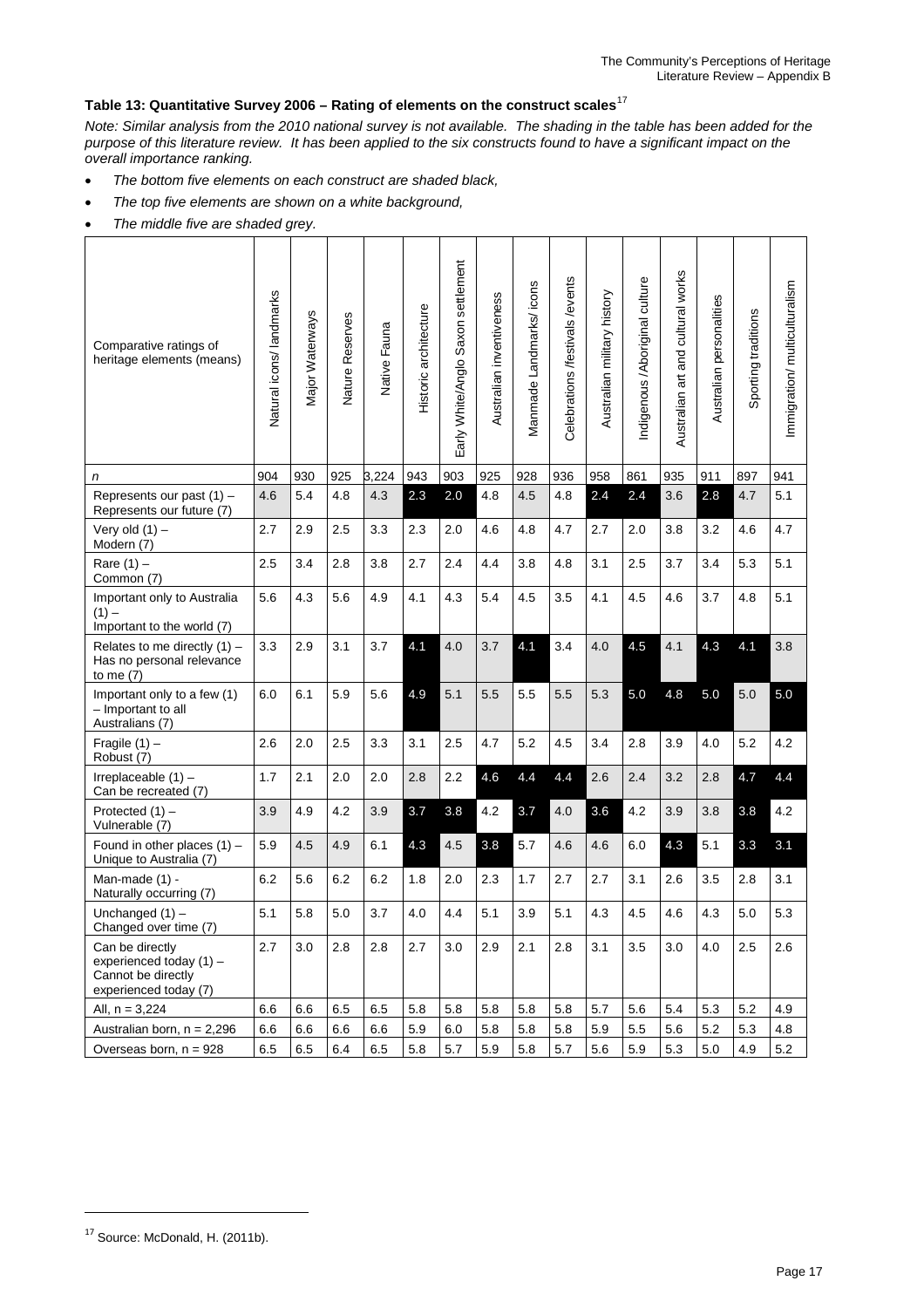#### <span id="page-19-0"></span>**Figure 5: Quantitative Survey 2010 – Preferred sources of heritage information[18](#page-19-2)**

If you wanted to find our more about some aspect of heritage, where would you go for information? *Response to 2010 national survey*



#### <span id="page-19-1"></span>**Table 14: Quantitative Survey 2010 – Attitudes towards Government involvement in heritage[19](#page-19-3)**

Which of the following statements most closely resembles your view of the Government's role in heritage management?

*This question was asked in 2010 national survey only. In context, this may refer to the Federal Government's role.* 

| Attitudes towards Government involvement in heritage         | $\frac{0}{2}$ |
|--------------------------------------------------------------|---------------|
| Not enough is being done by the government                   | 41%           |
| About the right amount is being done, given other priorities | 51%           |
| Too much is being done, given other priorities               | 8%            |

<span id="page-19-2"></span><sup>&</sup>lt;sup>18</sup> Source: McDonald, H. (2010a) [unpublished]. Data is published in McDonald, H. (2011a).<br><sup>19</sup> Source: Data is published in McDonald, H. (2011a).

<span id="page-19-3"></span>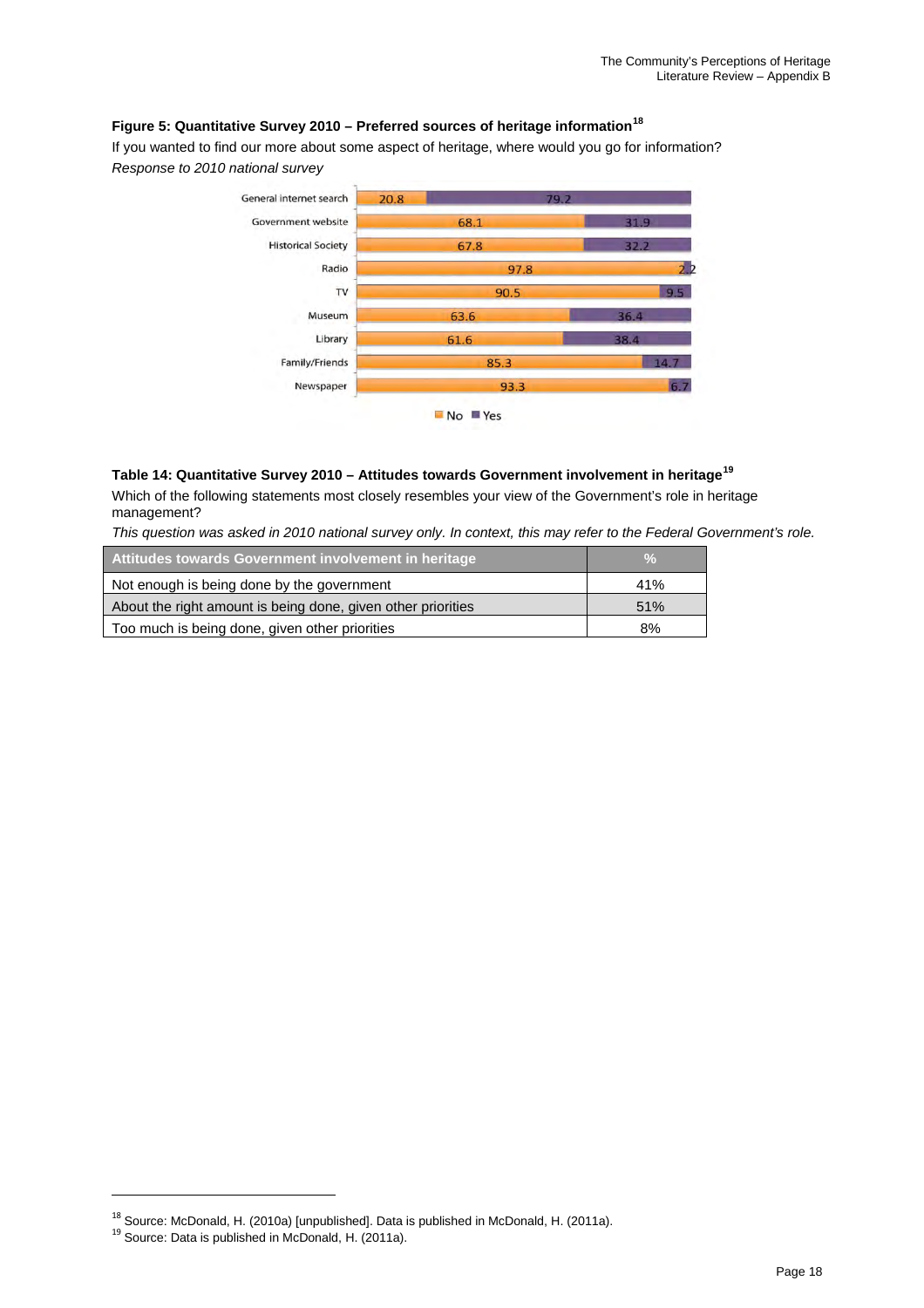# <span id="page-20-0"></span>**Appendix C: Allens National Survey 2005**

<span id="page-20-1"></span>**Public Attitudes to Historic Heritage – Victorian results**

<span id="page-20-2"></span>**Table 15: Quantitative Survey 2005 – Public attitudes to historic heritage in Victoria[20](#page-20-3)**

To what extent do you agree or disagree with the following statements about heritage?

*Note: Sub-headings in the table have been added for the purposes of this literature review*

T

| <b>Public Attitudes to Historic Heritage</b>    | <b>Region</b>     | Strongly       | Agree          | Agree or<br>Disagree<br><b>Neither</b> | Disagree       | <b>Disagree</b><br>Strongly |  |  |  |
|-------------------------------------------------|-------------------|----------------|----------------|----------------------------------------|----------------|-----------------------------|--|--|--|
| <b>General attitudes to heritage</b>            |                   |                |                |                                        |                |                             |  |  |  |
| It is important to educate children about       | Total Aus.        | 60.2           | 36.7           | 2.8                                    | 0.2            | 0.1                         |  |  |  |
| heritage                                        | Total VIC.        | 62             | 34             | 4                                      | 0              | 0                           |  |  |  |
|                                                 | VIC. Metro        | 60             | 36             | 4                                      | $\mathbf 0$    | $\mathbf 0$                 |  |  |  |
|                                                 | VIC. Regional     | 67             | 28             | 5                                      | $\mathbf 0$    | $\Omega$                    |  |  |  |
| Australia's heritage is not relevant to me or   | <b>Total Aus.</b> | 1.5            | 3.5            | 14.0                                   | 46.3           | 34.6                        |  |  |  |
| my family                                       | Total VIC.        | 1              | 4              | 13                                     | 42             | 39                          |  |  |  |
|                                                 | VIC. Metro        | $\overline{2}$ | 5              | 13                                     | 45             | 36                          |  |  |  |
|                                                 | VIC. Regional     | $\Omega$       | $\overline{2}$ | 15                                     | 36             | 47                          |  |  |  |
| Heritage is a part of Australia's identity      | Total Aus.        | 48.2           | 44.1           | 5.3                                    | 1.6            | 0.7                         |  |  |  |
|                                                 | Total VIC.        | 51             | 42             | 5                                      | 2              | 1                           |  |  |  |
|                                                 | VIC. Metro        | 47             | 47             | 5                                      | $\mathbf{1}$   | $\mathbf{1}$                |  |  |  |
|                                                 | VIC. Regional     | 62             | 30             | 5                                      | $\overline{2}$ | $\mathbf{1}$                |  |  |  |
| Heritage plays an important part in             | Total Aus.        | 40.9           | 46.2           | 9.4                                    | 3.1            | 0.4                         |  |  |  |
| Australia's culture                             | Total VIC.        | 44             | 44             | 7                                      | 4              | 1                           |  |  |  |
|                                                 | VIC. Metro        | 42             | 46             | 8                                      | 3              | 1                           |  |  |  |
|                                                 | VIC. Regional     | 50             | 40             | 4                                      | $\overline{7}$ | $\Omega$                    |  |  |  |
| Celebrating heritage is important               | <b>Total Aus.</b> | 36.7           | 44.8           | 16.3                                   | 1.8            | 0.5                         |  |  |  |
|                                                 | Total VIC.        | 36             | 45             | 17                                     | $\overline{2}$ | $\Omega$                    |  |  |  |
|                                                 | VIC. Metro        | 36             | 44             | 18                                     | $\overline{c}$ | 0                           |  |  |  |
|                                                 | VIC. Regional     | 37             | 47             | 13                                     | $\overline{2}$ | 0                           |  |  |  |
| Historic houses in my local area are an         | <b>Total Aus.</b> | 39.7           | 40.5           | 14.5                                   | 4.3            | $\overline{0.9}$            |  |  |  |
| important part of the area's character and      | Total VIC.        | 41             | 39             | 15                                     | 4              | 1                           |  |  |  |
| identity                                        | VIC. Metro        | 38             | 41             | 16                                     | 5              | 1                           |  |  |  |
|                                                 | VIC. Regional     | 50             | 33             | 13                                     | $\overline{2}$ | $\overline{2}$              |  |  |  |
| Built heritage can mean small and modest        | Total Aus.        | 50.9           | 41.9           | 5.3                                    | 1.8            | 0.1                         |  |  |  |
| places as well as grand historic buildings      | Total VIC.        | 51             | 43             | 5                                      | 2              | 0                           |  |  |  |
| and churches.                                   | VIC. Metro        | 47             | 47             | 5                                      | 1              | 0                           |  |  |  |
|                                                 | VIC. Regional     | 61             | 31             | 6                                      | 3              | $\mathbf 0$                 |  |  |  |
| Heritage can mean recent as well as old         | Total Aus.        | 19.8           | 43.6           | 22.1                                   | 12.9           | 1.5                         |  |  |  |
| buildings                                       | Total VIC.        | 21             | 43             | 21                                     | 14             | 1                           |  |  |  |
|                                                 | VIC. Metro        | 20             | 44             | 22                                     | 13             | $\mathbf{1}$                |  |  |  |
|                                                 | VIC. Regional     | 23             | 41             | 18                                     | 15             | 3                           |  |  |  |
| My life is richer for having the opportunity to | Total Aus.        | 34.8           | 43.9           | 16.8                                   | 3.7            | 0.9                         |  |  |  |
| visit or see heritage                           | Total VIC.        | 38             | 43             | 15                                     | 4              | 1                           |  |  |  |
|                                                 | VIC. Metro        | 34             | 46             | 16                                     | $\overline{4}$ | $\mathbf{1}$                |  |  |  |
|                                                 | VIC. Regional     | 48             | 33             | 14                                     | 4              | 1                           |  |  |  |
| Looking after our heritage is important in      | Total Aus.        | 16.6           | 39.5           | 32.9                                   | 9.3            | 1.7                         |  |  |  |
| creating jobs and boosting the economy          | Total VIC.        | 19             | 40             | 30                                     | 9              | $\overline{2}$              |  |  |  |
|                                                 | VIC. Metro        | 16             | 41             | 30                                     | 11             | $\overline{2}$              |  |  |  |
|                                                 | VIC. Regional     | 26             | 37             | 31                                     | 5              | 1                           |  |  |  |

<span id="page-20-3"></span> $20$  Source: Data is published in Allen Consulting Group (2005).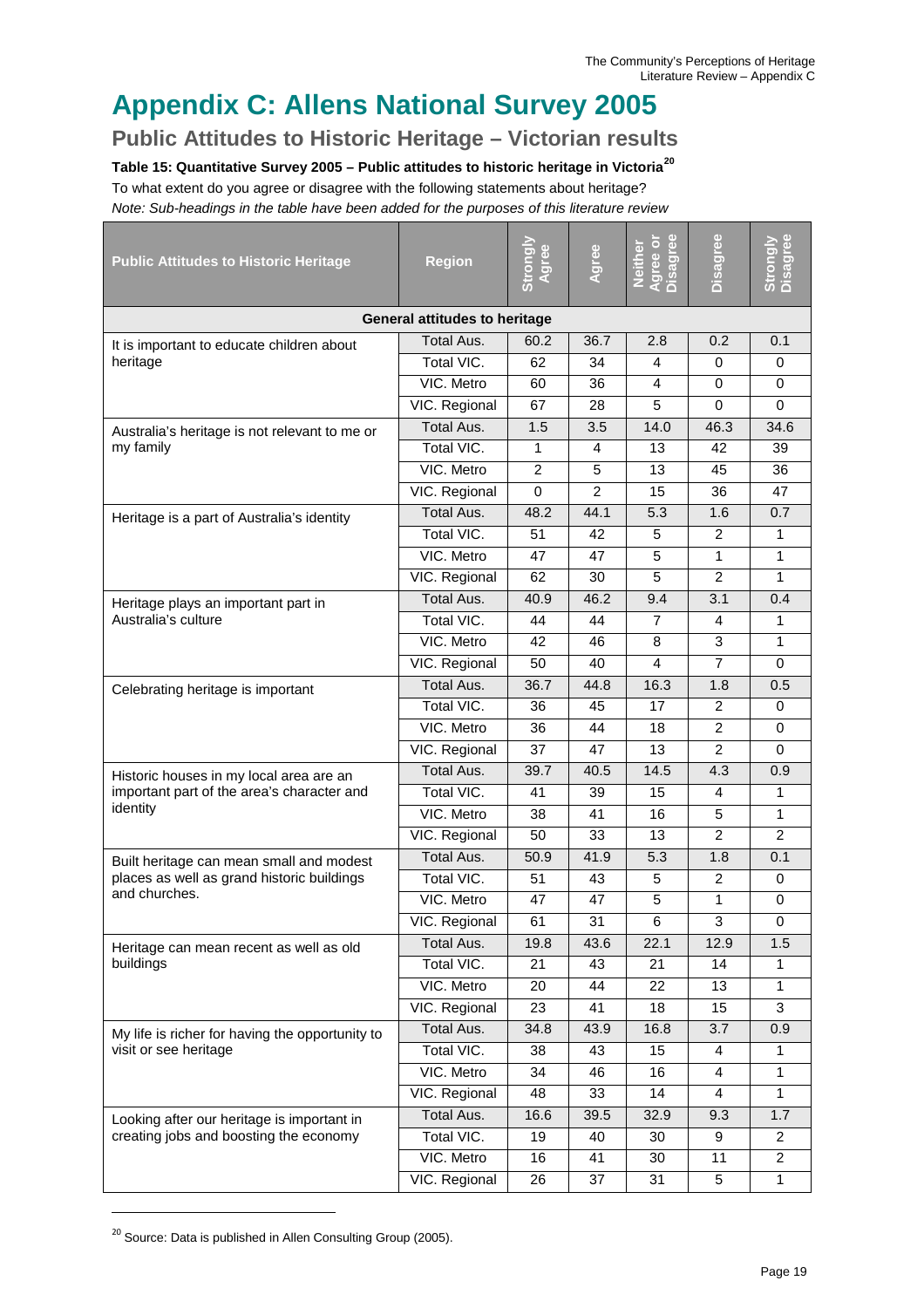| <b>Public Attitudes to Historic Heritage</b>    | <b>Region</b>                         | Strongly<br>Agree | Agree          | Disagree<br>Agree or<br>Neither | <b>Disagree</b> | Disagree<br><b>Strongly</b> |  |  |  |
|-------------------------------------------------|---------------------------------------|-------------------|----------------|---------------------------------|-----------------|-----------------------------|--|--|--|
|                                                 | Attitudes towards heritage protection |                   |                |                                 |                 |                             |  |  |  |
| It is important to keep historic features       | Total Aus.                            | 53.5              | 41.2           | 4.2                             | 1.0             | 0.1                         |  |  |  |
| wherever possible when trying to improve        | Total VIC.                            | 54                | 42             | 3                               | 1               | 0                           |  |  |  |
| towns and cities                                | VIC. Metro                            | 52                | 45             | 3                               | 1               | $\Omega$                    |  |  |  |
|                                                 | VIC. Regional                         | 61                | 34             | 3                               | $\overline{2}$  | 0                           |  |  |  |
| The historic buildings in my local area are     | Total Aus.                            | 40.0              | 44.1           | 12.5                            | 2.9             | 0.5                         |  |  |  |
| worth saving and are important parts of         | Total VIC.                            | 40                | 44             | 12                              | 3               | $\mathbf{1}$                |  |  |  |
| heritage                                        | VIC. Metro                            | 34                | 47             | 15                              | 3               | 1                           |  |  |  |
|                                                 | VIC. Regional                         | 55                | 36             | 6                               | 3               | 1                           |  |  |  |
| It is important to protect heritage places even | <b>Total Aus.</b>                     | 46.1              | 47.3           | 5.0                             | 1.2             | 0.3                         |  |  |  |
| though I may never visit them                   | Total VIC.                            | 46                | 47             | 5                               | $\overline{2}$  | 0                           |  |  |  |
|                                                 | VIC. Metro                            | 46                | 47             | 5                               | $\overline{2}$  | $\mathbf 0$                 |  |  |  |
|                                                 | VIC. Regional                         | 47                | 46             | 6                               | $\overline{2}$  | $\Omega$                    |  |  |  |
| It is possible to keep heritage places and      | <b>Total Aus.</b>                     | 25.6              | 61.1           | 10.1                            | 2.9             | 0.3                         |  |  |  |
| provide for the needs of today                  | Total VIC.                            | 27                | 60             | 9                               | 3               | 0                           |  |  |  |
|                                                 | VIC. Metro                            | 25                | 64             | 8                               | 3               | $\Omega$                    |  |  |  |
|                                                 | VIC. Regional                         | 32                | 52             | 13                              | 3               | $\Omega$                    |  |  |  |
| We protect too much heritage                    | Total Aus.                            | 2.2               | 6.8            | 21.7                            | 45.1            | 24.3                        |  |  |  |
|                                                 | Total VIC.                            | 3                 | 7              | 20                              | 44              | 27                          |  |  |  |
|                                                 | VIC. Metro                            | $\overline{2}$    | $\overline{7}$ | 21                              | 45              | 26                          |  |  |  |
|                                                 | VIC. Regional                         | 5                 | 6              | 17                              | 41              | 31                          |  |  |  |
|                                                 | <b>Information and Awareness</b>      |                   |                |                                 |                 |                             |  |  |  |
| I don't know what heritage activities are       | Total Aus.                            | 5.9               | 33.8           | 29.3                            | 27.5            | 3.5                         |  |  |  |
| taking place in my area                         | Total VIC.                            | 6                 | 35             | 31                              | 25              | $\overline{4}$              |  |  |  |
|                                                 | VIC. Metro                            | 6                 | 37             | 32                              | 23              | 2                           |  |  |  |
|                                                 | VIC. Regional                         | $\overline{4}$    | 29             | 28                              | 30              | 8                           |  |  |  |
| There is never any information on heritage      | <b>Total Aus.</b>                     | 3.2               | 18.0           | 39.0                            | 35.1            | 4.7                         |  |  |  |
| topics of interest to me                        | Total VIC.                            |                   | No data        |                                 |                 |                             |  |  |  |

#### <span id="page-21-0"></span>**Table 16: Quantitative Survey 2005 – Value of heritage: attribute implicit prices[21](#page-21-1)**

*Note: These results are based on the national response. There is no analysis by state.*

The choice modelling allowed implicit prices to be assigned to each of the changes associated with the attributes.

| <b>Attribute</b>        | <b>Annual price</b><br>per person | <b>Units</b>                                                                                      |
|-------------------------|-----------------------------------|---------------------------------------------------------------------------------------------------|
| Places protected        | \$5.53                            | per 1000 additional heritage places protected                                                     |
| Condition of places     | \$1.35                            | per 1% increase in the proportion of places in good<br>condition                                  |
| Age mix of places       | <b>Minus \$0.20</b>               | per 1% increase in the proportion of places that are<br>over 100 years old                        |
| Accessibility of places | \$3.60                            | per 1% increase in the proportion of places that are<br>publicly accessible                       |
| Development control     |                                   |                                                                                                   |
| Change to level 1       | \$39.50                           | Change from 'demolition permitted' to 'substantial<br>modifications permitted but no demolition'. |
| Change to level 2       | \$53.07                           | Change from 'demolition permitted' to 'minor<br>modifications permitted only'.                    |
| Change to level 3       | \$2.38                            | Change from 'demolition permitted' to 'no<br>modifications permitted'.                            |

<span id="page-21-1"></span><sup>&</sup>lt;sup>21</sup> Source: Allen Consulting Group (2005).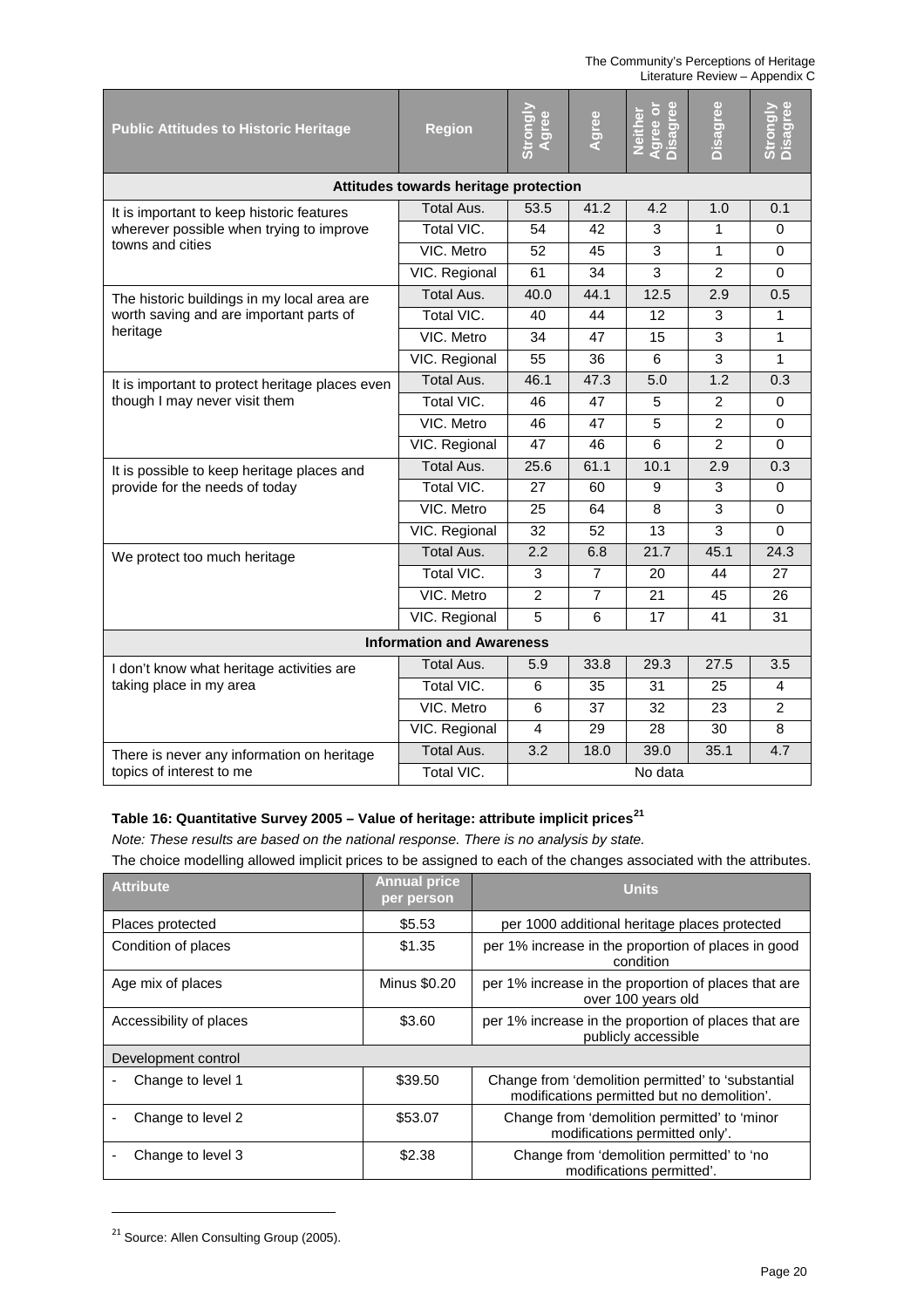#### <span id="page-22-1"></span>**Table 17: Quantitative Survey 2005 – Views on adequacy of protection for historic heritage**[22](#page-22-3)

| <b>Region</b> | No, too little is<br>being done | Yes, about right | Too much is<br>being done | Don't know |
|---------------|---------------------------------|------------------|---------------------------|------------|
| Total Aus.    | 61.9                            | 32.2             | 3.4                       | 2.5        |
| Total VIC.    | 65.4                            | 28.6             | 3.0                       | 3.0        |
| VIC. Metro    | 64.7                            | 29.2             | 3.2                       | 2.8        |
| VIC. Regional | 67.2                            | 26.7             | 2.5                       | 3.6        |

Do you think enough is being done across Australia to protect historic heritage?

#### <span id="page-22-2"></span>**Table 18: Quantitative Survey 2005 – Priorities for historic heritage expenditure: significance[23](#page-22-4)**

Historic heritage protection is funded by all levels of government. If more funds were to become available, where do you think the additional money should be spent?

| <b>Region</b> | <b>Places of</b><br>significance to the<br>nation | <b>Places of</b><br>significance to<br>your State or<br><b>Territory</b> | <b>Places of</b><br>significance to<br>your local area | Don't know |
|---------------|---------------------------------------------------|--------------------------------------------------------------------------|--------------------------------------------------------|------------|
| Total Aus.    | 61.0                                              | 19.3                                                                     | 17.2                                                   | 2.5        |
| Total VIC.    | 62.3                                              | 20.3                                                                     | 14.8                                                   | 2.5        |
| VIC. Metro    | 62.8                                              | 21.5                                                                     | 13.1                                                   | 2.6        |
| VIC. Regional | 61.1                                              | 17.1                                                                     | 19.5                                                   | 2.4        |

#### <span id="page-22-0"></span>**Figure 6: Quantitative Survey 2005 – Community preferences for additional spending on heritage[24](#page-22-5)**

If more money was to be spent on heritage issues, which of the following would you choose to spend it on? *Note: These results are for the state of Victoria.*



und is close to 100

<span id="page-22-4"></span><span id="page-22-3"></span><sup>&</sup>lt;sup>22</sup> Source: Allen Consulting Group (2005).<br><sup>23</sup> Source: Allen Consulting Group (2005).<br><sup>24</sup> Source: Allen Consulting Group (2005).

<span id="page-22-5"></span>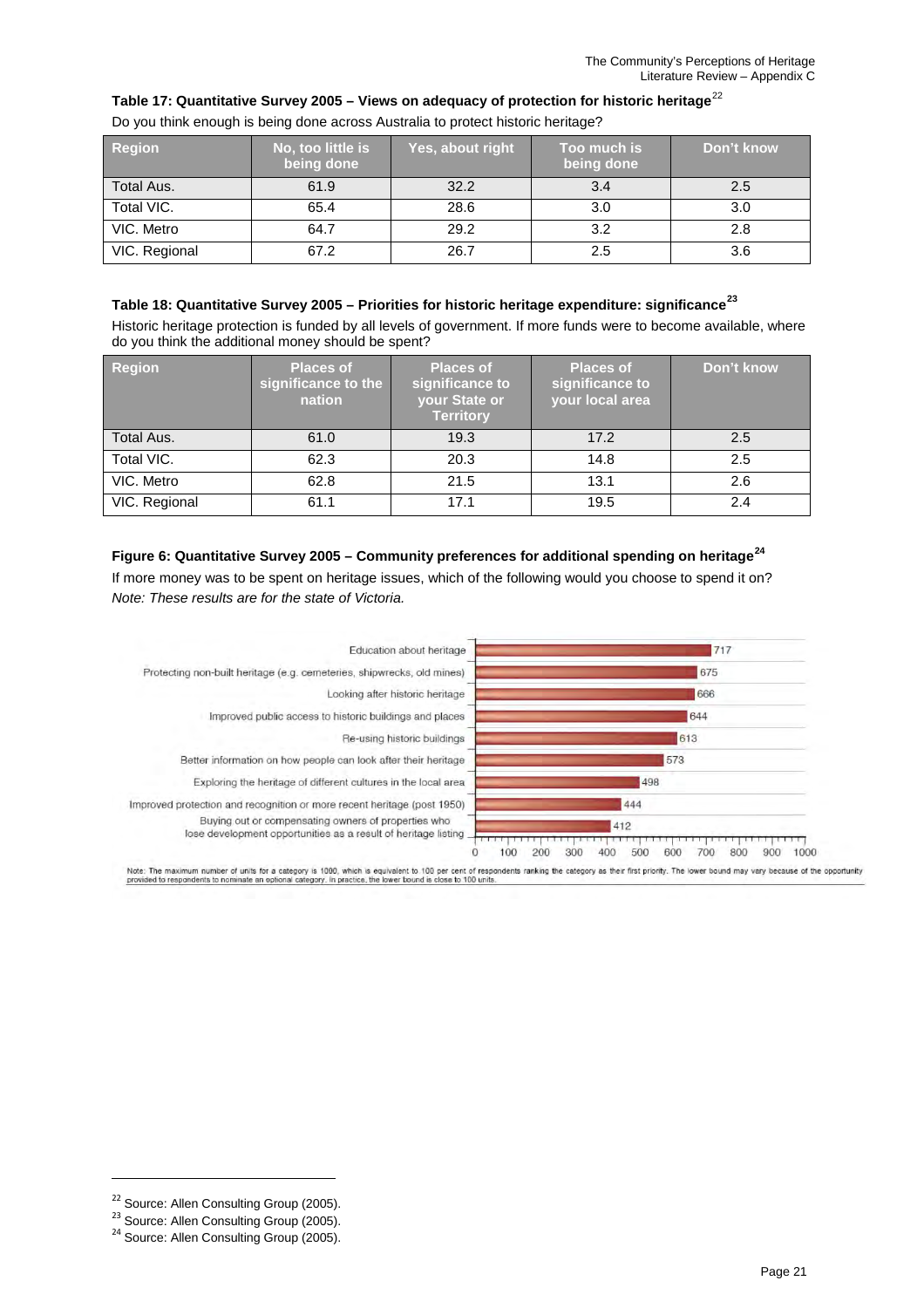# <span id="page-23-0"></span>**Appendix D: Mornington Shire Council Survey 2013**

### <span id="page-23-1"></span>**Attitudes of Heritage Property Owners**

#### <span id="page-23-2"></span>**Table 19: Quantitative Survey 2013 – Heritage place owner views towards heritage[25](#page-23-3)**

| <b>Heritage Places Owners</b>                                                                                                                   | <b>Yes</b> | <b>No</b> | <b>No</b><br><b>Response</b>         | <b>Other</b> |
|-------------------------------------------------------------------------------------------------------------------------------------------------|------------|-----------|--------------------------------------|--------------|
| <b>Awareness of Heritage</b>                                                                                                                    |            |           |                                      |              |
| Were you aware that your property is listed on the Heritage<br>Overlay of the Mornington Peninsula Shire Planning Scheme?                       | 83.5       | 12.7      | 3.8                                  | n/a          |
| Do you understand why your building/place is considered to be of<br>heritage value?                                                             | 77.2       | 17.7      | 5.1                                  | n/a          |
| Have you seen, or do you have a copy of, the heritage<br>assessment or citation for your heritage listed property?                              | 63.9       | 31.0      | 5.1                                  | n/a          |
| Did you purchase the property because of its heritage attributes?                                                                               | 22.2       | 72.8      | 5.1                                  | n/a          |
| Were you the owner at the time the place was heritage listed by<br>the Council?                                                                 | 42.4       | 43.0      | 6.3                                  | $8.2*$       |
| If yes, did you support listing at that time?                                                                                                   | 73.4       | 18.8      | 1.6                                  | 6.3          |
| If yes, have you changed your mind since listing?                                                                                               | 84.4       | 9.4       | 6.3                                  | n/a          |
| Do you consider the heritage listing of your property a privilege?                                                                              | 50.6       | 38.6      | 8.9                                  | $1.9*$       |
| Do you consider the heritage listing of your property a burden?                                                                                 | 38.0       | 34.2      | 23.4                                 | 4.4          |
| <b>Managing your Heritage Place</b>                                                                                                             |            |           |                                      |              |
| Do you feel that you have a good understanding of how your<br>property needs to be managed as a heritage place?                                 | 63.3       | 27.8      | 7.0                                  | $1.9*$       |
| Do you feel you have the skills to do so?                                                                                                       | 59.5       | 27.8      | 10.1                                 | $2.5*$       |
| Do you understand the need for controls/constraints on heritage<br>listed properties?                                                           | 75.9       | 12.7      | 3.2                                  | 8.2          |
| Have you ever applied for a planning permit to do works on your<br>property (since it has been heritage listed)?                                | 34.2       | 57.0      | 6.3                                  | 2.5          |
| If yes, have you found restrictions on your property to be<br>onerous or unreasonable?                                                          | 40.7       | 51.9      | 5.6                                  | 1.9          |
| How would you describe the condition of your property?                                                                                          |            |           | Refer to response in Table 20 below. |              |
| Do you intend to undertake works to, or alterations of, your<br>heritage listed property in the next 5 years?                                   | 40.5       | 44.9      | 7.0                                  | 7.6          |
| <b>Assistance</b>                                                                                                                               |            |           |                                      |              |
| Did you know that Council provides assistance to heritage<br>property owners such as: free advice from a heritage architect?                    | 31.6       | 60.1      | 8.2                                  | n/a          |
| Did you know that Council provides assistance to heritage<br>property owners such as: heritage grants?                                          | 34.8       | 50.6      | 14.6                                 | n/a          |
| Did you know that Council provides assistance to heritage<br>property owners such as: rates rebates?                                            | 37.3       | 50.6      | 12.0                                 | n/a          |
| Have you utilised any of the assistance that Council provides<br>property owners?                                                               | 19.6       | 71.5      | 8.9                                  | n/a          |
| If yes, was this assistance helpful to you?                                                                                                     | 69.0       | 26.2      | n/a                                  | $4.8*$       |
| If no would you be more likely to apply if grants were more<br>generous?                                                                        | 76.0       | 19.2      | n/a                                  | $4.8*$       |
| Do you agree that Council has a responsibility to support heritage<br>owners?                                                                   | 88.0       | 3.8       | 7.0                                  | 1.3          |
| Would you like more regular contact or information from Council<br>about heritage issues affecting property owners?                             | 69.6       | 19.0      | 11.4                                 | n/a          |
| Do you belong to a heritage or historical society of any kind?                                                                                  | 18.4       | 74.1      | 7.0                                  | 0.6          |
| A suggestion has been made that there would be an organisation<br>representing the views of heritage place owners. Do you support<br>this idea? | 64.6       | 14.6      | 15.2                                 | $5.7*$       |

\* Written responses made to the question

<span id="page-23-3"></span><sup>&</sup>lt;sup>25</sup> Source: Mornington Peninsula Shire Council (2013). The data in this table based on graphs in the report.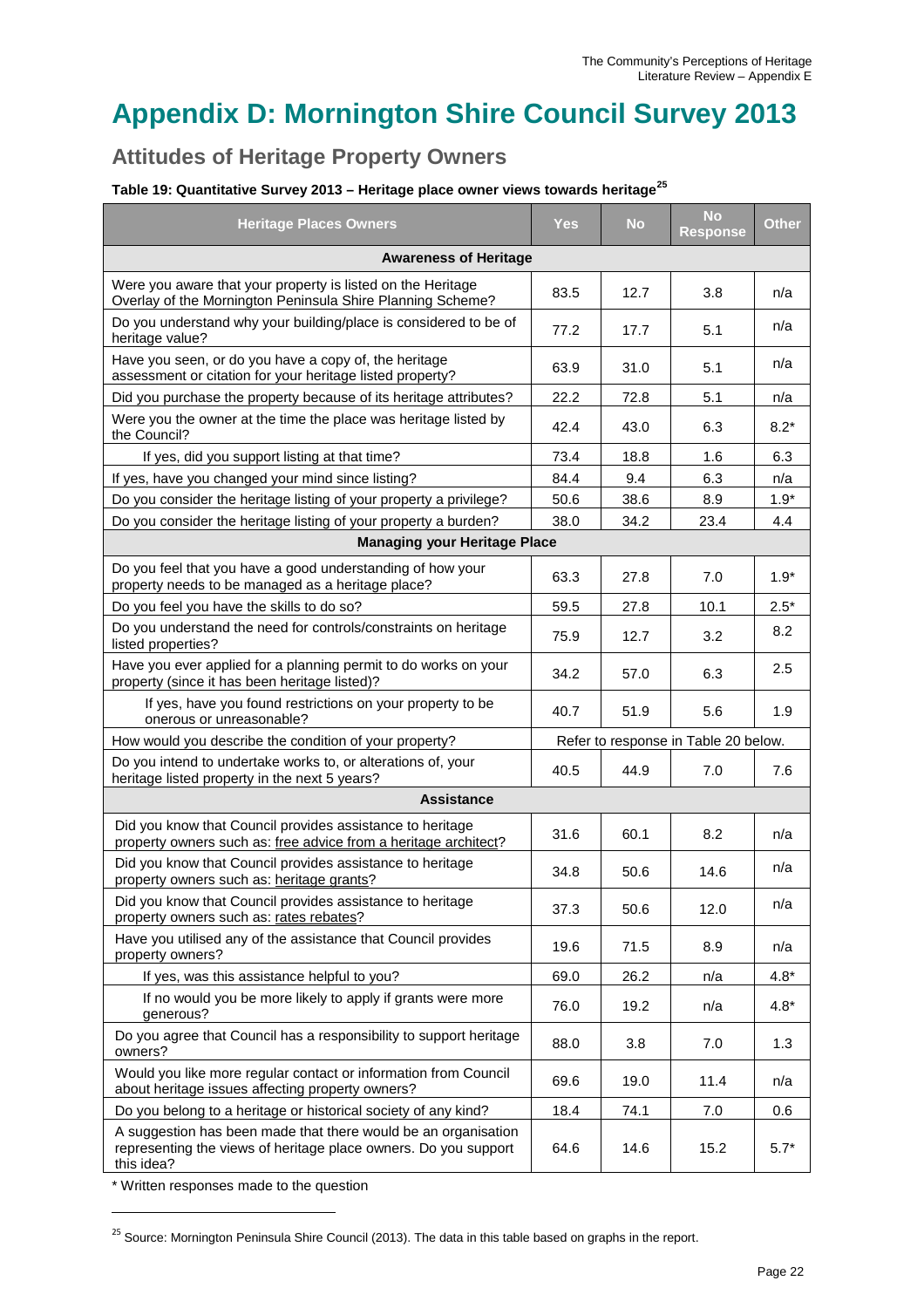#### <span id="page-24-0"></span>**Table 20: Quantitative Survey 2013 – Heritage place owners: existing condition of property[26](#page-24-1)**

| <b>Condition of Property</b>                           | ਰਿ<br>o<br>n.<br>$\sum_{i=1}^{n}$ | n.  | Fair | $\mathbf G$ | œ<br>$rac{1}{\sqrt{2}}$<br>Œ<br>ıч | d)<br>Ū<br>$\bullet$<br>ľ o`<br>l (o)<br>ဖြ | Ò   |
|--------------------------------------------------------|-----------------------------------|-----|------|-------------|------------------------------------|---------------------------------------------|-----|
| How would you describe the condition of your property? | 2.5                               | 5.1 | 10.1 | 25.3        | 45.6                               | 5.7                                         | 5.7 |
|                                                        |                                   |     |      |             |                                    |                                             |     |

#### **Grading definitions:**

 $\overline{a}$ 

Excellent: only usual maintenance required

Good: a small amount of restoration required

Fair: needs quite a bit of work

Poor: extensive repairs and restoration required

Very poor: not viable to retain the property

<span id="page-24-1"></span> $26$  Source: Mornington Peninsula Shire Council (2013). The data in this table based on a graph in the report.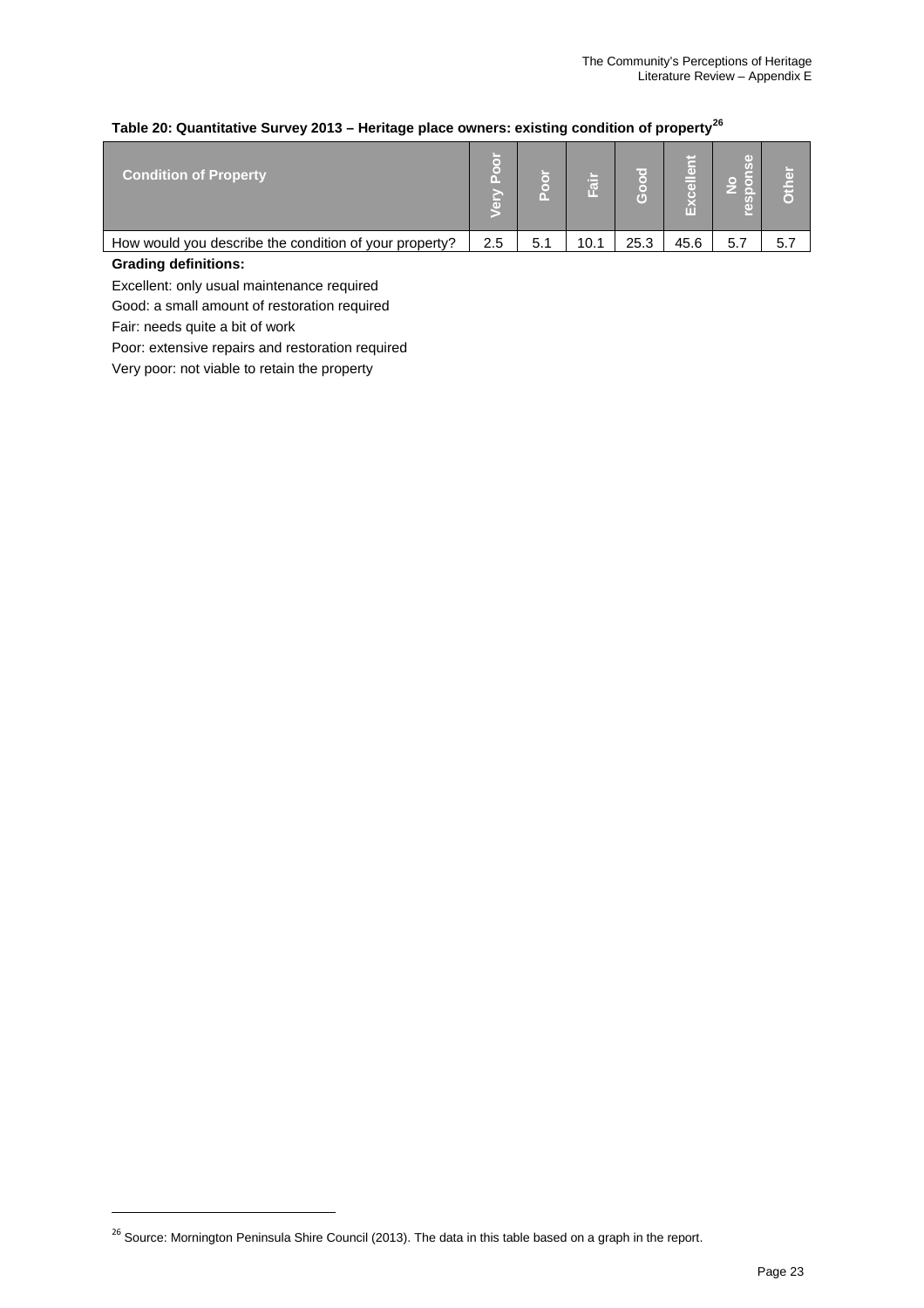# **Appendix E: Tools and Techniques**

### **Existing Heritage Council & Heritage Victoria Tools & Techniques**

<span id="page-25-1"></span><span id="page-25-0"></span>

| Tool /<br><b>Technique</b> | Organisation                                             | <b>Target Groups</b>                                                                                                                                                                             | <b>Details</b>                                                                                                                                                                                                                                                                                                                                                                                                                                                                                                                                                                                                                                                                                                                      | <b>Source / Location</b>                                                                                                                                                                                                                           |
|----------------------------|----------------------------------------------------------|--------------------------------------------------------------------------------------------------------------------------------------------------------------------------------------------------|-------------------------------------------------------------------------------------------------------------------------------------------------------------------------------------------------------------------------------------------------------------------------------------------------------------------------------------------------------------------------------------------------------------------------------------------------------------------------------------------------------------------------------------------------------------------------------------------------------------------------------------------------------------------------------------------------------------------------------------|----------------------------------------------------------------------------------------------------------------------------------------------------------------------------------------------------------------------------------------------------|
| Media                      | • Heritage Victoria<br>• Heritage Council of<br>Victoria | • General Community                                                                                                                                                                              | • Response to media enquiries.<br>• Promoting new additions to the Victorian Heritage Register and other key decisions.<br>• Working with the media to provide background for articles on heritage properties,<br>adaptive reuse and archaeology.<br>• Promoting information sheets such as the Heritage and Sustainability Sheets, Industrial<br>Heritage Adaptive Re-use Case Studies and the Preserving War Heritage and<br>Memorabilia Fact Sheets.                                                                                                                                                                                                                                                                             | Not applicable                                                                                                                                                                                                                                     |
| Website                    | • Heritage Victoria<br>• Heritage Council of<br>Victoria | • Current & Potential<br><b>Property Owners</b><br>• Participants in<br>hearings<br>• Education Bodies<br>(tertiary, secondary<br>and primary)<br>• Heritage Practitioners<br>• Local government | • Heritage website within the Department of Planning, Transport and Local Infrastructure.<br>The site received over 300,000 page views in 2013 and is the third most visited<br>government site.<br>• New Heritage Council of Victoria Website launched in October 2014. Sections on the site<br>include Get Involved, Your Home, Research & Projects, Hearings & Appeals, Heritage<br>Protection and About the Heritage Council.<br>• The websites link to other new media including Flickr and Youtube.                                                                                                                                                                                                                           | www.heritage.vic.gov.au/<br>heritagecouncil.vic.gov.au/                                                                                                                                                                                            |
| E-Newsletter               | • Heritage Council of<br>Victoria                        | • Heritage practitioners<br>• Historical societies<br>• Local government                                                                                                                         | <b>Inherit</b><br>• The Heritage Council of Victoria's free e-newsletter. People can sign up to receive the e-<br>newsletter via the Heritage Council's website.                                                                                                                                                                                                                                                                                                                                                                                                                                                                                                                                                                    | http://heritagecouncil.vic.gov.au/                                                                                                                                                                                                                 |
| Social Media               | • Heritage Victoria<br>• Heritage Council of<br>Victoria | • Social media users<br>• Youth                                                                                                                                                                  | <b>Twitter, Flickr, You Tube</b><br>• The Heritage Council of Victoria broadcasts news through Twitter. Followers receive<br>regular 140 character updates of heritage news in Victoria. There were approx. 2000<br>followers in September 2013.<br>• The Heritage Council of Victoria YouTube page includes short videos of Melbournians<br>talking about their favourite heritage places, short films created for Culture Victoria,<br>seminars and more.<br>• The Heritage Victoria Flickr pages include photo collections with commentary of<br>archaeological sites, shipwrecks, archaeological artefacts, quality conservation<br>outcomes, adaptive reuse studies, infill design examples and major submerged<br>landscapes. | Heritage Council of Victoria<br>https://twitter.com/HeritageVic<br>http://www.youtube.com/channel/U<br>CGz283w2GL1hwLamWS0rxYg<br>Heritage Victoria<br>www.flicker.com/photos/heritage_v<br>ictoria<br>http://www.voutube.com/user/vich<br>eritage |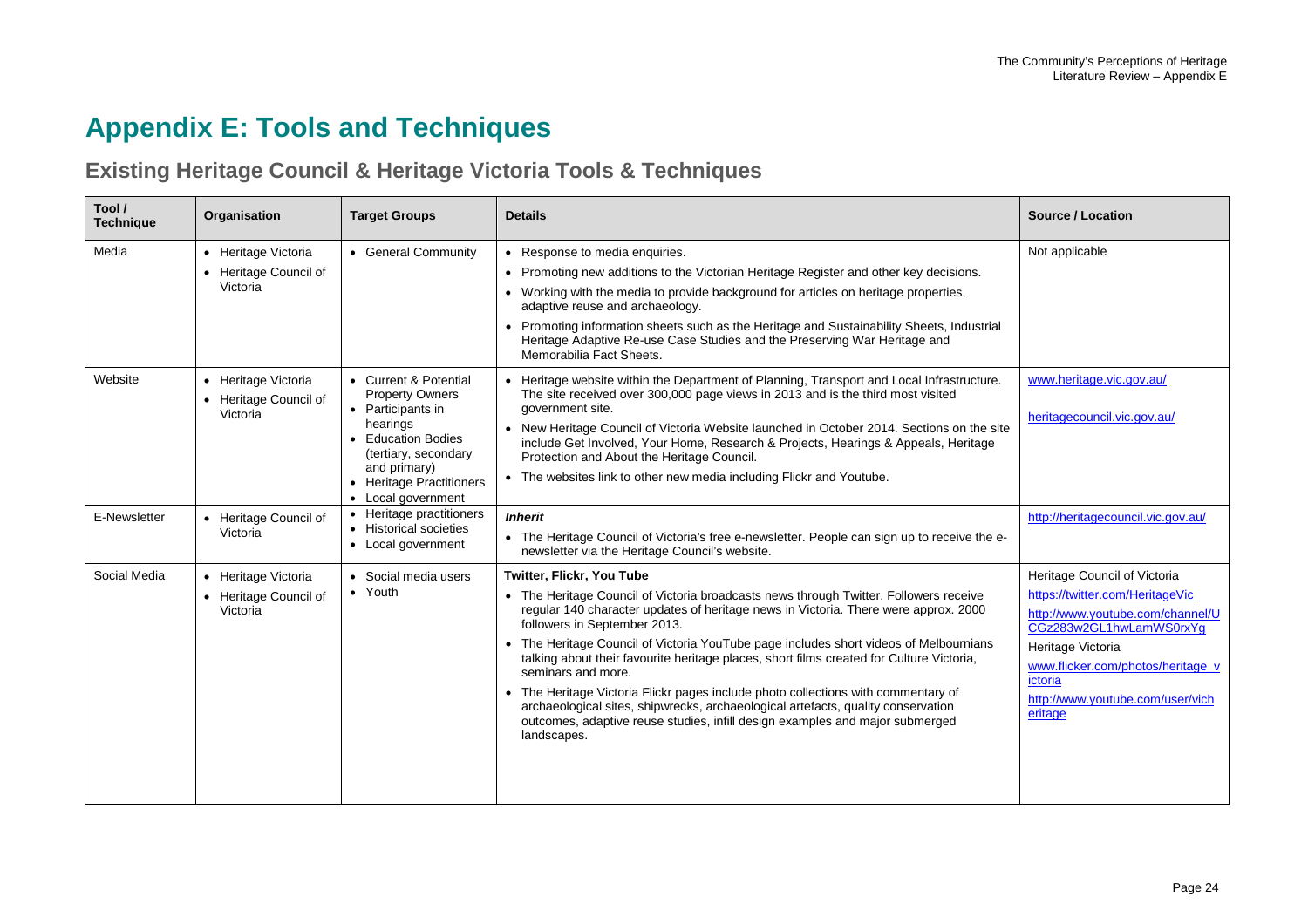| Tool /<br><b>Technique</b>                                    | Organisation                                                                                             | <b>Target Groups</b>                                                                                    | <b>Details</b>                                                                                                                                                                                                                                                                                                                                                                                                                                                                                                             | Source / Location                                                                                                      |
|---------------------------------------------------------------|----------------------------------------------------------------------------------------------------------|---------------------------------------------------------------------------------------------------------|----------------------------------------------------------------------------------------------------------------------------------------------------------------------------------------------------------------------------------------------------------------------------------------------------------------------------------------------------------------------------------------------------------------------------------------------------------------------------------------------------------------------------|------------------------------------------------------------------------------------------------------------------------|
| iPhone App                                                    | • Heritage Council of<br>Victoria<br>• Heritage Victoria<br>Support from<br>• Commonwealth<br>Government | • General Community<br>• Tourists                                                                       | Vic Heritage iPhone App<br>• The iPhone app enables users to locate places on the Victorian Heritage Register across<br>the state.<br>• Free to download from iTunes. It has been downloaded almost 10,000 times, had over<br>27,000 visits, and has a five star rating in the appstore.<br>• Regional and urban tourism visitors to any town can search 'Near Me' and receive a map<br>and list of heritage places nearby, or they can search by place name, address or<br>architect or type of building to plan a visit. | https://itunes.apple.com/au/app/vic<br>-heritage/id481956934?mt=8                                                      |
| iPhone &<br>Android App /<br>Heritage<br><b>Walking Tours</b> | Partnership between<br>• Veterans' Affairs<br>• Heritage Victoria<br>• Heritage Council of<br>Victoria   | • General Community                                                                                     | '100 Place for 100 Years' War Heritage Trails<br>• The app guides people to 100 sites that recognise the contribution of men and women<br>who served in a range of conflicts including World War I, the Vietnam War and more<br>recent conflicts in Iraq and Afghanistan.<br>The app was launched with a set of eight companion, location-specific, brochures that<br>can be downloaded by those without a mobile device.                                                                                                  | https://anzaccentenary.vic.gov.au/<br>victorian-heritage-trails-app/                                                   |
| Database                                                      | • Heritage Victoria                                                                                      | • Current & Potential<br><b>Property Owners</b><br>• Local Government<br>• Interested Community         | Victorian Heritage Database (VHD)<br>• A fully searchable online database containing information about Victorian Heritage<br>Places and Precincts, including statements of significance, physical descriptions,<br>historical information, builder, architectural style, photographs and heritage overlay<br>number.                                                                                                                                                                                                       | http://vhd.heritage.vic.gov.au/                                                                                        |
| Database                                                      | • Heritage Victoria                                                                                      | • Owners and<br>Managers of Heritage<br>Property and Objects                                            | <b>Consultant and Contractor Directory</b><br>A directory of tradespeople, architects and consultants with expertise in heritage issues.                                                                                                                                                                                                                                                                                                                                                                                   | http://www.dtpli.vic.gov.au/heritage<br>/consultant-and-contractor-<br>directory                                       |
| Information<br>Sheets and<br>Guides                           | • Heritage Victoria<br>• Heritage Council of<br>Victoria                                                 | • Owners and<br>Managers of Heritage<br><b>Property and Objects</b><br>• Consultants and<br>Contractors | Information sheets and guides, including:<br>• Technical guides and leaflets on all aspects of caring for heritage places and objects,<br>including maintenance.<br>• Heritage places and sustainability<br>• Landscapes and gardens<br>• Preserving war heritage and memorabilia                                                                                                                                                                                                                                          | http://heritagecouncil.vic.gov.au/yo<br>ur-home/<br>http://www.dtpli.vic.gov.au/heritage<br>/research-and-publications |
| <b>Case Studies</b>                                           | • Heritage Victoria<br>• Heritage Council of<br>Victoria                                                 | • Owners and<br>Managers of Heritage<br>Property<br>• Architects and<br><b>Heritage Practitioners</b>   | <b>Industrial Heritage Case Studies</b><br>• Twelve case studies and an issues paper on the adaptive reuse of heritage places which<br>aims to encourage good design and adaptive reuse for heritage buildings.                                                                                                                                                                                                                                                                                                            | http://heritagecouncil.vic.gov.au/re<br>search-projects/industrial-heritage-<br>case-studies/                          |
| <b>Advisory Service</b>                                       | • Local Councils<br>• Heritage Victoria<br>(part funding in<br>some regional<br>areas)                   | • Local Government<br>• Owners and<br>Managers of Heritage<br>Property                                  | • Grants are provided on a dollar-for-dollar basis in some regional areas, with councils<br>being required to at least match the Department's contribution.                                                                                                                                                                                                                                                                                                                                                                | http://www.dtpli.vic.gov.au/heritage<br>/local-government/heritage-<br>advisors                                        |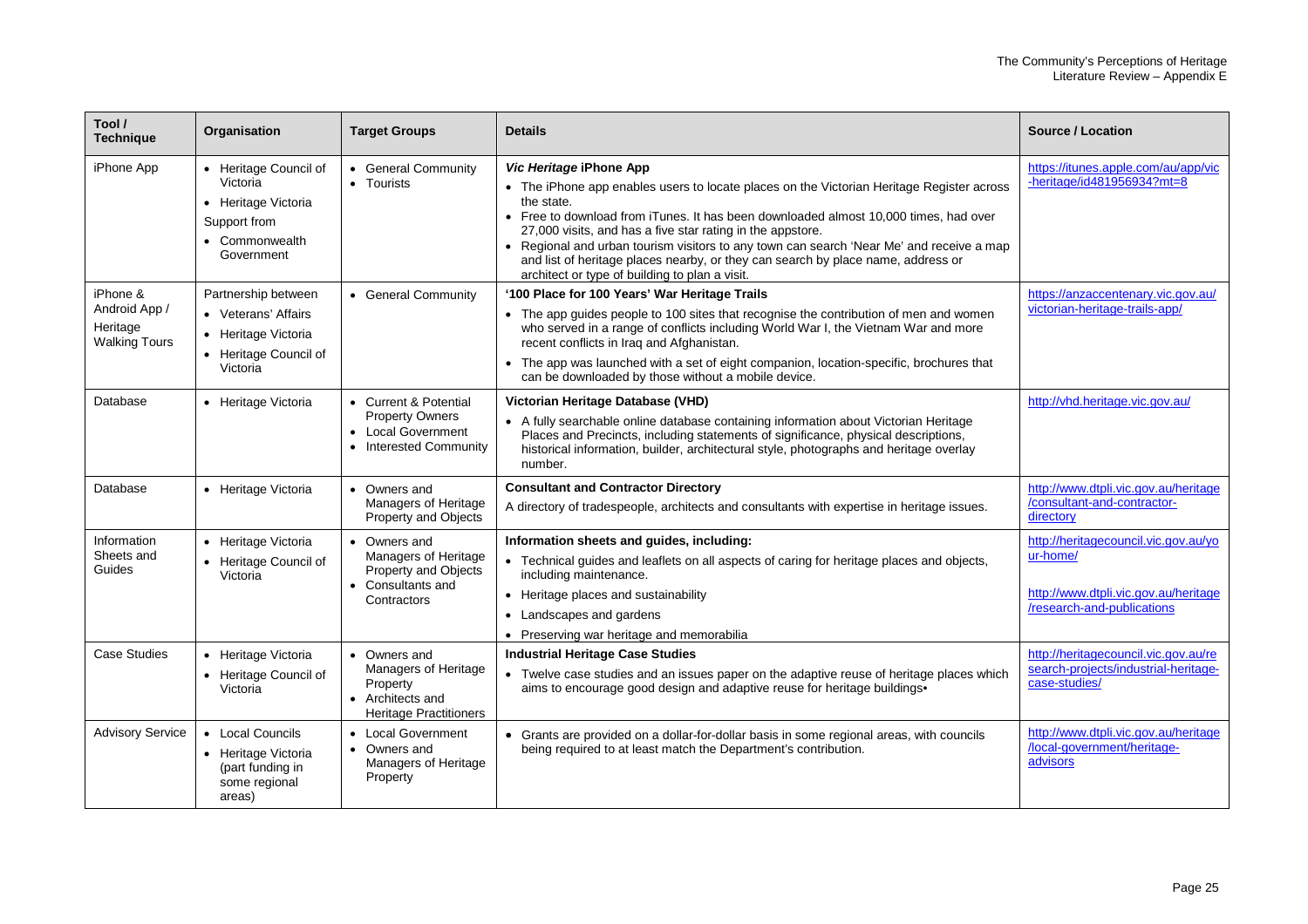| Tool /<br><b>Technique</b>  | Organisation                                                                                                                                             | <b>Target Groups</b>                                                                       | <b>Details</b>                                                                                                                                                                                                                                                                                                                                                                                                                                                                                                                                                                                                                                                            | <b>Source / Location</b>                                                                |
|-----------------------------|----------------------------------------------------------------------------------------------------------------------------------------------------------|--------------------------------------------------------------------------------------------|---------------------------------------------------------------------------------------------------------------------------------------------------------------------------------------------------------------------------------------------------------------------------------------------------------------------------------------------------------------------------------------------------------------------------------------------------------------------------------------------------------------------------------------------------------------------------------------------------------------------------------------------------------------------------|-----------------------------------------------------------------------------------------|
| Grants /<br>Assistance      | • Heritage<br><b>Restoration Fund</b><br>Supported by<br>• Heritage Council of<br>Victoria                                                               | • Media especially local<br>and regional<br>• Eligible organisations                       | Victorian Heritage Register Places and Objects Fund<br>The heritage grants program supports communities to care for and manage the state's<br>significant heritage places and objects. Activities include:<br>• Informing public and interested organisations about grants program<br>• Promoting the successful outcomes for communities in completed heritage projects                                                                                                                                                                                                                                                                                                  | http://www.dtpli.vic.gov.au/heritage<br>/about-heritage-in-<br>victoria/heritage-grants |
| Signage /<br>Interpretation | • Heritage Council of<br>Victoria                                                                                                                        | • General Community<br>• Owners and<br>Managers of Heritage<br><b>Property and Objects</b> | <b>Blue Plaques program</b><br>• The Heritage Council provides free complimentary plaques for new and existing places<br>on the Victorian Heritage Register.<br>The program assists managers of registered places to celebrate the significance of their<br>property and share its history with the wider community.                                                                                                                                                                                                                                                                                                                                                      | http://heritagecouncil.vic.gov.au/ge<br>t-involved/order-a-blue-plaque/                 |
| School<br>Education         | • Heritage Council of<br>Victoria<br>• History Teachers'<br>Association of<br>Victoria<br>• Culture Victoria<br>Funding grant from<br>• Telematics Trust | • Primary Schools<br>• Local Community<br><b>Museums</b>                                   | <b>History in Place - Education Toolkit</b><br>• An innovative education program linking primary schools with their local community<br>museum. It provides a framework for students to engage with local history and heritage<br>in a fun and challenging way using digital technologies, creating short films using tablet<br>devices.<br>• The program supports practical implementation of the new Australian Curriculum in<br>History and Victoria's Framework of Historical Themes.<br>• A pilot, of six primary schools and community museums, concluded in June 2013 and a<br>toolkit to enable the project to roll out more broadly was launch in September 2013. | http://heritagecouncil.vic.gov.au/ge<br>t-involved/find-educational-<br>resources/      |
| Events                      | • Open House<br>Melbourne & Open<br><b>House Geelong</b><br>Supported by<br>• Heritage Council of<br>Victoria                                            | • General Community                                                                        | Open House Melbourne & Open House Geelong<br>• The Heritage Council is the official Heritage Partner for Open House Melbourne held<br>annually in July.<br>• Open House Melbourne showcases the city's unique architectural heritage and aims to<br>foster an appreciation and understanding of the value of architecture, urban design and<br>design excellence. Visitors in 2012 made more than 135,000 visits to Open House sites.<br>• The 2013 Open Houses program held a promotion for visitors to spot the plagues.<br>• Open House Geelong held its first program in November 2012. The Heritage Council<br>also supported the second event in November 2014.     | http://heritagecouncil.vic.gov.au/ge<br>t-involved/explore-open-house-<br>melbourne/    |
| Exhibitions                 | • Heritage Victoria                                                                                                                                      | • General Community<br>• Curators                                                          | • Ian Potter Archaeology Exhibition 2014                                                                                                                                                                                                                                                                                                                                                                                                                                                                                                                                                                                                                                  | http://heritagecouncil.vic.gov.au/ge<br>t-involved/events/                              |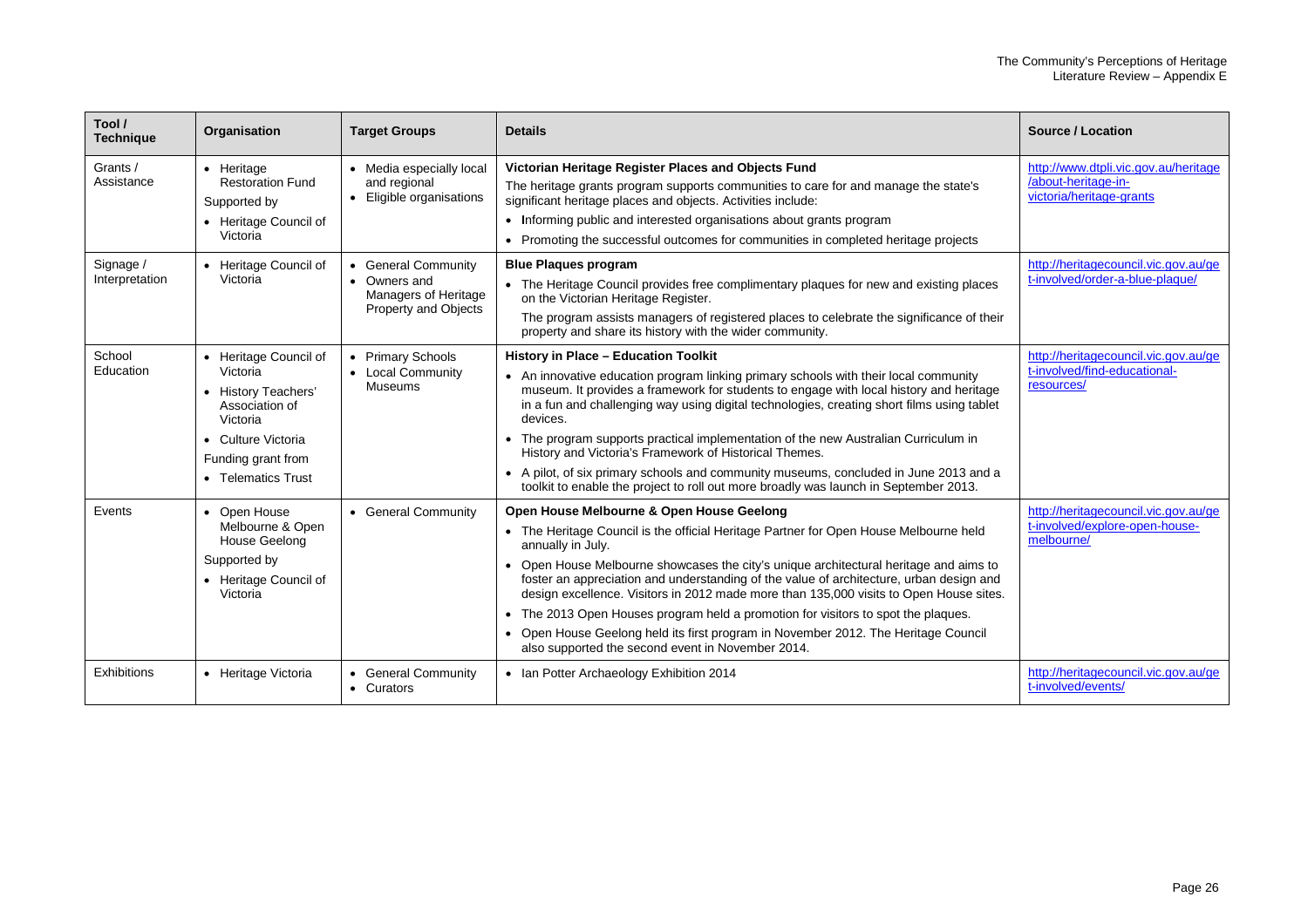| Tool /<br><b>Technique</b>     | Organisation                                                                                                                                                      | <b>Target Groups</b>                                                                                    | <b>Details</b>                                                                                                                                                                                                                                                                                                                                                                                                                      | <b>Source / Location</b>                                                  |
|--------------------------------|-------------------------------------------------------------------------------------------------------------------------------------------------------------------|---------------------------------------------------------------------------------------------------------|-------------------------------------------------------------------------------------------------------------------------------------------------------------------------------------------------------------------------------------------------------------------------------------------------------------------------------------------------------------------------------------------------------------------------------------|---------------------------------------------------------------------------|
| Television<br><b>Series</b>    | • Channel 31<br>Supported by<br>• Heritage Council of<br>Victoria<br><b>Building Designers</b><br>Association of<br>Victoria<br>• Numerous other<br>organisations | • General Community                                                                                     | <b>Sacred Spaces</b><br>• Focuses on architecture, heritage and design, presented from the viewpoint of a wide<br>range of professionals each season.<br>Regional architecture featured for the first time in a 13 part series broadcast from<br>September 2013. Episodes featured the restored Murtoa Stick Shed, Theatre Royal in<br>Castlemaine, Port Phillip Estate Winery in Red Hill and Seymour Railway Refreshment<br>Room. | Some episodes available at:<br>http://www.youtube.com/user/bdav<br>design |
| Television<br><b>Series</b>    | Informal assistance:<br>• Heritage Council of<br>Victoria<br>• Heritage Victoria                                                                                  | • General Community                                                                                     | Informal assistance in facilitating contact with owners of heritage places if the project<br>appears worthwhile:<br>• Dr Blakes Mysteries<br>• Upcoming ABC series on restorations of Australian Heritage homes<br>• A range of other proposals                                                                                                                                                                                     | Not applicable                                                            |
| Short Films /<br>Documentaries | • Heritage Council of<br>Victoria<br>• Culture Victoria                                                                                                           | • General Community                                                                                     | <b>Short films and documentaries:</b><br>• Dimboola Print Museum<br>• Murtoa Stick Shed<br>• Haring Mural documentary                                                                                                                                                                                                                                                                                                               | http://heritagecouncil.vic.gov.au/ge<br>t-involved/watch-heritage-videos/ |
| Forums                         | Involvement in Panel<br>Discussions:<br>• Heritage Council of<br>Victoria<br>• Heritage Victoria                                                                  | • General Community                                                                                     | • Melbourne Conversations - July 2013 (City of Melbourne)                                                                                                                                                                                                                                                                                                                                                                           | Not applicable                                                            |
| Forums                         | In partnership with:<br>• Museum Victoria<br>• Heritage Council of<br>Victoria                                                                                    | • Heritage Practitioners<br>• General Community                                                         | • Annual Heritage Address                                                                                                                                                                                                                                                                                                                                                                                                           | Not applicable                                                            |
| Stakeholder<br>meetings        | • Heritage Council of<br>Victoria                                                                                                                                 | • Local Government<br>• State Government<br>Agencies<br>• Local Heritage<br>Organisations and<br>Groups | • Annual Regional Engagement Trip<br>• Heritage Council of Victoria meetings with stakeholder presentations                                                                                                                                                                                                                                                                                                                         | Not applicable                                                            |
| Awards                         | Heritage Council of<br>$\bullet$<br>Victoria                                                                                                                      | • Volunteers<br>• Heritage Practitioners<br>• General Community                                         | • Ray Tonkin Award for individual volunteer services to Heritage<br>• Minister's Award for Heritage (from July 2014)                                                                                                                                                                                                                                                                                                                | Not applicable                                                            |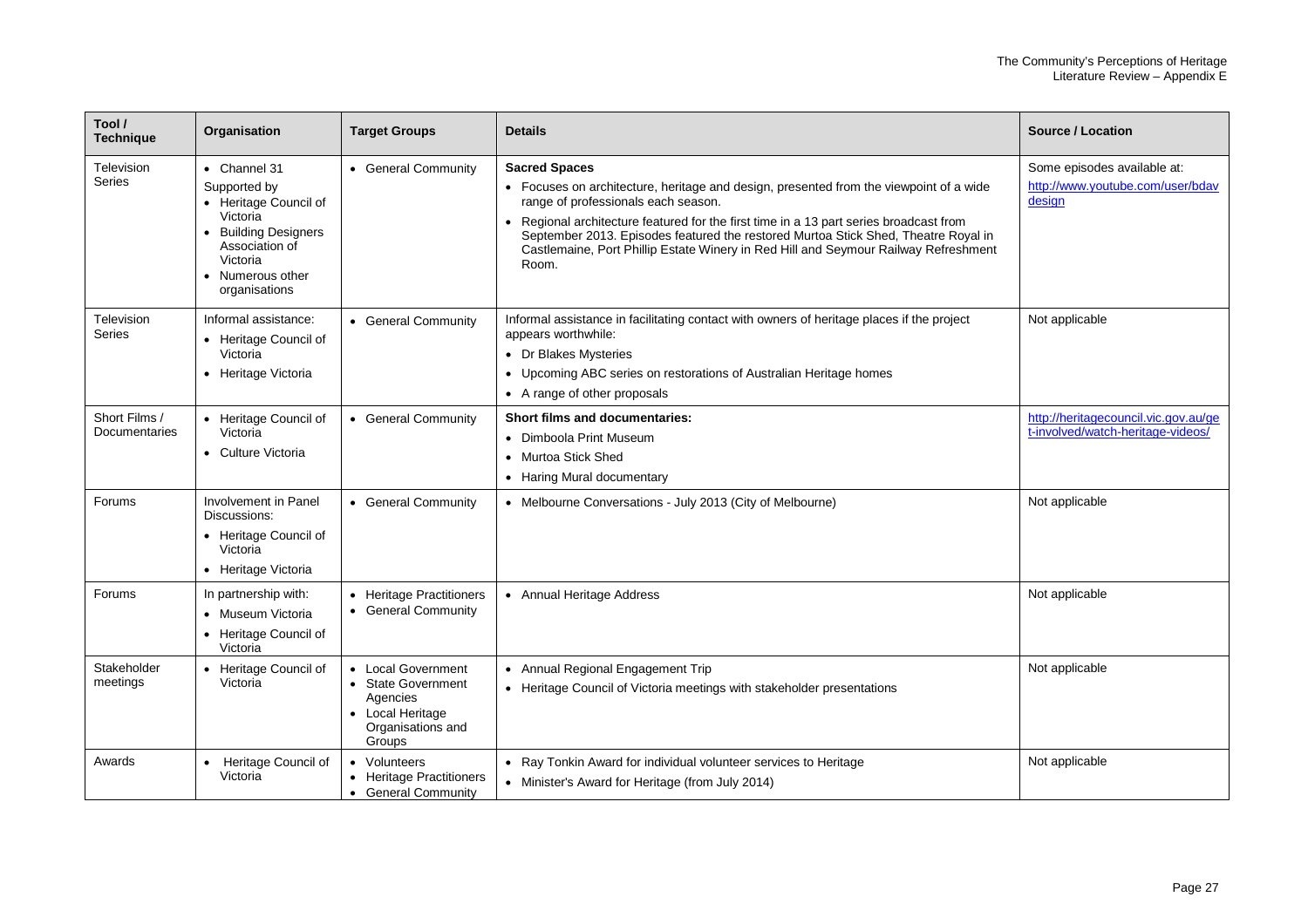| Tool /<br><b>Technique</b>     | Organisation                                                                                                                                          | <b>Target Groups</b>                                                                                                                                                  | <b>Details</b>                                                                                                                                                                                                                                                                                                                                                                                                                                                                                                                                                                                                                                     | <b>Source / Location</b>                                                                                                                                           |
|--------------------------------|-------------------------------------------------------------------------------------------------------------------------------------------------------|-----------------------------------------------------------------------------------------------------------------------------------------------------------------------|----------------------------------------------------------------------------------------------------------------------------------------------------------------------------------------------------------------------------------------------------------------------------------------------------------------------------------------------------------------------------------------------------------------------------------------------------------------------------------------------------------------------------------------------------------------------------------------------------------------------------------------------------|--------------------------------------------------------------------------------------------------------------------------------------------------------------------|
|                                |                                                                                                                                                       |                                                                                                                                                                       | • Heritage Council Award (from July 2014)<br>• 'Houses' Magazine Heritage Award - The Heritage Council partnered with 'Houses'<br>magazine to present the inaugural Heritage Award in 2012, one of eight categories<br>celebrating Australia's best residential projects.                                                                                                                                                                                                                                                                                                                                                                          |                                                                                                                                                                    |
| Publications /<br><b>Books</b> | Supported by<br>• Heritage Council of<br>Victoria                                                                                                     | • Interested Community<br>• Architects and<br><b>Landscape Architects</b>                                                                                             | • The Heritage Council supported the republication of Living in Australia and Victorian<br>Modern by architect Robin Boyd.<br>• The Heritage Council supported the publication of a book by noted garden historian<br>Richard Aitken, Cultivating Modernism: treading the modern garden 1917-1972,<br>published by The Miegunyah Press (Melbourne University Press) in November 2013.                                                                                                                                                                                                                                                              | Not applicable                                                                                                                                                     |
| Heritagechat<br>Yahoo! Group   | • Heritage Victoria                                                                                                                                   | • Local Government<br>Heritage Advisors<br>• Heritage Officers in<br>Local and State<br>Government<br>• Heritage Consultants<br><b>Tertiary Students</b><br>$\bullet$ | • Heritagechat is an email chat group for local government heritage advisors, heritage<br>officers in local and State government and professional heritage consultants.<br>• The group is administered by Heritage Victoria as part of the Local Government Heritage<br>Advisory Service Program.                                                                                                                                                                                                                                                                                                                                                  | http://www.dtpli.vic.gov.au/heritage<br>/local-government/heritagechat                                                                                             |
| Publications /<br>Toolkit      | • Heritage Victoria                                                                                                                                   | • Local Government<br>• Victorian Government<br><b>Asset Managers</b>                                                                                                 | • Local Heritage Toolkit<br>• Heritage Overlay Guidelines<br>• Municipal Heritage Strategies Guide<br>• Victorian Government Cultural Heritage Asset Management Principles, Guidelines for<br>Implementation and Cultural Heritage Asset Management Strategy Model                                                                                                                                                                                                                                                                                                                                                                                 | http://www.dtpli.vic.gov.au/heritage<br>/local-government<br>http://www.dtpli.vic.gov.au/heritage<br>/about-heritage-in-<br>victoria/government-owned-<br>heritage |
| Workshops and<br>seminars      | • Heritage Victoria                                                                                                                                   | • Local Government<br>• Heritage Advisors<br>• Victorian Government<br>asset managers<br>$\bullet$ Tradespeople $-$<br>specialist skills                              | The Heritage Council supports funding for workshops and seminars for local government<br>officers, heritage advisors and asset managers<br>• An annual workshop for local government officers and heritage advisors.<br>• An annual cultural heritage asset management forum that provides an opportunity for<br>Government heritage asset managers to meet and exchange ideas, issues and solutions<br>and to share expertise, helps develop skills in heritage conservation policy and practice,<br>promotes successful case studies and creative solutions, promotes greater<br>understanding and appreciation of cultural heritage management. | Not applicable                                                                                                                                                     |
| Research                       | Partnerships with:<br>• Australian Research<br>Council<br>• Universities<br>• Maritime<br>Archaeology<br>Association of<br>Victoria and<br>volunteers | • Heritage Protection<br>Agencies<br>• Universities<br>• Local Industry                                                                                               | Heritage Victoria has a partnership with the Maritime Archaeology Association of<br>Victoria, providing advice and support for the projects to record and document the<br>corrosion environment of Port Phillip in order to better understand the factors affecting<br>the preservation of historic shipwrecks. MAAV volunteers provide skills and support for a<br>number of larger scale maritime archaeological field projects.                                                                                                                                                                                                                 |                                                                                                                                                                    |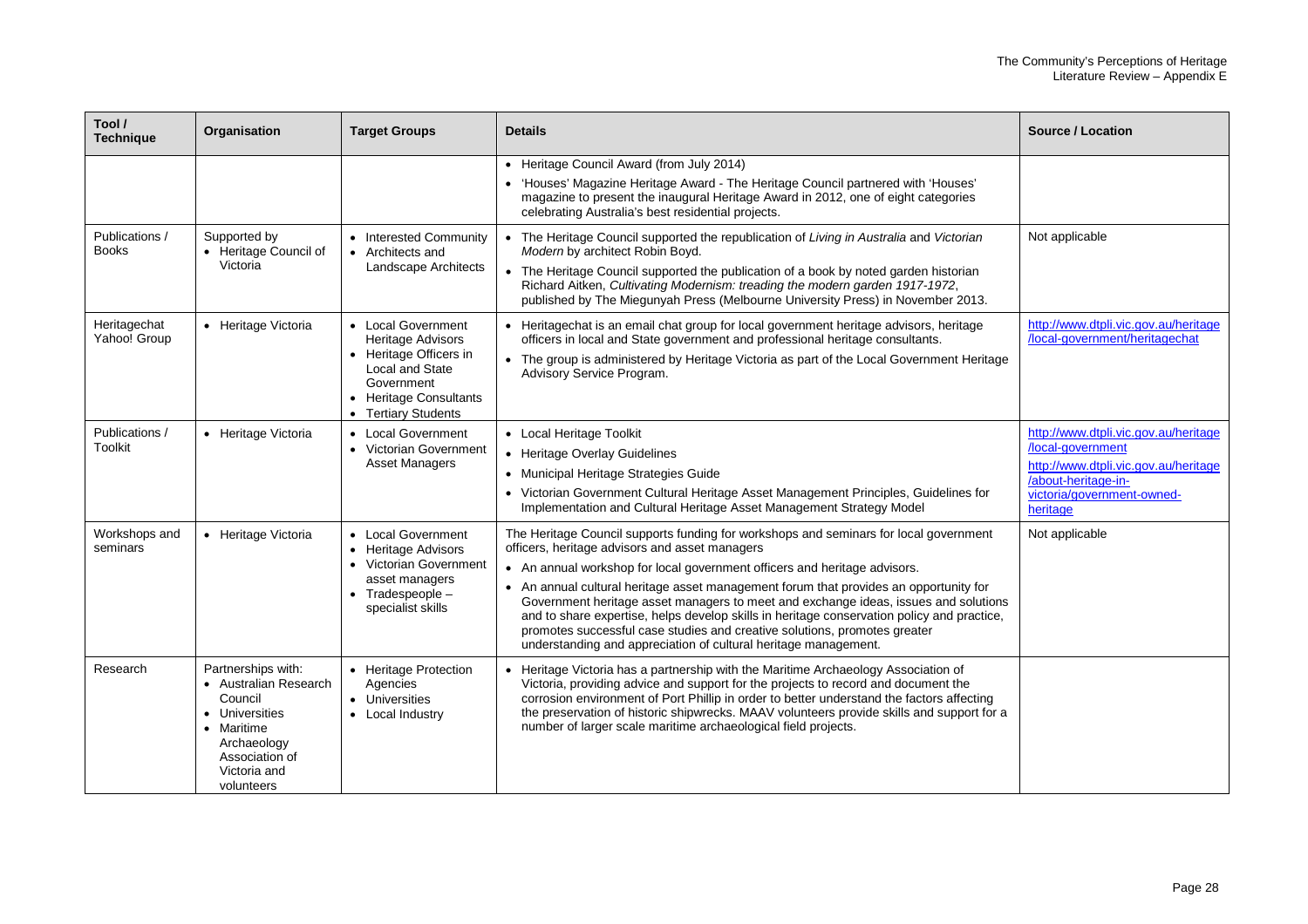## **Examples of Tools & Techniques by Other Organisations**

<span id="page-30-0"></span>

| Tool /<br><b>Technique</b>       | Organisation                           | <b>Target Groups</b>                                      | <b>Details</b>                                                                                                                                                                                                                                                                                                                                                                                                                                                                                                                                                                                                              | <b>Source / Location</b>                                                                       |
|----------------------------------|----------------------------------------|-----------------------------------------------------------|-----------------------------------------------------------------------------------------------------------------------------------------------------------------------------------------------------------------------------------------------------------------------------------------------------------------------------------------------------------------------------------------------------------------------------------------------------------------------------------------------------------------------------------------------------------------------------------------------------------------------------|------------------------------------------------------------------------------------------------|
| E-Newsletter &<br>Website        | City of Melbourne                      | • General Community<br>• Tourists                         | What's On - in the Land of Inbetween<br>The site deliver nearly 20 million page views a year and ranks highly in Google search<br>results. There is no charge for listing an event or business, but it must be within the City of<br>Melbourne municipality and fall under one or more of the existing What's On site categories.<br>Events, Walking Tours, Exhibitions, Festivals, Museums and Libraries, Landmarks and<br>Notable Buildings and a range of other categories promote heritage and culture experiences.<br>People can subscribe to the weekly e-newsletter for hot tips on what's happening around<br>town. | http://www.thatsmelbourne.com.au/P<br>ages/ListYourEventBusiness.aspx                          |
| Information<br>Sheet             | Heritage Council of<br>New South Wales | • Owners of Heritage<br>Properties<br>• General Community | Information sheet - Heritage listing explained - what it means for you<br>• What are heritage listings? (local, state, national, world)<br>• How does heritage benefit you?<br>• Why list?<br>• What does listing mean? (recognition, approvals for change, support)<br>• What is listed?<br>• Heritage renovating tips<br>• Listing myths and facts snapshot.                                                                                                                                                                                                                                                              | http://www.environment.nsw.gov.au/<br>heritage/listings/explained.htm                          |
| Information<br>Sheet             | Queensland Heritage<br>Council         | • Owners of Heritage<br>Properties                        | Information sheets - Insurance<br>• Six things insurers need to know about heritage places<br>• Insuring a Queensland heritage place                                                                                                                                                                                                                                                                                                                                                                                                                                                                                        | http://www.gldheritage.org.au/public<br>ations.html                                            |
| Information<br>Sheet             | <b>Gold Coast City</b><br>Council      | • Owners of Heritage<br>Properties                        | <b>City of Gold Coast Heritage Guideline Series</b>                                                                                                                                                                                                                                                                                                                                                                                                                                                                                                                                                                         | http://heritage.goldcoast.gld.gov.au/                                                          |
| iPhone App                       | <b>Australian Government</b>           | • General Community                                       | Heritage places, wetlands, protected species, protected areas, weeds and invasive species<br>near you.                                                                                                                                                                                                                                                                                                                                                                                                                                                                                                                      | https://itunes.apple.com/au/app/mye<br>nvironment/id458267028?mt=8                             |
| <b>Good Practice</b><br>Guidance | Heritage Lottery Fund<br>(UK)          | • Not-for-Profit<br>Organisations                         | Good-practice guidance to help grant applicants plan and deliver their heritage project.<br>The HLF fund applications from not-for-profit organisations and partnerships led by not-for-<br>profit organisations. Under the Our Heritage programme, they also fund applications from<br>private owners of heritage. If private owners are involved, they expect the public benefit to be<br>greater than any private gain.                                                                                                                                                                                                  | http://www.hlf.org.uk/HowToApply/g<br>oodpractice/Pages/Goodpracticegui<br>dance.aspx          |
| <b>Good Practice</b><br>Guidance | English Heritage                       | • Local Government<br>• Voluntary<br>Organisations        | Good Practice Guide for Local Heritage Listing<br>A good practice guide to support the preparation and management of local heritage lists.<br>By bringing together good practice on the creation and management of local heritage lists<br>across England, the guide provides the basis for a transparent, consistent and proportionate<br>system for the identification and recording of local heritage assets.                                                                                                                                                                                                            | http://www.english-<br>heritage.org.uk/caring/listing/local/lo<br>cal-designations/local-list/ |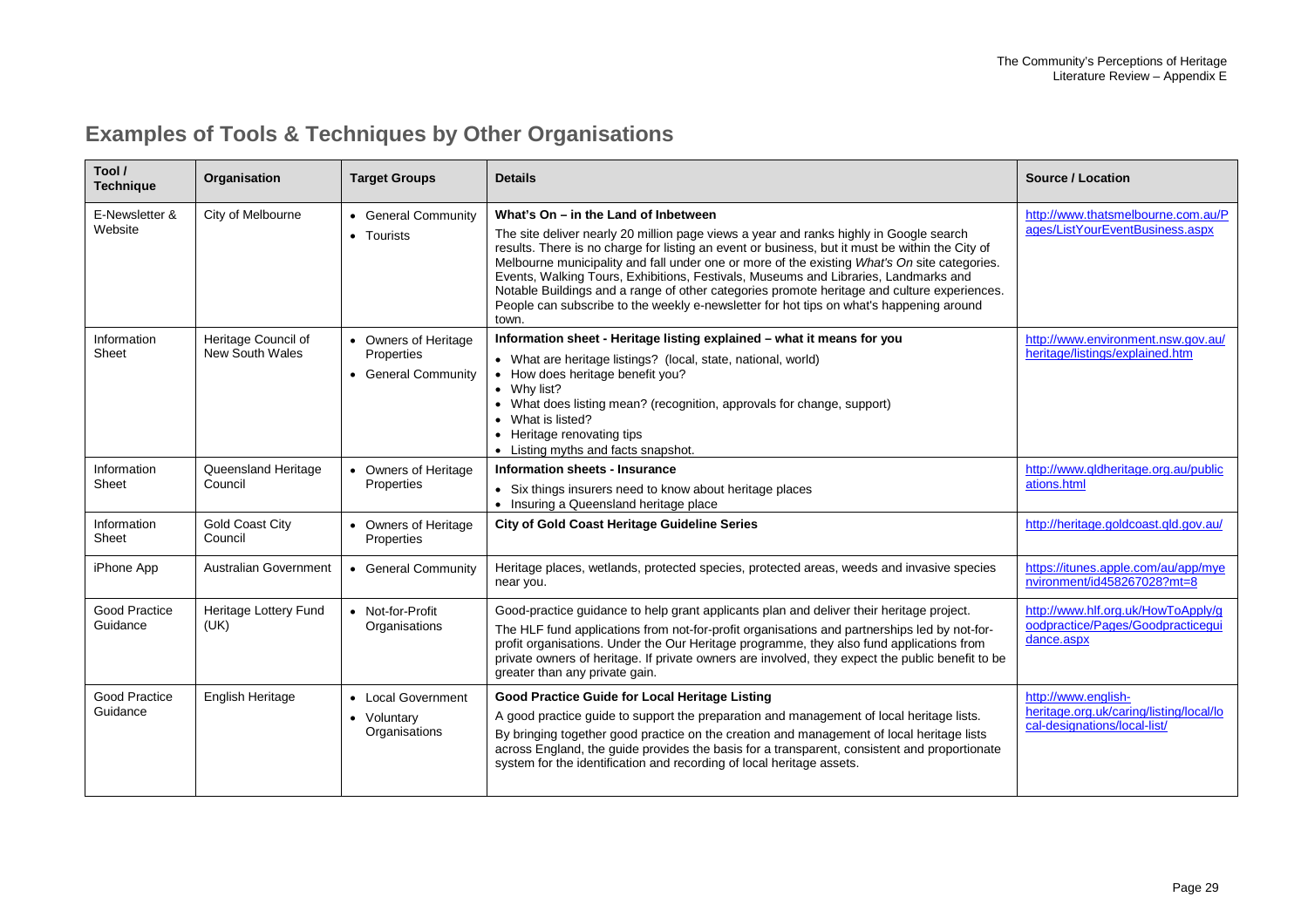| Tool /<br><b>Technique</b> | Organisation                                                                                                             | <b>Target Groups</b>                                                    | <b>Details</b>                                                                                                                                                                                                                                                                                                                                                                                                                                                                                                                                                                                                                                                                                        | Source / Location                                                                                                      |
|----------------------------|--------------------------------------------------------------------------------------------------------------------------|-------------------------------------------------------------------------|-------------------------------------------------------------------------------------------------------------------------------------------------------------------------------------------------------------------------------------------------------------------------------------------------------------------------------------------------------------------------------------------------------------------------------------------------------------------------------------------------------------------------------------------------------------------------------------------------------------------------------------------------------------------------------------------------------|------------------------------------------------------------------------------------------------------------------------|
| Program /<br>Grants        | <b>Australian Government</b>                                                                                             | • General Community                                                     | Green Army Programme<br>Community Heritage and Icons Programme                                                                                                                                                                                                                                                                                                                                                                                                                                                                                                                                                                                                                                        | http://www.environment.gov.au/land/<br>green-army<br>http://www.environment.gov.au/natio<br>nal-heritage               |
| Grants /<br>Assistance     | Local Council's (some)                                                                                                   | • Local Government<br>• Owners of Heritage<br>Properties                | Some local government authorities have heritage grants schemes and provide rates rebates<br>to owners of heritage properties.                                                                                                                                                                                                                                                                                                                                                                                                                                                                                                                                                                         | Not applicable                                                                                                         |
| Program                    | City of Whittlesea<br>(Victoria)                                                                                         | • Local Community                                                       | <b>Cultural Heritage Program</b><br>Residents can learn about the history of the city they live in by participating in a local annual<br>Cultural Heritage Program. The program - which is unique in Victoria - celebrates the City of<br>Whittlesea's cultural diversity, history and heritage through a variety of informative events,<br>cultural festivals and tours. The program is developed each year with the community, to<br>provide an opportunity to collectively celebrate:<br>• Aboriginal heritage<br>• built heritage and early European history<br>• environmental heritage<br>• rich personal and cultural heritage<br>People can book online for Cultural Heritage Program events. | https://www.whittlesea.vic.gov.au/co<br>mmunity-services-and-<br>health/culture-and-arts/cultural-<br>heritage-program |
| Program                    | <b>Bio-Regional Australia</b>                                                                                            | • General Community<br>• Developers<br>• Business<br>• Local Government | One Planet Communities / One Planet Council's<br>One Planet Living is a global initiative based on 10 principles of sustainability developed by<br>BioRegional and the World Wildlife Fund. 'Culture and Heritage/ Culture and Communities' is<br>one of the 10 principles.<br>BioRegional Australia works with local councils, companies and property developers to<br>incorporate the One Planet Principles into everyday operations and to establish One Planet<br>Communities.                                                                                                                                                                                                                    | http://bioregional.org.au/                                                                                             |
| Web Poll                   | <b>Ontario Heritage Trust</b>                                                                                            | • General Community                                                     | Web Poll and results on community attitudes to heritage                                                                                                                                                                                                                                                                                                                                                                                                                                                                                                                                                                                                                                               | http://www.heritagetrust.on.ca/Reso<br>urces-and-Learning/Survey-<br>results.aspx                                      |
| Website                    | <b>Australian Government</b><br><b>National Trust</b><br>Federation of<br><b>Australian Historical</b><br>Societies Inc. | • General Community                                                     | <b>Australian Community Heritage website</b><br>The Community Heritage website is a place where individuals and groups can share<br>information and stories about Australia's heritage. The purpose of the website is to<br>encourage the collection and sharing of information, stories and anecdotes related to people,<br>places and events that have contributed to Australia's heritage.<br>The website allows people to create an individual profile or a group identity so they can enter<br>information about places, people and historical events in Australia.                                                                                                                              | http://www.communityheritage.net.a<br>$u$<br>http://www.environment.gov.au/topic<br>s/heritage/heritage-places         |
| Website                    | City of Port Phillip<br>(Victoria)                                                                                       | • Local Community                                                       | <b>Heritage Website</b><br>This website aims to share the places, people, objects and stories of cultural heritage and<br>historical significance in the City of Port Phillip.                                                                                                                                                                                                                                                                                                                                                                                                                                                                                                                        | http://heritage.portphillip.vic.gov.au/<br>Home                                                                        |